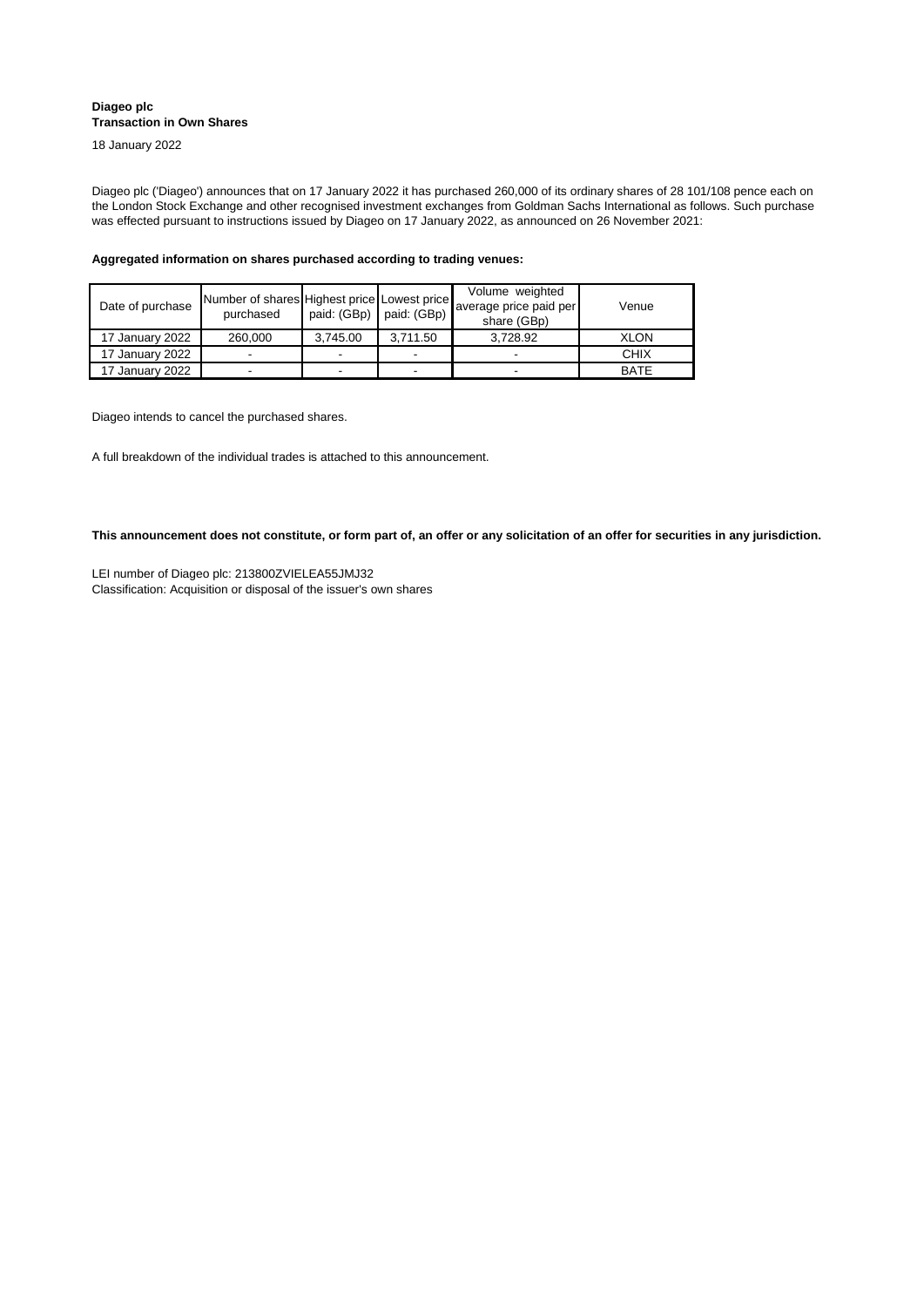| <b>Transaction Date</b>            | Time                 | Time Zone                | Volume     | Price (GBp)    | <b>Trading Venue</b>       | Transaction ID                     |
|------------------------------------|----------------------|--------------------------|------------|----------------|----------------------------|------------------------------------|
| 17 January 2022                    | 08:00:27             | <b>GMT</b>               | 389        | 3725.5         | <b>XLON</b>                | 468899430663002                    |
| 17 January 2022                    | 08:00:30             | <b>GMT</b>               | 204        | 3720.5         | <b>XLON</b>                | 468899430663367                    |
| 17 January 2022                    | 08:01:43             | <b>GMT</b>               | 190        | 3711.5         | <b>XLON</b>                | 468899430663978                    |
| 17 January 2022                    | 08:01:43             | <b>GMT</b>               | 404        | 3711.5         | <b>XLON</b>                | 468899430663979                    |
| 17 January 2022                    | 08:03:07             | <b>GMT</b>               | 99         | 3715           | <b>XLON</b>                | 468899430664490                    |
| 17 January 2022                    | 08:03:46             | <b>GMT</b>               | 665        | 3715.5         | <b>XLON</b>                | 468899430664581                    |
| 17 January 2022                    | 08:03:46             | <b>GMT</b>               | 200        | 3715.5         | <b>XLON</b>                | 468899430664582                    |
| 17 January 2022                    | 08:03:46             | <b>GMT</b>               | 106        | 3715.5         | <b>XLON</b>                | 468899430664583                    |
| 17 January 2022                    | 08:03:46             | <b>GMT</b>               | 276        | 3715.5         | <b>XLON</b>                | 468899430664584                    |
| 17 January 2022                    | 08:04:53             | <b>GMT</b>               | 200        | 3715.5         | <b>XLON</b>                | 468899430664880                    |
| 17 January 2022                    | 08:05:07             | <b>GMT</b>               | 200        | 3715.5         | <b>XLON</b>                | 468899430664947                    |
| 17 January 2022                    | 08:05:07             | <b>GMT</b>               | 42         | 3716           | <b>XLON</b>                | 468899430664948                    |
| 17 January 2022                    | 08:05:43             | <b>GMT</b>               | 620        | 3715           | <b>XLON</b>                | 468899430665253                    |
| 17 January 2022                    | 08:06:32             | <b>GMT</b>               | 594        | 3714.5         | <b>XLON</b>                | 468899430665452                    |
| 17 January 2022                    | 08:07:47             | <b>GMT</b>               | 300        | 3715.5         | <b>XLON</b>                | 468899430665910                    |
| 17 January 2022                    | 08:07:47             | <b>GMT</b>               | 130        | 3715.5         | <b>XLON</b>                | 468899430665911                    |
| 17 January 2022                    | 08:08:29             | <b>GMT</b>               | 200        | 3716.5         | <b>XLON</b>                | 468899430666106                    |
| 17 January 2022                    | 08:08:49             | <b>GMT</b>               | 395        | 3718.5         | <b>XLON</b>                | 468899430666174                    |
| 17 January 2022                    | 08:09:07             | <b>GMT</b>               | 180        | 3718.5         | <b>XLON</b>                | 468899430666265                    |
| 17 January 2022                    | 08:09:07             | <b>GMT</b>               | 432        | 3718.5         | <b>XLON</b>                | 468899430666266                    |
| 17 January 2022                    | 08:11:09             | <b>GMT</b>               | 240        | 3719.5         | <b>XLON</b>                | 468899430666754                    |
| 17 January 2022                    | 08:11:13             | <b>GMT</b><br><b>GMT</b> | 184<br>12  | 3719.5         | <b>XLON</b>                | 468899430666772                    |
| 17 January 2022                    | 08:11:20             | <b>GMT</b>               | 665        | 3720           | <b>XLON</b><br><b>XLON</b> | 468899430666813                    |
| 17 January 2022                    | 08:11:24             |                          |            | 3722.5         |                            | 468899430666868                    |
| 17 January 2022                    | 08:11:31             | <b>GMT</b><br><b>GMT</b> | 150        | 3726<br>3726   | <b>XLON</b><br><b>XLON</b> | 468899430666919                    |
| 17 January 2022                    | 08:11:31             | <b>GMT</b>               | 40<br>191  |                | <b>XLON</b>                | 468899430666920                    |
| 17 January 2022<br>17 January 2022 | 08:11:41<br>08:12:04 | <b>GMT</b>               | 665        | 3726.5<br>3726 | <b>XLON</b>                | 468899430666992<br>468899430667067 |
| 17 January 2022                    | 08:12:23             | <b>GMT</b>               | 60         | 3724.5         | <b>XLON</b>                | 468899430667114                    |
| 17 January 2022                    | 08:12:23             | <b>GMT</b>               | 19         | 3724.5         | <b>XLON</b>                | 468899430667115                    |
| 17 January 2022                    | 08:12:49             | <b>GMT</b>               | 665        | 3723.5         | <b>XLON</b>                | 468899430667189                    |
| 17 January 2022                    | 08:14:00             | <b>GMT</b>               | 185        | 3722           | <b>XLON</b>                | 468899430667437                    |
| 17 January 2022                    | 08:14:05             | <b>GMT</b>               | 200        | 3721           | <b>XLON</b>                | 468899430667454                    |
| 17 January 2022                    | 08:14:05             | <b>GMT</b>               | 245        | 3721           | <b>XLON</b>                | 468899430667455                    |
| 17 January 2022                    | 08:14:05             | <b>GMT</b>               | 134        | 3718.5         | <b>XLON</b>                | 468899430667464                    |
| 17 January 2022                    | 08:15:00             | <b>GMT</b>               | 130        | 3722.5         | <b>XLON</b>                | 468899430667598                    |
| 17 January 2022                    | 08:15:00             | <b>GMT</b>               | 243        | 3722.5         | <b>XLON</b>                | 468899430667599                    |
| 17 January 2022                    | 08:15:19             | <b>GMT</b>               | 448        | 3720.5         | <b>XLON</b>                | 468899430667706                    |
| 17 January 2022                    | 08:15:19             | <b>GMT</b>               | 217        | 3720.5         | <b>XLON</b>                | 468899430667707                    |
| 17 January 2022                    | 08:16:51             | <b>GMT</b>               | 131        | 3723.5         | <b>XLON</b>                | 468899430668024                    |
| 17 January 2022                    | 08:16:56             | <b>GMT</b>               | 133        | 3723.5         | <b>XLON</b>                | 468899430668035                    |
| 17 January 2022                    | 08:16:56             | <b>GMT</b>               | 182        | 3723.5         | <b>XLON</b>                | 468899430668036                    |
| 17 January 2022                    | 08:16:58             | <b>GMT</b>               | 140        | 3722.5         | <b>XLON</b>                | 468899430668041                    |
| 17 January 2022                    | 08:17:30             | <b>GMT</b>               | 400        | 3720.5         | <b>XLON</b>                | 468899430668164                    |
| 17 January 2022                    | 08:17:30             | <b>GMT</b>               | 262        | 3720.5         | <b>XLON</b>                | 468899430668165                    |
| 17 January 2022                    | 08:18:21             | <b>GMT</b>               | 377        | 3720.5         | <b>XLON</b>                | 468899430668423                    |
| 17 January 2022                    | 08:18:21             | <b>GMT</b>               | 288        | 3720.5         | <b>XLON</b>                | 468899430668424                    |
| 17 January 2022                    | 08:19:29             | <b>GMT</b>               | 665        | 3718           | <b>XLON</b>                | 468899430668660                    |
| 17 January 2022                    | 08:20:18             | <b>GMT</b>               | 415        | 3719           | <b>XLON</b>                | 468899430668829                    |
| 17 January 2022                    | 08:20:18             | <b>GMT</b>               | 250        | 3719           | <b>XLON</b>                | 468899430668830                    |
| 17 January 2022                    | 08:22:02             | <b>GMT</b>               | 328        | 3718.5         | <b>XLON</b>                | 468899430669155                    |
| 17 January 2022                    | 08:22:02             | <b>GMT</b>               | 133        | 3718.5         | <b>XLON</b>                | 468899430669156                    |
| 17 January 2022                    | 08:22:50             | <b>GMT</b>               | 200        | 3718.5         | <b>XLON</b>                | 468899430669309                    |
| 17 January 2022                    | 08:22:50             | <b>GMT</b>               | 421        | 3718.5         | <b>XLON</b>                | 468899430669310                    |
| 17 January 2022                    | 08:23:45             | <b>GMT</b>               | 190        | 3719.5         | <b>XLON</b>                | 468899430669502                    |
| 17 January 2022                    | 08:23:45             | <b>GMT</b>               | 169        | 3719.5         | <b>XLON</b>                | 468899430669503                    |
| 17 January 2022                    | 08:24:00             | <b>GMT</b>               | 272        | 3719           | <b>XLON</b>                | 468899430669528                    |
| 17 January 2022                    | 08:24:37             | <b>GMT</b>               | 200        | 3720           | <b>XLON</b>                | 468899430669626                    |
| 17 January 2022                    | 08:24:37             | <b>GMT</b>               | 200        | 3719.5         | <b>XLON</b>                | 468899430669627                    |
| 17 January 2022                    | 08:24:37             | <b>GMT</b>               | 53         | 3719.5         | <b>XLON</b>                | 468899430669628                    |
| 17 January 2022                    | 08:25:09             | <b>GMT</b>               | 191        | 3719.5         | <b>XLON</b>                | 468899430669770                    |
| 17 January 2022                    | 08:25:09             | <b>GMT</b>               | 59         | 3719.5         | <b>XLON</b><br><b>XLON</b> | 468899430669771                    |
| 17 January 2022                    | 08:25:17             | <b>GMT</b><br><b>GMT</b> | 156        | 3719           |                            | 468899430669825                    |
| 17 January 2022<br>17 January 2022 | 08:25:58<br>08:25:58 | <b>GMT</b>               | 665<br>172 | 3718<br>3718   | <b>XLON</b><br><b>XLON</b> | 468899430670029<br>468899430670031 |
| 17 January 2022                    | 08:25:58             | <b>GMT</b>               | 36         | 3718           | <b>XLON</b>                | 468899430670032                    |
| 17 January 2022                    | 08:27:11             | <b>GMT</b>               | 150        | 3719           | <b>XLON</b>                | 468899430670293                    |
| 17 January 2022                    | 08:27:16             | <b>GMT</b>               | 162        | 3719           | <b>XLON</b>                | 468899430670341                    |
| 17 January 2022                    | 08:27:21             | <b>GMT</b>               | 162        | 3719           | <b>XLON</b>                | 468899430670361                    |
| 17 January 2022                    | 08:27:21             | <b>GMT</b>               | 27         | 3719           | <b>XLON</b>                | 468899430670362                    |
| 17 January 2022                    | 08:28:23             | <b>GMT</b>               | 565        | 3722           | <b>XLON</b>                | 468899430670545                    |
| 17 January 2022                    | 08:29:37             | <b>GMT</b>               | 400        | 3725           | <b>XLON</b>                | 468899430670806                    |
| 17 January 2022                    | 08:29:37             | <b>GMT</b>               | 257        | 3725           | <b>XLON</b>                | 468899430670807                    |
| 17 January 2022                    | 08:30:10             | <b>GMT</b>               | 260        | 3722.5         | <b>XLON</b>                | 468899430670960                    |
| 17 January 2022                    | 08:30:10             | <b>GMT</b>               | 400        | 3722.5         | <b>XLON</b>                | 468899430670961                    |
| 17 January 2022                    | 08:31:10             | <b>GMT</b>               | 665        | 3720           | <b>XLON</b>                | 468899430671191                    |
| 17 January 2022                    | 08:33:03             | <b>GMT</b>               | 200        | 3722           | <b>XLON</b>                | 468899430671545                    |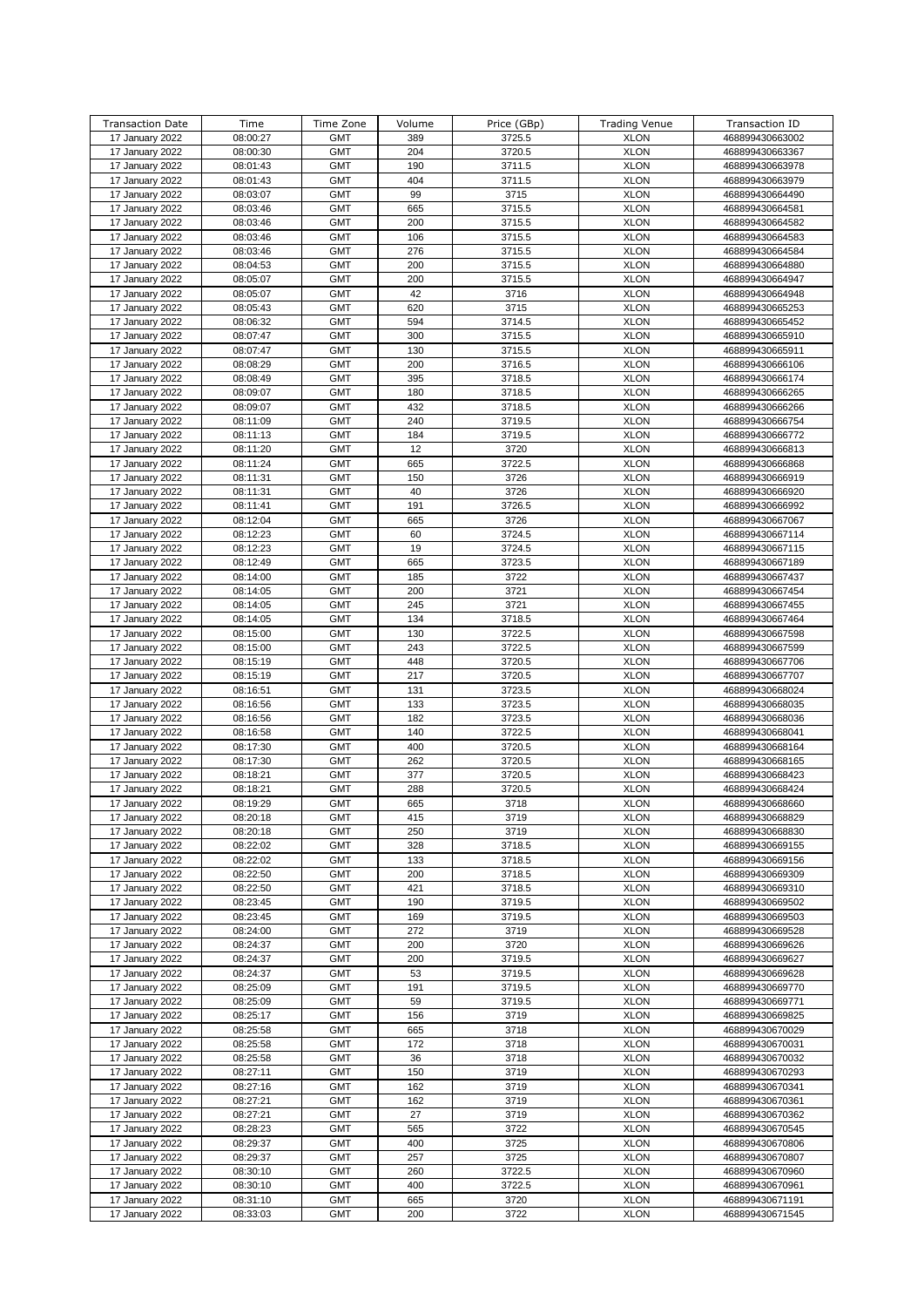| 17 January 2022 | 08:33:03 | <b>GMT</b> | 3   | 3722   | <b>XLON</b> | 468899430671546 |
|-----------------|----------|------------|-----|--------|-------------|-----------------|
| 17 January 2022 | 08:33:17 | <b>GMT</b> | 344 | 3721.5 | <b>XLON</b> | 468899430671631 |
|                 |          |            |     |        |             |                 |
| 17 January 2022 | 08:33:17 | <b>GMT</b> | 97  | 3721.5 | <b>XLON</b> | 468899430671632 |
| 17 January 2022 | 08:35:05 | <b>GMT</b> | 480 | 3723.5 | <b>XLON</b> | 468899430671834 |
| 17 January 2022 | 08:35:05 | <b>GMT</b> | 185 | 3723.5 | <b>XLON</b> | 468899430671835 |
|                 |          |            |     |        |             |                 |
| 17 January 2022 | 08:35:56 | <b>GMT</b> | 120 | 3724   | <b>XLON</b> | 468899430672068 |
| 17 January 2022 | 08:35:57 | <b>GMT</b> | 141 | 3724.5 | <b>XLON</b> | 468899430672075 |
| 17 January 2022 | 08:35:58 | <b>GMT</b> | 399 | 3724.5 | <b>XLON</b> | 468899430672078 |
|                 |          |            |     |        |             |                 |
| 17 January 2022 | 08:35:58 | <b>GMT</b> | 14  | 3724.5 | <b>XLON</b> | 468899430672079 |
| 17 January 2022 | 08:36:07 | <b>GMT</b> | 545 | 3724   | <b>XLON</b> | 468899430672102 |
|                 |          |            |     |        |             |                 |
| 17 January 2022 | 08:36:29 | <b>GMT</b> | 200 | 3723   | <b>XLON</b> | 468899430672211 |
| 17 January 2022 | 08:37:48 | <b>GMT</b> | 200 | 3724   | <b>XLON</b> | 468899430672472 |
| 17 January 2022 | 08:37:48 | <b>GMT</b> | 208 | 3724   | <b>XLON</b> | 468899430672473 |
|                 |          |            |     |        |             |                 |
| 17 January 2022 | 08:38:19 | <b>GMT</b> | 134 | 3724   | <b>XLON</b> | 468899430672575 |
| 17 January 2022 | 08:39:00 | <b>GMT</b> | 200 | 3724   | <b>XLON</b> | 468899430672705 |
| 17 January 2022 | 08:39:00 | <b>GMT</b> | 150 | 3724   | <b>XLON</b> | 468899430672706 |
|                 |          |            |     |        |             |                 |
| 17 January 2022 | 08:39:00 | <b>GMT</b> | 322 | 3724   | <b>XLON</b> | 468899430672707 |
| 17 January 2022 | 08:39:49 | <b>GMT</b> | 351 | 3723.5 | <b>XLON</b> | 468899430672843 |
|                 |          |            |     |        |             |                 |
| 17 January 2022 | 08:39:49 | <b>GMT</b> | 314 | 3723.5 | <b>XLON</b> | 468899430672844 |
| 17 January 2022 | 08:41:36 | <b>GMT</b> | 651 | 3720   | <b>XLON</b> | 468899430673195 |
| 17 January 2022 | 08:41:36 | <b>GMT</b> | 14  | 3720   | <b>XLON</b> | 468899430673196 |
|                 |          |            |     |        |             |                 |
| 17 January 2022 | 08:43:18 | <b>GMT</b> | 366 | 3719   | <b>XLON</b> | 468899430673507 |
| 17 January 2022 | 08:45:39 | <b>GMT</b> | 129 | 3725.5 | <b>XLON</b> | 468899430673883 |
| 17 January 2022 | 08:45:39 | <b>GMT</b> | 109 | 3725.5 | <b>XLON</b> | 468899430673884 |
|                 |          |            |     |        |             |                 |
| 17 January 2022 | 08:45:56 | <b>GMT</b> | 665 | 3725   | <b>XLON</b> | 468899430673950 |
| 17 January 2022 | 08:45:56 | <b>GMT</b> | 529 | 3725   | <b>XLON</b> | 468899430673935 |
|                 |          |            |     |        |             |                 |
| 17 January 2022 | 08:45:56 | <b>GMT</b> | 136 | 3725   | <b>XLON</b> | 468899430673936 |
| 17 January 2022 | 08:45:57 | <b>GMT</b> | 344 | 3724   | <b>XLON</b> | 468899430673959 |
| 17 January 2022 | 08:47:52 | <b>GMT</b> | 180 | 3724.5 | <b>XLON</b> | 468899430674498 |
|                 |          |            |     |        |             |                 |
| 17 January 2022 | 08:47:52 | <b>GMT</b> | 161 | 3724.5 | <b>XLON</b> | 468899430674499 |
| 17 January 2022 | 08:48:44 | <b>GMT</b> | 665 | 3722.5 | <b>XLON</b> | 468899430674613 |
|                 |          | <b>GMT</b> |     |        | <b>XLON</b> | 468899430674916 |
| 17 January 2022 | 08:50:27 |            | 665 | 3724   |             |                 |
| 17 January 2022 | 08:53:07 | <b>GMT</b> | 643 | 3724   | <b>XLON</b> | 468899430675359 |
| 17 January 2022 | 08:53:07 | <b>GMT</b> | 200 | 3724   | <b>XLON</b> | 468899430675374 |
|                 |          |            |     |        |             |                 |
| 17 January 2022 | 08:53:07 | <b>GMT</b> | 329 | 3724   | <b>XLON</b> | 468899430675375 |
| 17 January 2022 | 08:53:07 | <b>GMT</b> | 136 | 3724   | <b>XLON</b> | 468899430675376 |
|                 | 08:56:16 | <b>GMT</b> |     |        |             |                 |
| 17 January 2022 |          |            | 174 | 3725.5 | <b>XLON</b> | 468899430676089 |
| 17 January 2022 | 08:56:16 | <b>GMT</b> | 38  | 3725.5 | <b>XLON</b> | 468899430676090 |
| 17 January 2022 | 08:56:21 | <b>GMT</b> | 212 | 3725.5 | <b>XLON</b> | 468899430676110 |
|                 |          |            |     |        |             |                 |
| 17 January 2022 | 08:56:21 | <b>GMT</b> | 201 | 3725.5 | <b>XLON</b> | 468899430676111 |
| 17 January 2022 | 08:56:21 | <b>GMT</b> | 104 | 3725.5 | <b>XLON</b> | 468899430676112 |
| 17 January 2022 | 08:56:21 | <b>GMT</b> | 324 | 3725.5 | <b>XLON</b> | 468899430676113 |
|                 |          |            |     |        |             |                 |
| 17 January 2022 | 08:56:21 | <b>GMT</b> | 88  | 3725.5 | <b>XLON</b> | 468899430676114 |
| 17 January 2022 | 08:56:21 | <b>GMT</b> | 255 | 3725.5 | <b>XLON</b> | 468899430676115 |
|                 |          |            |     |        |             |                 |
| 17 January 2022 | 08:57:12 | <b>GMT</b> | 586 | 3724.5 | <b>XLON</b> | 468899430676301 |
| 17 January 2022 | 08:58:49 | <b>GMT</b> | 209 | 3725   | <b>XLON</b> | 468899430676676 |
| 17 January 2022 | 08:58:49 | <b>GMT</b> | 300 | 3725   | <b>XLON</b> | 468899430676677 |
|                 |          |            |     |        |             |                 |
| 17 January 2022 | 08:59:48 | <b>GMT</b> | 665 | 3723.5 | <b>XLON</b> | 468899430676826 |
| 17 January 2022 | 08:59:49 | <b>GMT</b> | 184 | 3723   | <b>XLON</b> | 468899430676828 |
| 17 January 2022 | 09:01:42 | <b>GMT</b> | 112 | 3725.5 | <b>XLON</b> |                 |
|                 |          |            |     |        |             | 468899430677117 |
| 17 January 2022 | 09:01:42 | <b>GMT</b> | 84  | 3725.5 | <b>XLON</b> | 468899430677118 |
| 17 January 2022 | 09:01:47 | <b>GMT</b> | 168 | 3725.5 | <b>XLON</b> | 468899430677143 |
|                 |          |            |     |        |             |                 |
| 17 January 2022 | 09:01:47 | <b>GMT</b> | 72  | 3725.5 | <b>XLON</b> | 468899430677144 |
| 17 January 2022 | 09:01:53 | <b>GMT</b> | 15  | 3725.5 | <b>XLON</b> | 468899430677158 |
| 17 January 2022 | 09:01:53 | <b>GMT</b> | 71  | 3725.5 | <b>XLON</b> | 468899430677159 |
|                 |          |            |     |        |             |                 |
| 17 January 2022 | 09:01:53 | <b>GMT</b> | 45  | 3725.5 | <b>XLON</b> | 468899430677160 |
| 17 January 2022 | 09:01:53 | <b>GMT</b> | 100 | 3725.5 | <b>XLON</b> | 468899430677161 |
| 17 January 2022 | 09:02:39 | <b>GMT</b> | 94  | 3725.5 | <b>XLON</b> | 468899430677289 |
|                 |          |            |     |        |             |                 |
| 17 January 2022 | 09:02:39 | <b>GMT</b> | 35  | 3725.5 | <b>XLON</b> | 468899430677290 |
| 17 January 2022 | 09:02:45 | <b>GMT</b> | 146 | 3725.5 | <b>XLON</b> | 468899430677311 |
| 17 January 2022 | 09:02:56 | <b>GMT</b> | 71  | 3725.5 | <b>XLON</b> | 468899430677350 |
|                 |          |            |     |        |             |                 |
| 17 January 2022 | 09:02:56 | <b>GMT</b> | 163 | 3725.5 | <b>XLON</b> | 468899430677351 |
| 17 January 2022 | 09:04:31 | <b>GMT</b> | 665 | 3724.5 | <b>XLON</b> | 468899430677688 |
|                 | 09:04:31 | <b>GMT</b> | 163 | 3724.5 | <b>XLON</b> |                 |
| 17 January 2022 |          |            |     |        |             | 468899430677689 |
| 17 January 2022 | 09:05:09 | <b>GMT</b> | 292 | 3724   | <b>XLON</b> | 468899430677789 |
| 17 January 2022 | 09:05:09 | <b>GMT</b> | 94  | 3724.5 | <b>XLON</b> | 468899430677790 |
|                 |          |            |     |        |             |                 |
| 17 January 2022 | 09:05:09 | <b>GMT</b> | 193 | 3724.5 | <b>XLON</b> | 468899430677791 |
| 17 January 2022 | 09:06:14 | <b>GMT</b> | 665 | 3723.5 | <b>XLON</b> | 468899430677983 |
| 17 January 2022 | 09:07:30 | <b>GMT</b> | 21  | 3723   | <b>XLON</b> | 468899430678332 |
|                 |          |            |     |        |             |                 |
| 17 January 2022 | 09:07:30 | <b>GMT</b> | 621 | 3723   | <b>XLON</b> | 468899430678333 |
| 17 January 2022 | 09:09:03 | <b>GMT</b> | 273 | 3721.5 | <b>XLON</b> | 468899430678589 |
|                 |          |            |     |        |             |                 |
| 17 January 2022 | 09:09:03 | <b>GMT</b> | 320 | 3721.5 | <b>XLON</b> | 468899430678590 |
| 17 January 2022 | 09:09:03 | <b>GMT</b> | 26  | 3721.5 | <b>XLON</b> | 468899430678591 |
| 17 January 2022 | 09:09:33 | <b>GMT</b> | 187 | 3722   | <b>XLON</b> | 468899430678664 |
|                 |          |            |     |        |             |                 |
| 17 January 2022 | 09:09:33 | <b>GMT</b> | 17  | 3722   | <b>XLON</b> | 468899430678665 |
| 17 January 2022 | 09:09:56 | <b>GMT</b> | 170 | 3722.5 | <b>XLON</b> | 468899430678731 |
| 17 January 2022 | 09:09:56 | <b>GMT</b> | 258 | 3722.5 | <b>XLON</b> | 468899430678732 |
|                 |          |            |     |        |             |                 |
| 17 January 2022 | 09:09:56 | <b>GMT</b> | 48  | 3722.5 | <b>XLON</b> | 468899430678733 |
| 17 January 2022 | 09:11:29 | <b>GMT</b> | 30  | 3721.5 | <b>XLON</b> | 468899430679051 |
|                 |          |            |     |        |             |                 |
| 17 January 2022 | 09:11:29 | <b>GMT</b> | 624 | 3721.5 | <b>XLON</b> | 468899430679052 |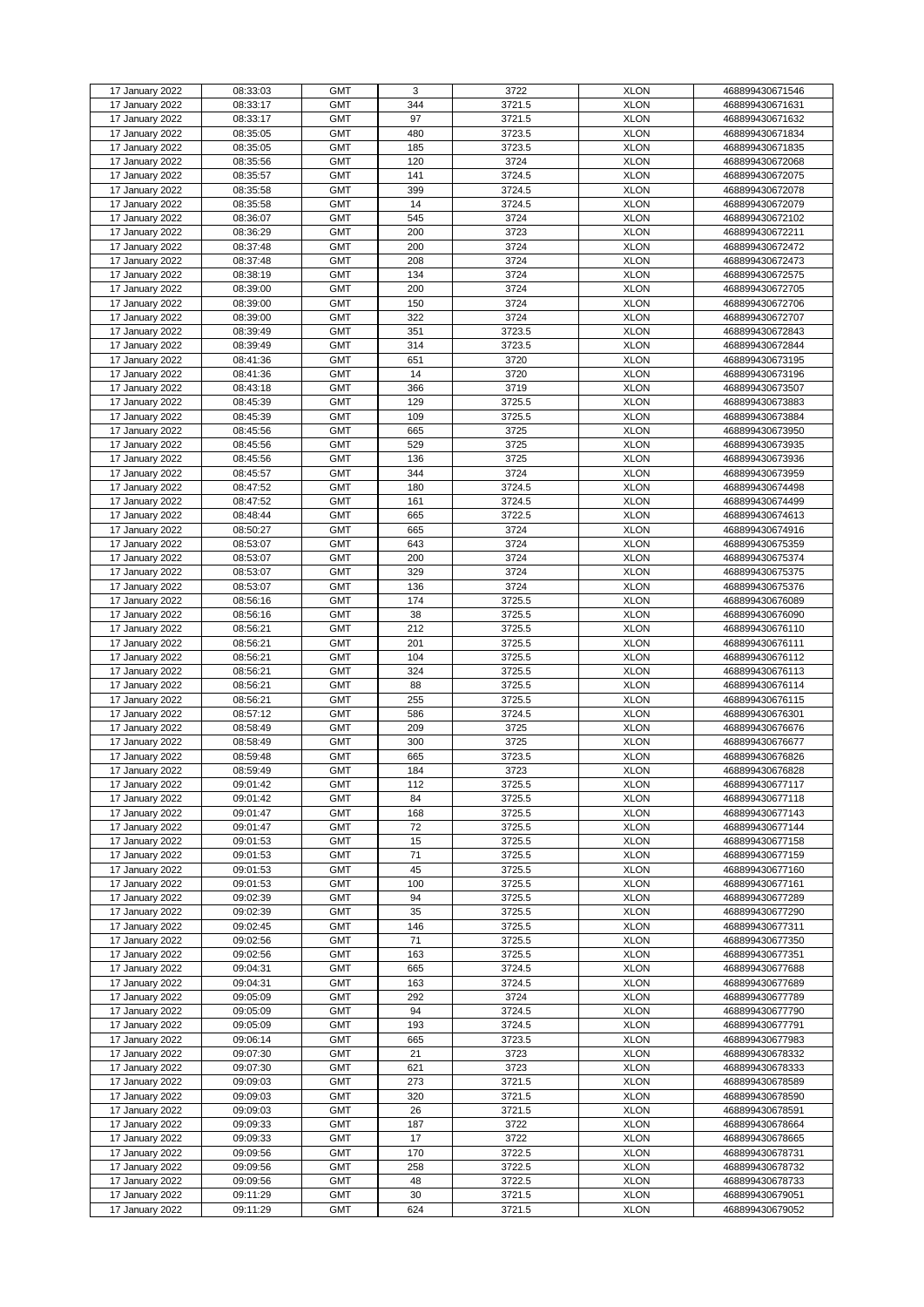|                 |          | <b>GMT</b> | 74           |        | <b>XLON</b> |                 |
|-----------------|----------|------------|--------------|--------|-------------|-----------------|
| 17 January 2022 | 09:13:41 |            |              | 3722.5 |             | 468899430679294 |
| 17 January 2022 | 09:14:18 | <b>GMT</b> | 142          | 3724   | <b>XLON</b> | 468899430679345 |
| 17 January 2022 | 09:15:03 | <b>GMT</b> | 189          | 3724   | <b>XLON</b> | 468899430679484 |
| 17 January 2022 | 09:15:08 | <b>GMT</b> | 189          | 3724   | <b>XLON</b> | 468899430679493 |
| 17 January 2022 | 09:15:08 | <b>GMT</b> | 140          | 3724   | <b>XLON</b> | 468899430679494 |
|                 |          |            |              |        |             |                 |
| 17 January 2022 | 09:15:40 | <b>GMT</b> | 297          | 3724.5 | <b>XLON</b> | 468899430679593 |
| 17 January 2022 | 09:15:40 | <b>GMT</b> | 67           | 3724.5 | <b>XLON</b> | 468899430679594 |
| 17 January 2022 | 09:15:41 | <b>GMT</b> | 369          | 3724.5 | <b>XLON</b> | 468899430679599 |
| 17 January 2022 | 09:15:41 | <b>GMT</b> | 212          | 3724.5 | <b>XLON</b> | 468899430679600 |
|                 | 09:16:58 |            |              |        |             |                 |
| 17 January 2022 |          | <b>GMT</b> | 154          | 3724   | <b>XLON</b> | 468899430679748 |
| 17 January 2022 | 09:18:39 | <b>GMT</b> | 133          | 3723.5 | <b>XLON</b> | 468899430680188 |
| 17 January 2022 | 09:18:39 | <b>GMT</b> | 494          | 3723.5 | <b>XLON</b> | 468899430680189 |
| 17 January 2022 | 09:19:32 | <b>GMT</b> | 34           | 3724.5 | <b>XLON</b> | 468899430680471 |
| 17 January 2022 | 09:19:32 | <b>GMT</b> | 158          | 3724.5 | <b>XLON</b> | 468899430680472 |
|                 |          |            |              |        |             |                 |
| 17 January 2022 | 09:19:47 | <b>GMT</b> | 34           | 3724.5 | <b>XLON</b> | 468899430680534 |
| 17 January 2022 | 09:19:52 | <b>GMT</b> | 188          | 3724.5 | <b>XLON</b> | 468899430680552 |
| 17 January 2022 | 09:19:52 | <b>GMT</b> | 41           | 3724.5 | <b>XLON</b> | 468899430680553 |
| 17 January 2022 | 09:19:52 | <b>GMT</b> | 54           | 3724.5 | <b>XLON</b> | 468899430680554 |
| 17 January 2022 | 09:19:57 | <b>GMT</b> | 253          | 3725   | <b>XLON</b> | 468899430680580 |
|                 |          |            |              |        |             |                 |
| 17 January 2022 | 09:20:32 | <b>GMT</b> | 291          | 3724   | <b>XLON</b> | 468899430680743 |
| 17 January 2022 | 09:21:10 | <b>GMT</b> | 143          | 3725.5 | <b>XLON</b> | 468899430680860 |
| 17 January 2022 | 09:21:10 | <b>GMT</b> | 75           | 3725.5 | <b>XLON</b> | 468899430680861 |
| 17 January 2022 | 09:21:10 | <b>GMT</b> | 33           | 3725.5 | <b>XLON</b> | 468899430680862 |
| 17 January 2022 | 09:21:59 | <b>GMT</b> | 34           | 3725.5 | <b>XLON</b> | 468899430680901 |
|                 |          |            |              |        |             |                 |
| 17 January 2022 | 09:21:59 | <b>GMT</b> | 125          | 3725.5 | <b>XLON</b> | 468899430680902 |
| 17 January 2022 | 09:23:42 | <b>GMT</b> | 210          | 3724.5 | <b>XLON</b> | 468899430681205 |
| 17 January 2022 | 09:23:42 | <b>GMT</b> | 190          | 3724.5 | <b>XLON</b> | 468899430681206 |
| 17 January 2022 | 09:23:42 | <b>GMT</b> | 132          | 3724.5 | <b>XLON</b> | 468899430681207 |
|                 |          |            |              |        |             |                 |
| 17 January 2022 | 09:24:37 | <b>GMT</b> | 382          | 3724.5 | <b>XLON</b> | 468899430681339 |
| 17 January 2022 | 09:24:37 | <b>GMT</b> | 222          | 3724.5 | <b>XLON</b> | 468899430681340 |
| 17 January 2022 | 09:24:37 | <b>GMT</b> | 63           | 3724.5 | <b>XLON</b> | 468899430681341 |
| 17 January 2022 | 09:24:42 | <b>GMT</b> | 137          | 3724.5 | <b>XLON</b> | 468899430681358 |
| 17 January 2022 | 09:26:22 | <b>GMT</b> | 265          | 3725   | <b>XLON</b> | 468899430681715 |
|                 |          |            |              |        |             |                 |
| 17 January 2022 | 09:26:27 | <b>GMT</b> | 367          | 3725   | <b>XLON</b> | 468899430681720 |
| 17 January 2022 | 09:26:57 | <b>GMT</b> | 581          | 3724   | <b>XLON</b> | 468899430681804 |
| 17 January 2022 | 09:28:42 | <b>GMT</b> | 259          | 3723.5 | <b>XLON</b> | 468899430682127 |
| 17 January 2022 | 09:28:42 | <b>GMT</b> | 379          | 3723.5 | <b>XLON</b> | 468899430682128 |
| 17 January 2022 | 09:29:38 | <b>GMT</b> | 113          | 3724.5 | <b>XLON</b> | 468899430682378 |
|                 |          |            |              |        |             |                 |
| 17 January 2022 | 09:30:31 | <b>GMT</b> | 200          | 3723.5 | <b>XLON</b> | 468899430682658 |
| 17 January 2022 | 09:30:31 | <b>GMT</b> | 168          | 3723.5 | <b>XLON</b> | 468899430682659 |
| 17 January 2022 | 09:30:31 | <b>GMT</b> | 168          | 3724   | <b>XLON</b> | 468899430682660 |
| 17 January 2022 | 09:30:31 | <b>GMT</b> | 45           | 3724   | <b>XLON</b> | 468899430682661 |
|                 |          | <b>GMT</b> | 38           |        | <b>XLON</b> | 468899430682834 |
| 17 January 2022 | 09:31:52 |            |              | 3724.5 |             |                 |
| 17 January 2022 | 09:31:52 | <b>GMT</b> | 186          | 3724.5 | <b>XLON</b> | 468899430682835 |
| 17 January 2022 | 09:31:52 | <b>GMT</b> | 58           | 3724.5 | <b>XLON</b> | 468899430682837 |
| 17 January 2022 | 09:31:52 | <b>GMT</b> | 383          | 3724.5 | <b>XLON</b> | 468899430682838 |
| 17 January 2022 | 09:33:34 | <b>GMT</b> | 635          | 3726.5 | <b>XLON</b> | 468899430683159 |
|                 |          |            |              |        |             |                 |
| 17 January 2022 | 09:34:00 | <b>GMT</b> | 59           | 3726   | <b>XLON</b> | 468899430683228 |
| 17 January 2022 | 09:34:56 | <b>GMT</b> | 665          | 3728   | <b>XLON</b> | 468899430683351 |
| 17 January 2022 | 09:36:35 | <b>GMT</b> | 640          | 3729   | <b>XLON</b> | 468899430683641 |
| 17 January 2022 | 09:38:31 | <b>GMT</b> | 149          | 3729.5 | <b>XLON</b> | 468899430683917 |
| 17 January 2022 | 09:38:31 | <b>GMT</b> | 136          | 3729.5 | <b>XLON</b> | 468899430683918 |
|                 |          |            |              |        |             |                 |
| 17 January 2022 | 09:38:48 | <b>GMT</b> | 33           | 3729.5 | <b>XLON</b> | 468899430683962 |
| 17 January 2022 | 09:38:48 | <b>GMT</b> | $\mathbf{1}$ | 3729.5 | <b>XLON</b> | 468899430683963 |
| 17 January 2022 | 09:38:53 | <b>GMT</b> | 190          | 3729.5 | <b>XLON</b> | 468899430683973 |
| 17 January 2022 | 09:39:02 | <b>GMT</b> | 107          | 3729.5 | <b>XLON</b> | 468899430683984 |
| 17 January 2022 | 09:39:36 | <b>GMT</b> | 159          | 3729   | <b>XLON</b> | 468899430684110 |
| 17 January 2022 | 09:39:50 | <b>GMT</b> | 151          | 3728.5 | <b>XLON</b> | 468899430684175 |
|                 |          |            |              |        |             |                 |
| 17 January 2022 | 09:40:14 | <b>GMT</b> | 255          | 3728.5 | <b>XLON</b> | 468899430684263 |
| 17 January 2022 | 09:40:36 | <b>GMT</b> | 221          | 3728   | <b>XLON</b> | 468899430684317 |
| 17 January 2022 | 09:41:44 | <b>GMT</b> | 6            | 3729.5 | <b>XLON</b> | 468899430684545 |
| 17 January 2022 | 09:41:44 | <b>GMT</b> | 659          | 3729.5 | <b>XLON</b> | 468899430684546 |
| 17 January 2022 | 09:43:21 | <b>GMT</b> | 143          | 3729   | <b>XLON</b> | 468899430684708 |
|                 |          |            |              |        |             |                 |
| 17 January 2022 | 09:43:21 | <b>GMT</b> | 58           | 3729   | <b>XLON</b> | 468899430684709 |
| 17 January 2022 | 09:43:26 | <b>GMT</b> | 38           | 3729   | <b>XLON</b> | 468899430684712 |
| 17 January 2022 | 09:43:26 | <b>GMT</b> | 89           | 3729   | <b>XLON</b> | 468899430684713 |
| 17 January 2022 | 09:43:31 | <b>GMT</b> | 127          | 3729   | <b>XLON</b> | 468899430684722 |
| 17 January 2022 | 09:43:31 | <b>GMT</b> | 136          | 3729   | <b>XLON</b> | 468899430684723 |
|                 |          |            |              |        |             |                 |
| 17 January 2022 | 09:44:15 | <b>GMT</b> | 479          | 3726.5 | <b>XLON</b> | 468899430684856 |
| 17 January 2022 | 09:44:15 | <b>GMT</b> | 159          | 3726.5 | <b>XLON</b> | 468899430684857 |
| 17 January 2022 | 09:44:58 | <b>GMT</b> | 44           | 3725.5 | <b>XLON</b> | 468899430684940 |
| 17 January 2022 | 09:44:58 | <b>GMT</b> | 92           | 3725.5 | <b>XLON</b> | 468899430684941 |
|                 |          |            |              |        |             |                 |
| 17 January 2022 | 09:47:21 | <b>GMT</b> | 265          | 3726   | <b>XLON</b> | 468899430685355 |
| 17 January 2022 | 09:48:50 | <b>GMT</b> | 170          | 3727   | <b>XLON</b> | 468899430685528 |
| 17 January 2022 | 09:48:50 | <b>GMT</b> | 38           | 3727   | <b>XLON</b> | 468899430685529 |
| 17 January 2022 | 09:48:50 | <b>GMT</b> | 31           | 3727   | <b>XLON</b> | 468899430685530 |
| 17 January 2022 | 09:48:50 | <b>GMT</b> | 89           | 3727   | <b>XLON</b> | 468899430685531 |
| 17 January 2022 | 09:48:53 | <b>GMT</b> | 139          | 3726   | <b>XLON</b> |                 |
|                 |          |            |              |        |             | 468899430685535 |
| 17 January 2022 | 09:48:53 | <b>GMT</b> | 468          | 3726   | <b>XLON</b> | 468899430685536 |
| 17 January 2022 | 09:50:11 | <b>GMT</b> | 77           | 3727.5 | <b>XLON</b> | 468899430685901 |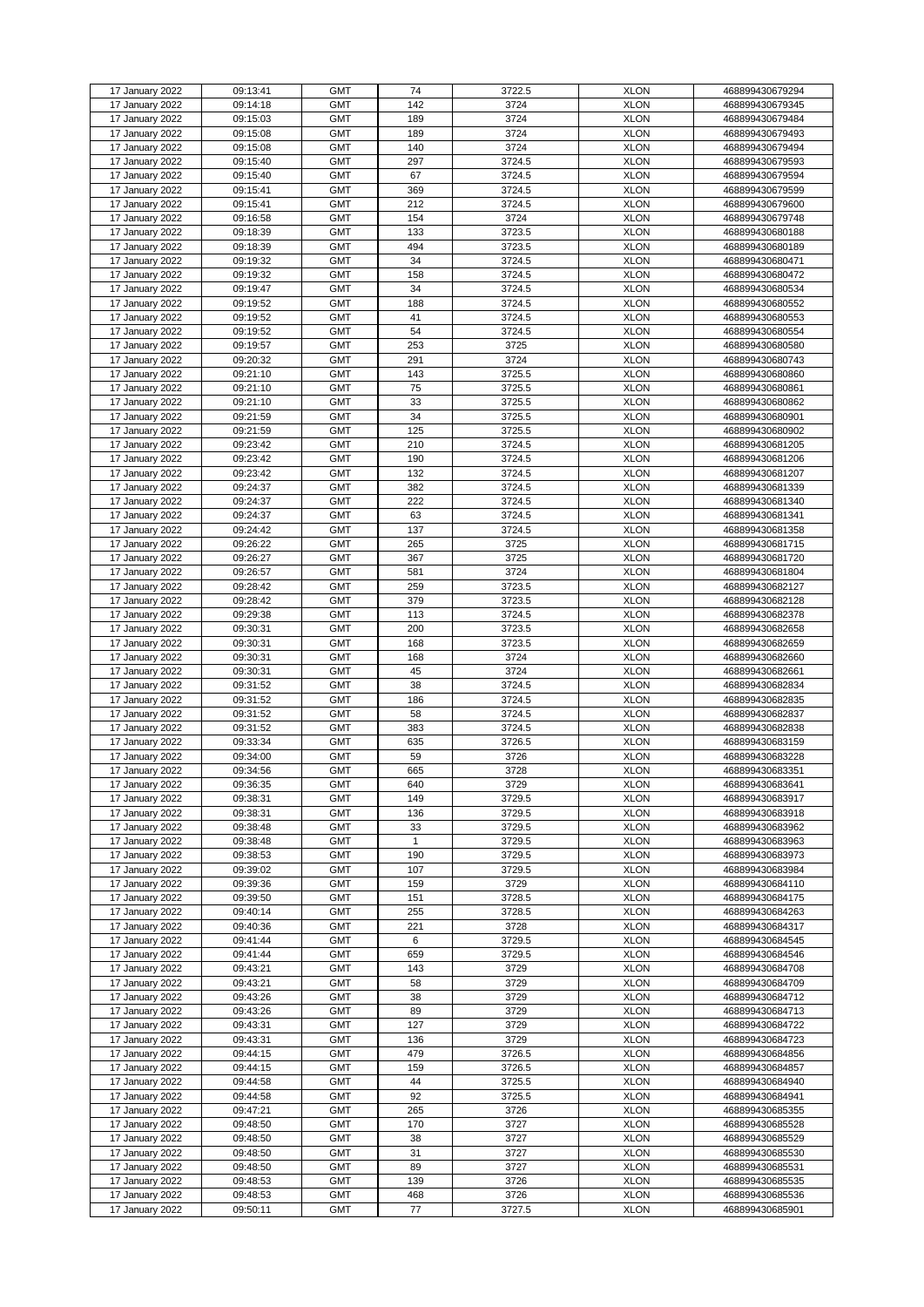| 17 January 2022 | 09:50:11 | <b>GMT</b> | 400            | 3727.5 | <b>XLON</b> | 468899430685902 |
|-----------------|----------|------------|----------------|--------|-------------|-----------------|
| 17 January 2022 | 09:50:11 | <b>GMT</b> | 188            | 3727.5 | <b>XLON</b> | 468899430685903 |
| 17 January 2022 | 09:51:19 | <b>GMT</b> | 292            | 3726.5 | <b>XLON</b> | 468899430686004 |
|                 |          | <b>GMT</b> |                |        | <b>XLON</b> |                 |
| 17 January 2022 | 09:51:19 |            | 373            | 3726.5 |             | 468899430686005 |
| 17 January 2022 | 09:52:54 | <b>GMT</b> | 121            | 3725   | <b>XLON</b> | 468899430686166 |
| 17 January 2022 | 09:52:54 | <b>GMT</b> | 400            | 3725   | <b>XLON</b> | 468899430686167 |
| 17 January 2022 | 09:52:54 | <b>GMT</b> | 144            | 3725   | <b>XLON</b> | 468899430686168 |
|                 |          |            |                |        |             |                 |
| 17 January 2022 | 09:54:34 | <b>GMT</b> | 122            | 3723   | <b>XLON</b> | 468899430686423 |
| 17 January 2022 | 09:54:36 | <b>GMT</b> | 543            | 3723   | <b>XLON</b> | 468899430686426 |
| 17 January 2022 | 09:56:15 | <b>GMT</b> | 149            | 3722.5 | <b>XLON</b> | 468899430686719 |
|                 |          | <b>GMT</b> |                |        | <b>XLON</b> |                 |
| 17 January 2022 | 09:56:15 |            | 60             | 3722.5 |             | 468899430686720 |
| 17 January 2022 | 09:56:20 | <b>GMT</b> | 209            | 3722.5 | <b>XLON</b> | 468899430686730 |
| 17 January 2022 | 09:56:20 | <b>GMT</b> | 149            | 3722.5 | <b>XLON</b> | 468899430686731 |
| 17 January 2022 | 09:56:20 | <b>GMT</b> | 190            | 3722.5 | <b>XLON</b> | 468899430686732 |
|                 |          |            |                |        |             |                 |
| 17 January 2022 | 09:57:26 | <b>GMT</b> | 138            | 3722   | <b>XLON</b> | 468899430686927 |
| 17 January 2022 | 09:58:05 | <b>GMT</b> | 135            | 3722.5 | <b>XLON</b> | 468899430687055 |
| 17 January 2022 | 09:58:05 | <b>GMT</b> | 55             | 3722.5 | <b>XLON</b> | 468899430687056 |
| 17 January 2022 | 09:58:10 | <b>GMT</b> | 135            | 3722.5 | <b>XLON</b> | 468899430687082 |
|                 |          |            |                |        |             |                 |
| 17 January 2022 | 09:58:15 | <b>GMT</b> | 135            | 3722.5 | <b>XLON</b> | 468899430687119 |
| 17 January 2022 | 09:58:47 | <b>GMT</b> | 130            | 3722.5 | <b>XLON</b> | 468899430687204 |
| 17 January 2022 | 09:59:16 | <b>GMT</b> | 259            | 3723   | <b>XLON</b> | 468899430687263 |
| 17 January 2022 | 09:59:21 | <b>GMT</b> | 143            | 3723   | <b>XLON</b> | 468899430687265 |
|                 |          |            |                |        |             |                 |
| 17 January 2022 | 09:59:26 | <b>GMT</b> | 143            | 3723   | <b>XLON</b> | 468899430687266 |
| 17 January 2022 | 09:59:26 | <b>GMT</b> | 75             | 3723   | <b>XLON</b> | 468899430687267 |
| 17 January 2022 | 10:00:09 | <b>GMT</b> | 69             | 3723   | <b>XLON</b> | 468899430687359 |
| 17 January 2022 | 10:00:09 | <b>GMT</b> | 188            | 3723   | <b>XLON</b> |                 |
|                 |          |            |                |        |             | 468899430687360 |
| 17 January 2022 | 10:00:17 | <b>GMT</b> | 100            | 3723   | <b>XLON</b> | 468899430687398 |
| 17 January 2022 | 10:00:17 | <b>GMT</b> | 35             | 3723   | <b>XLON</b> | 468899430687399 |
| 17 January 2022 | 10:00:22 | <b>GMT</b> | 200            | 3723   | <b>XLON</b> | 468899430687424 |
|                 |          |            |                |        |             |                 |
| 17 January 2022 | 10:00:22 | <b>GMT</b> | 67             | 3723   | <b>XLON</b> | 468899430687425 |
| 17 January 2022 | 10:01:07 | <b>GMT</b> | 85             | 3723.5 | <b>XLON</b> | 468899430687556 |
| 17 January 2022 | 10:01:07 | <b>GMT</b> | 514            | 3723.5 | <b>XLON</b> | 468899430687557 |
| 17 January 2022 | 10:02:57 | <b>GMT</b> | 665            | 3721.5 | <b>XLON</b> | 468899430687840 |
|                 |          |            |                |        |             |                 |
| 17 January 2022 | 10:04:30 | <b>GMT</b> | 665            | 3720   | <b>XLON</b> | 468899430687980 |
| 17 January 2022 | 10:04:31 | <b>GMT</b> | 231            | 3720   | <b>XLON</b> | 468899430687989 |
| 17 January 2022 | 10:06:57 | <b>GMT</b> | 149            | 3716.5 | <b>XLON</b> | 468899430688258 |
| 17 January 2022 | 10:07:02 | <b>GMT</b> | 149            | 3716.5 | <b>XLON</b> | 468899430688264 |
|                 |          |            |                |        |             |                 |
| 17 January 2022 | 10:07:02 | <b>GMT</b> | 161            | 3716.5 | <b>XLON</b> | 468899430688265 |
| 17 January 2022 | 10:07:02 | <b>GMT</b> | 77             | 3716.5 | <b>XLON</b> | 468899430688266 |
| 17 January 2022 | 10:08:33 | <b>GMT</b> | 130            | 3717.5 | <b>XLON</b> | 468899430688532 |
| 17 January 2022 | 10:08:33 | <b>GMT</b> | 187            | 3717.5 | <b>XLON</b> | 468899430688533 |
|                 |          |            |                |        |             |                 |
| 17 January 2022 | 10:08:33 | <b>GMT</b> | 47             | 3717.5 | <b>XLON</b> | 468899430688534 |
| 17 January 2022 | 10:08:38 | <b>GMT</b> | 185            | 3717.5 | <b>XLON</b> | 468899430688541 |
| 17 January 2022 | 10:08:38 | <b>GMT</b> | 97             | 3717.5 | <b>XLON</b> | 468899430688542 |
|                 | 10:10:43 | <b>GMT</b> | 12             |        | <b>XLON</b> |                 |
| 17 January 2022 |          |            |                | 3718.5 |             | 468899430688773 |
| 17 January 2022 | 10:10:48 | <b>GMT</b> | 176            | 3718.5 | <b>XLON</b> | 468899430688781 |
| 17 January 2022 | 10:10:48 | <b>GMT</b> | 105            | 3718.5 | <b>XLON</b> | 468899430688782 |
| 17 January 2022 | 10:10:53 | <b>GMT</b> | 231            | 3718.5 | <b>XLON</b> | 468899430688792 |
|                 | 10:10:53 | <b>GMT</b> | 172            |        |             |                 |
| 17 January 2022 |          |            |                | 3718.5 | <b>XLON</b> | 468899430688793 |
| 17 January 2022 | 10:12:26 | <b>GMT</b> | 508            | 3717   | <b>XLON</b> | 468899430689000 |
| 17 January 2022 | 10:14:17 | <b>GMT</b> | 607            | 3719.5 | <b>XLON</b> | 468899430689295 |
| 17 January 2022 | 10:14:17 | <b>GMT</b> | 110            | 3719.5 | <b>XLON</b> | 468899430689296 |
| 17 January 2022 | 10:17:19 | <b>GMT</b> | 706            | 3723   | <b>XLON</b> | 468899430689715 |
|                 |          |            |                |        |             |                 |
| 17 January 2022 | 10:17:34 | <b>GMT</b> | 250            | 3723   | <b>XLON</b> | 468899430689779 |
| 17 January 2022 | 10:17:34 | <b>GMT</b> | 400            | 3723   | <b>XLON</b> | 468899430689780 |
| 17 January 2022 | 10:17:34 | <b>GMT</b> | 15             | 3723   | <b>XLON</b> | 468899430689781 |
| 17 January 2022 | 10:17:34 | <b>GMT</b> | 373            | 3722.5 | <b>XLON</b> | 468899430689786 |
|                 |          |            |                |        |             |                 |
| 17 January 2022 | 10:19:11 | <b>GMT</b> | 378            | 3720.5 | <b>XLON</b> | 468899430690039 |
| 17 January 2022 | 10:20:30 | <b>GMT</b> | $\overline{2}$ | 3718   | <b>XLON</b> | 468899430690224 |
| 17 January 2022 | 10:20:30 | <b>GMT</b> | 355            | 3718   | <b>XLON</b> | 468899430690225 |
| 17 January 2022 | 10:20:30 | <b>GMT</b> | 274            | 3718   | <b>XLON</b> | 468899430690226 |
|                 | 10:22:44 | <b>GMT</b> |                | 3718.5 |             |                 |
| 17 January 2022 |          |            | 665            |        | <b>XLON</b> | 468899430690520 |
| 17 January 2022 | 10:24:56 | <b>GMT</b> | 92             | 3719   | <b>XLON</b> | 468899430690865 |
| 17 January 2022 | 10:24:56 | <b>GMT</b> | 62             | 3719   | <b>XLON</b> | 468899430690866 |
| 17 January 2022 | 10:25:12 | <b>GMT</b> | 135            | 3720   | <b>XLON</b> | 468899430690896 |
| 17 January 2022 | 10:25:12 | <b>GMT</b> | 130            | 3720   | <b>XLON</b> | 468899430690897 |
|                 |          |            |                |        |             |                 |
| 17 January 2022 | 10:25:16 | <b>GMT</b> | 230            | 3719   | <b>XLON</b> | 468899430690910 |
| 17 January 2022 | 10:25:16 | <b>GMT</b> | 51             | 3719   | <b>XLON</b> | 468899430690911 |
| 17 January 2022 | 10:26:56 | <b>GMT</b> | 312            | 3719   | <b>XLON</b> | 468899430691123 |
| 17 January 2022 | 10:26:56 | <b>GMT</b> | 177            | 3719   | <b>XLON</b> | 468899430691124 |
|                 |          |            |                |        |             |                 |
| 17 January 2022 | 10:28:30 | <b>GMT</b> | 107            | 3717   | <b>XLON</b> | 468899430691464 |
| 17 January 2022 | 10:28:31 | <b>GMT</b> | 229            | 3717   | <b>XLON</b> | 468899430691466 |
| 17 January 2022 | 10:28:31 | <b>GMT</b> | 24             | 3717   | <b>XLON</b> | 468899430691467 |
| 17 January 2022 | 10:28:31 | <b>GMT</b> | 303            | 3717   | <b>XLON</b> | 468899430691468 |
|                 |          |            |                |        |             |                 |
| 17 January 2022 | 10:29:03 | <b>GMT</b> | 496            | 3714.5 | <b>XLON</b> | 468899430691651 |
| 17 January 2022 | 10:29:03 | <b>GMT</b> | 169            | 3714.5 | <b>XLON</b> | 468899430691652 |
| 17 January 2022 | 10:29:35 | <b>GMT</b> | 141            | 3714.5 | <b>XLON</b> | 468899430691788 |
| 17 January 2022 | 10:31:58 | <b>GMT</b> | 116            | 3715.5 | <b>XLON</b> | 468899430692161 |
|                 |          |            |                |        |             |                 |
| 17 January 2022 | 10:31:58 | <b>GMT</b> | 210            | 3715.5 | <b>XLON</b> | 468899430692162 |
| 17 January 2022 | 10:32:03 | <b>GMT</b> | 243            | 3715.5 | <b>XLON</b> | 468899430692163 |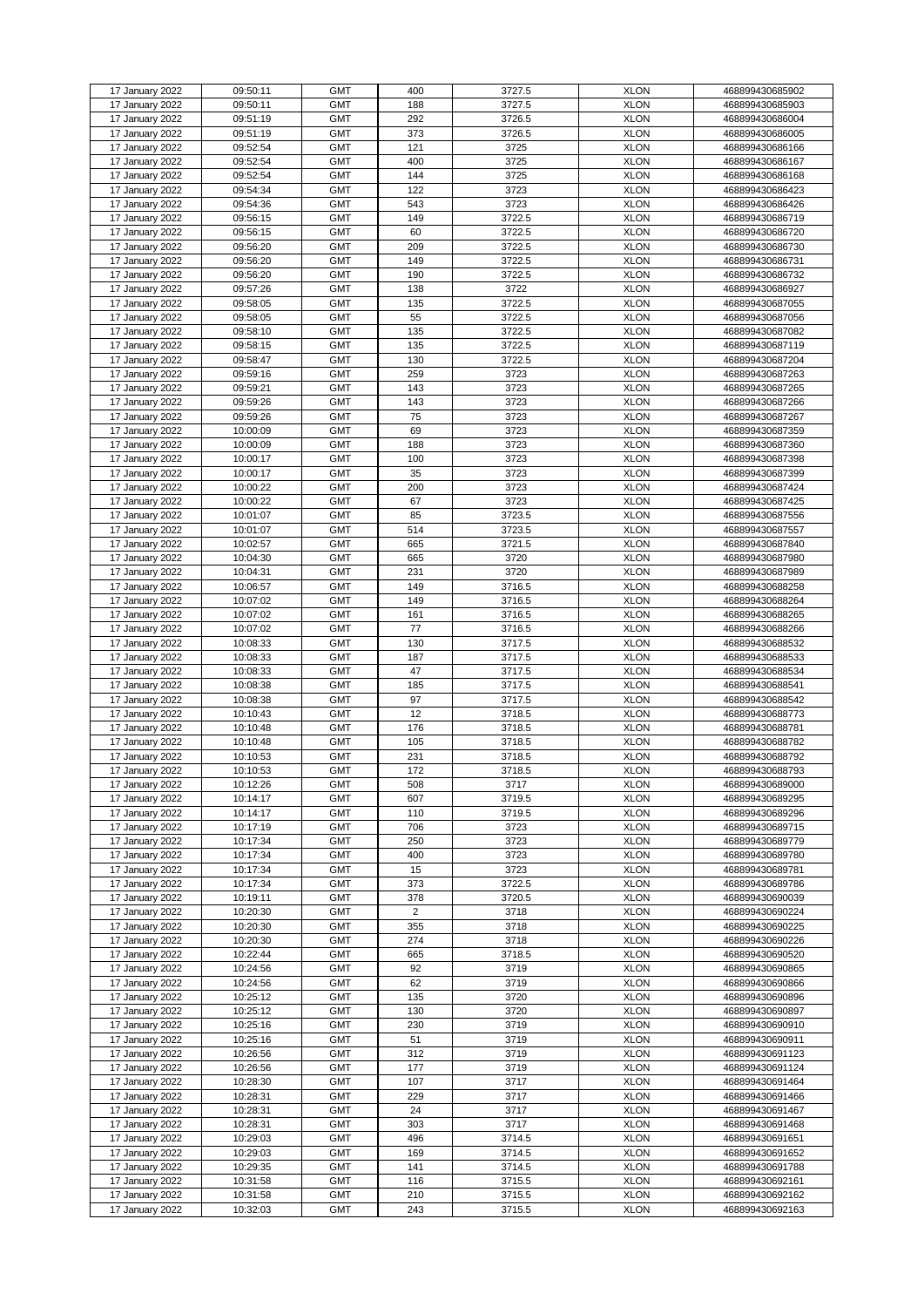| 17 January 2022 | 10:32:03 | <b>GMT</b> | 103            | 3715.5 | <b>XLON</b> | 468899430692164 |
|-----------------|----------|------------|----------------|--------|-------------|-----------------|
| 17 January 2022 | 10:33:53 | <b>GMT</b> | 222            | 3715   | <b>XLON</b> | 468899430692407 |
|                 |          |            |                |        |             |                 |
| 17 January 2022 | 10:33:53 | <b>GMT</b> | 461            | 3715   | <b>XLON</b> | 468899430692408 |
| 17 January 2022 | 10:36:49 | <b>GMT</b> | 90             | 3716.5 | <b>XLON</b> | 468899430692880 |
| 17 January 2022 | 10:36:49 | <b>GMT</b> | 575            | 3716.5 | <b>XLON</b> | 468899430692881 |
|                 |          |            |                |        |             |                 |
| 17 January 2022 | 10:38:13 | <b>GMT</b> | 147            | 3718   | <b>XLON</b> | 468899430693096 |
| 17 January 2022 | 10:38:19 | <b>GMT</b> | 86             | 3718.5 | <b>XLON</b> | 468899430693111 |
| 17 January 2022 | 10:38:19 | <b>GMT</b> | 108            | 3718.5 | <b>XLON</b> | 468899430693112 |
|                 |          |            |                |        |             |                 |
| 17 January 2022 | 10:38:25 | <b>GMT</b> | 46             | 3718.5 | <b>XLON</b> | 468899430693128 |
| 17 January 2022 | 10:38:30 | <b>GMT</b> | 143            | 3718.5 | <b>XLON</b> | 468899430693135 |
|                 |          |            |                |        |             |                 |
| 17 January 2022 | 10:38:30 | <b>GMT</b> | 104            | 3718.5 | <b>XLON</b> | 468899430693136 |
| 17 January 2022 | 10:39:30 | <b>GMT</b> | 238            | 3718.5 | <b>XLON</b> | 468899430693240 |
| 17 January 2022 | 10:39:30 | <b>GMT</b> | 427            | 3718.5 | <b>XLON</b> | 468899430693241 |
|                 |          |            |                |        |             |                 |
| 17 January 2022 | 10:42:24 | <b>GMT</b> | 118            | 3720   | <b>XLON</b> | 468899430693628 |
| 17 January 2022 | 10:42:24 | <b>GMT</b> | 193            | 3720   | <b>XLON</b> | 468899430693629 |
| 17 January 2022 | 10:42:24 | <b>GMT</b> | 93             | 3720   | <b>XLON</b> | 468899430693630 |
|                 |          |            |                |        |             |                 |
| 17 January 2022 | 10:42:29 | <b>GMT</b> | 294            | 3720   | <b>XLON</b> | 468899430693645 |
| 17 January 2022 | 10:43:16 | <b>GMT</b> | 100            | 3716.5 | <b>XLON</b> | 468899430693788 |
|                 |          |            |                |        |             |                 |
| 17 January 2022 | 10:43:31 | <b>GMT</b> | 15             | 3716.5 | <b>XLON</b> | 468899430693801 |
| 17 January 2022 | 10:43:31 | <b>GMT</b> | 330            | 3716.5 | <b>XLON</b> | 468899430693802 |
| 17 January 2022 | 10:44:13 | <b>GMT</b> | 199            | 3718   | <b>XLON</b> | 468899430693935 |
|                 |          |            |                |        |             |                 |
| 17 January 2022 | 10:46:17 | <b>GMT</b> | 153            | 3718   | <b>XLON</b> | 468899430694174 |
| 17 January 2022 | 10:46:53 | <b>GMT</b> | 215            | 3719   | <b>XLON</b> | 468899430694247 |
|                 |          | <b>GMT</b> | 322            | 3719   | <b>XLON</b> |                 |
| 17 January 2022 | 10:46:53 |            |                |        |             | 468899430694248 |
| 17 January 2022 | 10:48:36 | <b>GMT</b> | 82             | 3719   | <b>XLON</b> | 468899430694476 |
| 17 January 2022 | 10:48:36 | <b>GMT</b> | 67             | 3719   | <b>XLON</b> | 468899430694477 |
|                 |          |            |                |        |             |                 |
| 17 January 2022 | 10:48:36 | <b>GMT</b> | 492            | 3718.5 | <b>XLON</b> | 468899430694480 |
| 17 January 2022 | 10:49:43 | <b>GMT</b> | 662            | 3718.5 | <b>XLON</b> | 468899430694612 |
| 17 January 2022 | 10:52:00 | <b>GMT</b> | $\overline{2}$ | 3720.5 | <b>XLON</b> | 468899430694943 |
|                 |          |            |                |        |             |                 |
| 17 January 2022 | 10:52:57 | <b>GMT</b> | 197            | 3720.5 | <b>XLON</b> | 468899430695029 |
| 17 January 2022 | 10:52:57 | <b>GMT</b> | 322            | 3720.5 | <b>XLON</b> | 468899430695030 |
|                 |          |            |                |        |             |                 |
| 17 January 2022 | 10:53:07 | <b>GMT</b> | 455            | 3719   | <b>XLON</b> | 468899430695052 |
| 17 January 2022 | 10:53:08 | <b>GMT</b> | 32             | 3719   | <b>XLON</b> | 468899430695057 |
| 17 January 2022 | 10:53:21 | <b>GMT</b> | 86             | 3719   | <b>XLON</b> | 468899430695070 |
|                 |          |            |                |        |             |                 |
| 17 January 2022 | 10:53:23 | <b>GMT</b> | 28             | 3719   | <b>XLON</b> | 468899430695071 |
| 17 January 2022 | 10:53:23 | <b>GMT</b> | 64             | 3719   | <b>XLON</b> | 468899430695072 |
|                 |          |            |                |        |             |                 |
| 17 January 2022 | 10:53:25 | <b>GMT</b> | 223            | 3718.5 | <b>XLON</b> | 468899430695085 |
| 17 January 2022 | 10:55:51 | <b>GMT</b> | 308            | 3720   | <b>XLON</b> | 468899430695350 |
| 17 January 2022 | 10:55:51 | <b>GMT</b> | 329            | 3720   | <b>XLON</b> | 468899430695351 |
|                 |          |            |                |        |             |                 |
| 17 January 2022 | 10:57:04 | <b>GMT</b> | 41             | 3719.5 | <b>XLON</b> | 468899430695570 |
| 17 January 2022 | 10:57:11 | <b>GMT</b> | 378            | 3719.5 | <b>XLON</b> | 468899430695585 |
| 17 January 2022 | 10:57:11 | <b>GMT</b> | 193            | 3719.5 | <b>XLON</b> | 468899430695586 |
|                 |          |            |                |        |             |                 |
| 17 January 2022 | 10:59:13 | <b>GMT</b> | 664            | 3719   | <b>XLON</b> | 468899430695920 |
| 17 January 2022 | 11:01:08 | <b>GMT</b> | 605            | 3718   | <b>XLON</b> | 468899430696187 |
|                 |          |            |                |        |             |                 |
| 17 January 2022 | 11:01:08 | <b>GMT</b> | 59             | 3718   | <b>XLON</b> | 468899430696188 |
| 17 January 2022 | 11:03:07 | <b>GMT</b> | 170            | 3716.5 | <b>XLON</b> | 468899430696438 |
| 17 January 2022 | 11:03:17 | <b>GMT</b> | 210            | 3716.5 | <b>XLON</b> | 468899430696457 |
|                 |          |            |                |        |             |                 |
| 17 January 2022 | 11:03:20 | <b>GMT</b> | 145            | 3716   | <b>XLON</b> | 468899430696466 |
| 17 January 2022 | 11:04:37 | <b>GMT</b> | 247            | 3715   | <b>XLON</b> | 468899430696701 |
| 17 January 2022 | 11:04:37 | <b>GMT</b> | 418            | 3715   | <b>XLON</b> | 468899430696702 |
|                 |          |            |                |        |             |                 |
| 17 January 2022 | 11:05:55 | <b>GMT</b> | 284            | 3715   | <b>XLON</b> | 468899430697030 |
| 17 January 2022 | 11:05:55 | <b>GMT</b> | 381            | 3715   | <b>XLON</b> | 468899430697031 |
|                 |          |            |                |        |             |                 |
| 17 January 2022 | 11:05:56 | <b>GMT</b> | 168            | 3714.5 | <b>XLON</b> | 468899430697045 |
| 17 January 2022 | 11:07:31 | <b>GMT</b> | 113            | 3713   | <b>XLON</b> | 468899430697237 |
| 17 January 2022 | 11:07:35 | <b>GMT</b> | 13             | 3713   | <b>XLON</b> | 468899430697258 |
|                 |          |            |                |        |             |                 |
| 17 January 2022 | 11:07:55 | <b>GMT</b> | 15             | 3713   | <b>XLON</b> | 468899430697319 |
| 17 January 2022 | 11:08:13 | <b>GMT</b> | 150            | 3715   | <b>XLON</b> | 468899430697336 |
| 17 January 2022 | 11:08:18 | <b>GMT</b> | 72             | 3715   | <b>XLON</b> | 468899430697351 |
|                 |          |            |                |        |             |                 |
| 17 January 2022 | 11:08:18 | <b>GMT</b> | 160            | 3715   | <b>XLON</b> | 468899430697352 |
| 17 January 2022 | 11:09:30 | <b>GMT</b> | 135            | 3715   | <b>XLON</b> | 468899430697605 |
| 17 January 2022 | 11:10:34 | <b>GMT</b> | 83             | 3715.5 | <b>XLON</b> | 468899430697749 |
|                 |          |            |                |        |             |                 |
| 17 January 2022 | 11:10:39 | <b>GMT</b> | 183            | 3715.5 | <b>XLON</b> | 468899430697767 |
| 17 January 2022 | 11:10:44 | <b>GMT</b> | 183            | 3715.5 | <b>XLON</b> | 468899430697771 |
|                 | 11:11:29 | <b>GMT</b> | 200            | 3715.5 | <b>XLON</b> | 468899430697880 |
| 17 January 2022 |          |            |                |        |             |                 |
| 17 January 2022 | 11:11:34 | <b>GMT</b> | 200            | 3715.5 | <b>XLON</b> | 468899430697913 |
| 17 January 2022 | 11:11:39 | <b>GMT</b> | 201            | 3715.5 | <b>XLON</b> | 468899430697933 |
|                 |          |            |                |        |             |                 |
| 17 January 2022 | 11:11:39 | <b>GMT</b> | 9              | 3715.5 | <b>XLON</b> | 468899430697934 |
| 17 January 2022 | 11:12:28 | <b>GMT</b> | 12             | 3716   | <b>XLON</b> | 468899430698023 |
| 17 January 2022 | 11:12:28 | <b>GMT</b> | 71             | 3716   | <b>XLON</b> | 468899430698024 |
|                 |          |            |                |        |             |                 |
| 17 January 2022 | 11:12:28 | <b>GMT</b> | 107            | 3716   | <b>XLON</b> | 468899430698025 |
| 17 January 2022 | 11:12:35 | <b>GMT</b> | 186            | 3716   | <b>XLON</b> | 468899430698046 |
|                 |          |            |                |        |             |                 |
| 17 January 2022 | 11:12:35 | <b>GMT</b> | 61             | 3716   | <b>XLON</b> | 468899430698047 |
| 17 January 2022 | 11:12:56 | <b>GMT</b> | 665            | 3715.5 | <b>XLON</b> | 468899430698072 |
| 17 January 2022 | 11:14:02 | <b>GMT</b> | 4              | 3715.5 | <b>XLON</b> | 468899430698289 |
|                 |          |            |                |        |             |                 |
| 17 January 2022 | 11:14:02 | <b>GMT</b> | 465            | 3715.5 | <b>XLON</b> | 468899430698290 |
| 17 January 2022 | 11:17:44 | <b>GMT</b> | 94             | 3717   | <b>XLON</b> | 468899430698883 |
| 17 January 2022 | 11:18:04 | <b>GMT</b> | 15             | 3717   | <b>XLON</b> | 468899430698914 |
|                 |          |            |                |        |             |                 |
| 17 January 2022 | 11:18:13 | <b>GMT</b> | 327            | 3718.5 | <b>XLON</b> | 468899430698923 |
| 17 January 2022 | 11:18:13 | <b>GMT</b> | 176            | 3718.5 | <b>XLON</b> | 468899430698924 |
| 17 January 2022 | 11:18:36 | <b>GMT</b> | 97             | 3718   | <b>XLON</b> |                 |
|                 |          |            |                |        |             | 468899430698948 |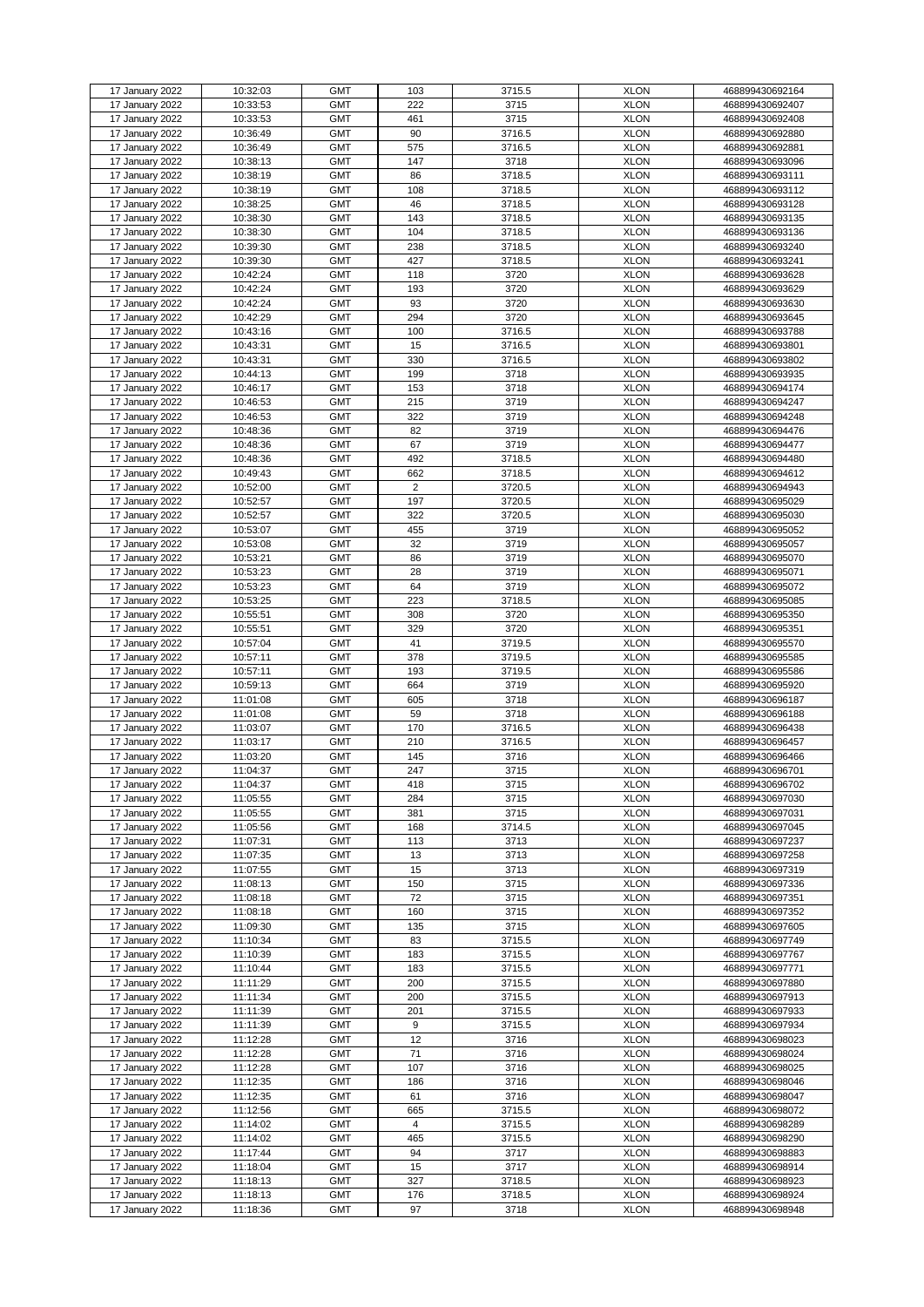|                                    |                      | <b>GMT</b>               | 65         |                  | <b>XLON</b>                |                                    |
|------------------------------------|----------------------|--------------------------|------------|------------------|----------------------------|------------------------------------|
| 17 January 2022                    | 11:18:36             |                          |            | 3718.5           |                            | 468899430698949                    |
| 17 January 2022                    | 11:18:36             | <b>GMT</b>               | 22         | 3718.5           | <b>XLON</b>                | 468899430698950                    |
| 17 January 2022                    | 11:18:41             | <b>GMT</b>               | 392        | 3718             | <b>XLON</b>                | 468899430698954                    |
| 17 January 2022                    | 11:18:41             | <b>GMT</b>               | 152        | 3718             | <b>XLON</b>                | 468899430698955                    |
|                                    |                      |                          |            | 3717.5           |                            |                                    |
| 17 January 2022                    | 11:19:44             | <b>GMT</b>               | 131        |                  | <b>XLON</b>                | 468899430699055                    |
| 17 January 2022                    | 11:19:44             | <b>GMT</b>               | 525        | 3717.5           | <b>XLON</b>                | 468899430699056                    |
| 17 January 2022                    | 11:22:34             | <b>GMT</b>               | 392        | 3716.5           | <b>XLON</b>                | 468899430699445                    |
| 17 January 2022                    | 11:22:34             | <b>GMT</b>               | 140        | 3716.5           | <b>XLON</b>                | 468899430699446                    |
|                                    |                      |                          |            |                  |                            |                                    |
| 17 January 2022                    | 11:25:53             | <b>GMT</b>               | 232        | 3720.5           | <b>XLON</b>                | 468899430699866                    |
| 17 January 2022                    | 11:25:53             | <b>GMT</b>               | 433        | 3720.5           | <b>XLON</b>                | 468899430699867                    |
| 17 January 2022                    | 11:25:53             | <b>GMT</b>               | 200        | 3720.5           | <b>XLON</b>                | 468899430699875                    |
| 17 January 2022                    | 11:25:53             | <b>GMT</b>               | 337        | 3720.5           | <b>XLON</b>                | 468899430699876                    |
|                                    |                      |                          |            |                  |                            |                                    |
| 17 January 2022                    | 11:25:53             | <b>GMT</b>               | 45         | 3720.5           | <b>XLON</b>                | 468899430699877                    |
| 17 January 2022                    | 11:25:53             | <b>GMT</b>               | 83         | 3720.5           | <b>XLON</b>                | 468899430699878                    |
| 17 January 2022                    | 11:28:51             | <b>GMT</b>               | 210        | 3722             | <b>XLON</b>                | 468899430700461                    |
|                                    |                      |                          |            |                  |                            |                                    |
| 17 January 2022                    | 11:28:51             | <b>GMT</b>               | 170        | 3722             | <b>XLON</b>                | 468899430700462                    |
| 17 January 2022                    | 11:29:05             | <b>GMT</b>               | 284        | 3722             | <b>XLON</b>                | 468899430700522                    |
| 17 January 2022                    | 11:29:56             | <b>GMT</b>               | 665        | 3722             | <b>XLON</b>                | 468899430700625                    |
| 17 January 2022                    | 11:32:26             | <b>GMT</b>               | 169        | 3720             | <b>XLON</b>                | 468899430700933                    |
|                                    |                      |                          |            |                  |                            |                                    |
| 17 January 2022                    | 11:32:36             | <b>GMT</b>               | 59         | 3720.5           | <b>XLON</b>                | 468899430700944                    |
| 17 January 2022                    | 11:32:36             | <b>GMT</b>               | 200        | 3720.5           | <b>XLON</b>                | 468899430700945                    |
| 17 January 2022                    | 11:32:36             | <b>GMT</b>               | 57         | 3720.5           | <b>XLON</b>                | 468899430700946                    |
| 17 January 2022                    | 11:32:41             | <b>GMT</b>               | 16         | 3720.5           | <b>XLON</b>                | 468899430700954                    |
|                                    |                      |                          |            |                  |                            |                                    |
| 17 January 2022                    | 11:32:41             | <b>GMT</b>               | 296        | 3720.5           | <b>XLON</b>                | 468899430700955                    |
| 17 January 2022                    | 11:34:20             | <b>GMT</b>               | 665        | 3720             | <b>XLON</b>                | 468899430701247                    |
| 17 January 2022                    | 11:36:15             | <b>GMT</b>               | 327        | 3718             | <b>XLON</b>                | 468899430701591                    |
|                                    |                      |                          |            |                  |                            |                                    |
| 17 January 2022                    | 11:36:15             | <b>GMT</b>               | 157        | 3718             | <b>XLON</b>                | 468899430701592                    |
| 17 January 2022                    | 11:36:15             | <b>GMT</b>               | 154        | 3718             | <b>XLON</b>                | 468899430701593                    |
| 17 January 2022                    | 11:37:54             | <b>GMT</b>               | 158        | 3717             | <b>XLON</b>                | 468899430702051                    |
| 17 January 2022                    | 11:37:54             | <b>GMT</b>               | 414        | 3717             | <b>XLON</b>                | 468899430702052                    |
|                                    |                      |                          |            |                  |                            |                                    |
| 17 January 2022                    | 11:37:54             | <b>GMT</b>               | 93         | 3717             | <b>XLON</b>                | 468899430702053                    |
| 17 January 2022                    | 11:39:48             | <b>GMT</b>               | 410        | 3717.5           | <b>XLON</b>                | 468899430702439                    |
| 17 January 2022                    | 11:39:48             | <b>GMT</b>               | 255        | 3717.5           | <b>XLON</b>                | 468899430702440                    |
| 17 January 2022                    | 11:42:46             | <b>GMT</b>               | 393        | 3718             | <b>XLON</b>                | 468899430703399                    |
|                                    |                      |                          |            |                  |                            |                                    |
| 17 January 2022                    | 11:42:46             | <b>GMT</b>               | 170        | 3718             | <b>XLON</b>                | 468899430703400                    |
| 17 January 2022                    | 11:42:46             | <b>GMT</b>               | 200        | 3718             | <b>XLON</b>                | 468899430703401                    |
| 17 January 2022                    | 11:42:46             | <b>GMT</b>               | 32         | 3718             | <b>XLON</b>                | 468899430703402                    |
|                                    | 11:43:53             |                          |            |                  |                            |                                    |
| 17 January 2022                    |                      | <b>GMT</b>               | 296        | 3717.5           | <b>XLON</b>                | 468899430703565                    |
| 17 January 2022                    | 11:45:16             | <b>GMT</b>               | 135        | 3717.5           | <b>XLON</b>                | 468899430703810                    |
| 17 January 2022                    | 11:45:23             | <b>GMT</b>               | 9          | 3717.5           | <b>XLON</b>                | 468899430703819                    |
| 17 January 2022                    | 11:45:59             | <b>GMT</b>               | 11         | 3718             | <b>XLON</b>                | 468899430703894                    |
|                                    |                      |                          |            |                  |                            |                                    |
| 17 January 2022                    | 11:46:48             | <b>GMT</b>               | 25         | 3718             | <b>XLON</b>                | 468899430704001                    |
| 17 January 2022                    | 11:47:00             | <b>GMT</b>               | 101        | 3718             | <b>XLON</b>                | 468899430704070                    |
| 17 January 2022                    | 11:47:15             | <b>GMT</b>               | 271        | 3718             | <b>XLON</b>                | 468899430704109                    |
| 17 January 2022                    | 11:47:15             | <b>GMT</b>               | 247        | 3718             | <b>XLON</b>                | 468899430704110                    |
|                                    |                      |                          |            |                  |                            |                                    |
| 17 January 2022                    | 11:47:15             | <b>GMT</b>               | 190        | 3718             | <b>XLON</b>                | 468899430704115                    |
| 17 January 2022                    | 11:47:15             | <b>GMT</b>               | 200        | 3718             | <b>XLON</b>                | 468899430704116                    |
| 17 January 2022                    | 11:47:15             | <b>GMT</b>               | 40         | 3718             | <b>XLON</b>                | 468899430704117                    |
| 17 January 2022                    | 11:47:44             | <b>GMT</b>               | 347        | 3717             | <b>XLON</b>                | 468899430704164                    |
|                                    |                      |                          |            |                  |                            |                                    |
| 17 January 2022                    | 11:47:44             | <b>GMT</b>               | 318        | 3717             | <b>XLON</b>                | 468899430704165                    |
| 17 January 2022                    | 11:51:16             | <b>GMT</b>               | 235        | 3718             | <b>XLON</b>                | 468899430704575                    |
| 17 January 2022                    | 11:54:10             | <b>GMT</b>               | 665        | 3720             | <b>XLON</b>                | 468899430704973                    |
| 17 January 2022                    | 11:54:12             | <b>GMT</b>               | 233        | 3720             | <b>XLON</b>                | 468899430704981                    |
|                                    |                      |                          |            |                  |                            |                                    |
| 17 January 2022                    | 11:54:36             | <b>GMT</b>               | 170        | 3720             | <b>XLON</b>                | 468899430705014                    |
| 17 January 2022                    | 11:54:36             | <b>GMT</b>               | 15         | 3720             | <b>XLON</b>                | 468899430705015                    |
| 17 January 2022                    | 11:54:41             | <b>GMT</b>               | 421        | 3720             | <b>XLON</b>                | 468899430705023                    |
|                                    | 11:56:12             | <b>GMT</b>               | 628        | 3718.5           | <b>XLON</b>                |                                    |
| 17 January 2022                    |                      |                          |            |                  |                            | 468899430705208                    |
| 17 January 2022                    | 11:57:32             | <b>GMT</b>               | 242        | 3718.5           | <b>XLON</b>                | 468899430705351                    |
| 17 January 2022                    | 11:57:32             | <b>GMT</b>               | 423        | 3718.5           | <b>XLON</b>                | 468899430705352                    |
| 17 January 2022                    | 11:59:15             | <b>GMT</b>               | 665        | 3718.5           | <b>XLON</b>                | 468899430705579                    |
|                                    |                      |                          |            |                  |                            |                                    |
| 17 January 2022                    | 12:01:15             | <b>GMT</b>               | 665        | 3716             | <b>XLON</b>                | 468899430705761                    |
| 17 January 2022                    | 12:02:28             | <b>GMT</b>               | 662        | 3716.5           | <b>XLON</b>                | 468899430706054                    |
| 17 January 2022                    | 12:04:44             | <b>GMT</b>               | 371        | 3717.5           | <b>XLON</b>                | 468899430706527                    |
| 17 January 2022                    | 12:04:44             | <b>GMT</b>               | 294        | 3717.5           | <b>XLON</b>                | 468899430706528                    |
|                                    |                      |                          |            |                  |                            |                                    |
| 17 January 2022                    | 12:06:13             | <b>GMT</b>               | 238        | 3717.5           | <b>XLON</b>                | 468899430706851                    |
| 17 January 2022                    | 12:06:13             | <b>GMT</b>               | 427        | 3717.5           | <b>XLON</b>                | 468899430706852                    |
| 17 January 2022                    | 12:08:48             | <b>GMT</b>               | 41         | 3717.5           | <b>XLON</b>                | 468899430707219                    |
| 17 January 2022                    | 12:08:50             | <b>GMT</b>               | 624        | 3717.5           | <b>XLON</b>                | 468899430707221                    |
|                                    |                      |                          |            |                  |                            |                                    |
| 17 January 2022                    | 12:11:11             | <b>GMT</b>               | 665        | 3716.5           | <b>XLON</b>                | 468899430707533                    |
| 17 January 2022                    | 12:13:12             | <b>GMT</b>               | 45         | 3716             | <b>XLON</b>                | 468899430707802                    |
| 17 January 2022                    | 12:13:12             | <b>GMT</b>               | 620        | 3716             | <b>XLON</b>                | 468899430707803                    |
|                                    |                      |                          |            |                  |                            |                                    |
| 17 January 2022                    | 12:15:44             | <b>GMT</b>               | 35         | 3715.5           | <b>XLON</b>                | 468899430708161                    |
| 17 January 2022                    | 12:15:44             | <b>GMT</b>               | 74         | 3715.5           | <b>XLON</b>                | 468899430708162                    |
| 17 January 2022                    | 12:15:44             | <b>GMT</b>               | 144        | 3715.5           | <b>XLON</b>                | 468899430708163                    |
| 17 January 2022                    | 12:15:44             | <b>GMT</b>               | 412        | 3715.5           | <b>XLON</b>                | 468899430708164                    |
|                                    |                      |                          |            |                  |                            |                                    |
| 17 January 2022                    | 12:18:02             | <b>GMT</b>               | 70         | 3715.5           | <b>XLON</b>                | 468899430708590                    |
| 17 January 2022                    | 12:18:02             | <b>GMT</b>               | 70         | 3715.5           | <b>XLON</b>                | 468899430708591                    |
| 17 January 2022                    | 12:18:02             | <b>GMT</b>               | 190        | 3715.5           | <b>XLON</b>                | 468899430708592                    |
|                                    |                      |                          |            |                  |                            |                                    |
|                                    |                      |                          |            |                  |                            |                                    |
| 17 January 2022<br>17 January 2022 | 12:18:02<br>12:18:22 | <b>GMT</b><br><b>GMT</b> | 113<br>231 | 3715.5<br>3715.5 | <b>XLON</b><br><b>XLON</b> | 468899430708593<br>468899430708630 |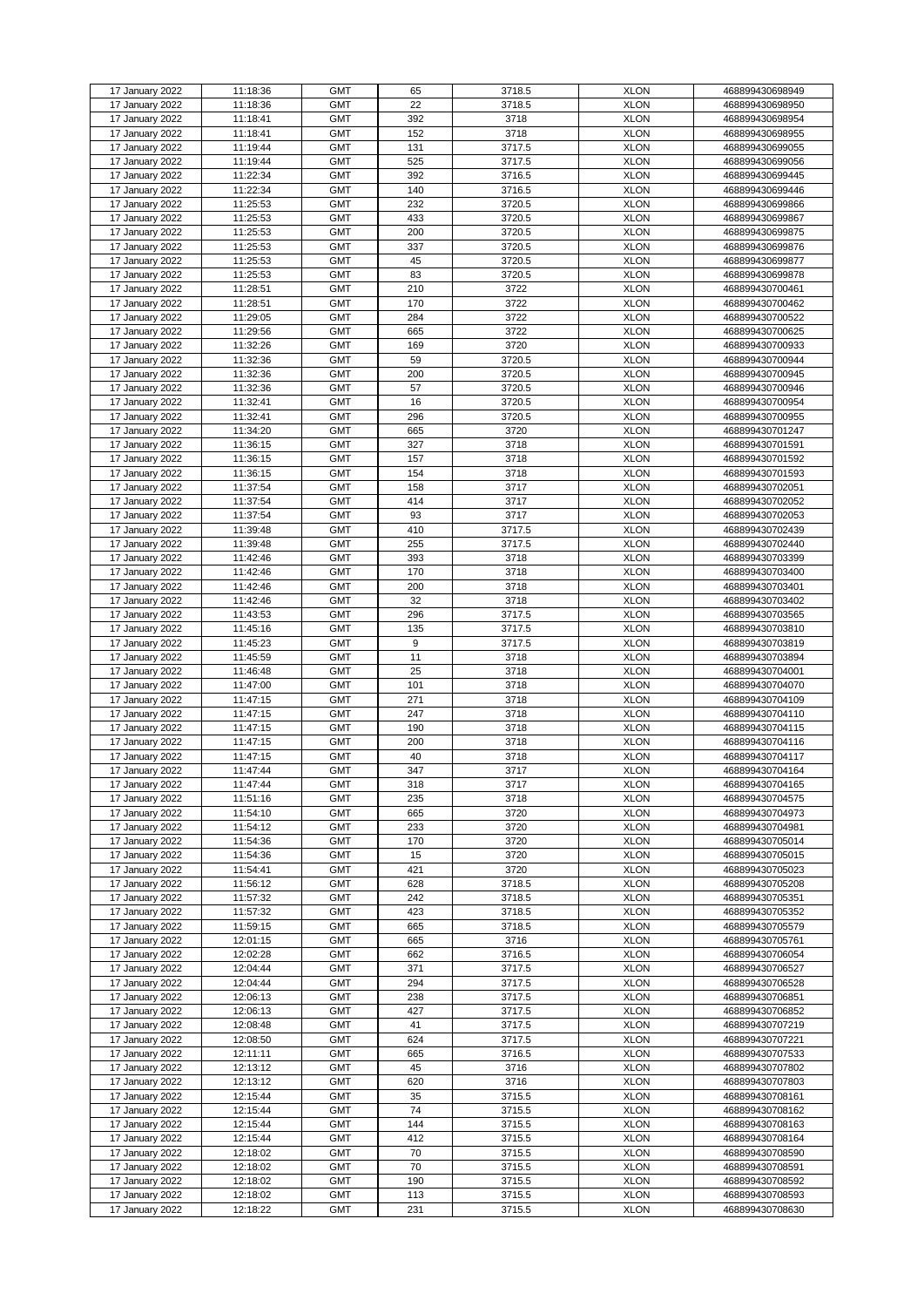| 17 January 2022 | 12:19:12 | <b>GMT</b> | 46  | 3715   | <b>XLON</b> | 468899430708716 |
|-----------------|----------|------------|-----|--------|-------------|-----------------|
|                 |          |            |     |        |             |                 |
| 17 January 2022 | 12:19:12 | <b>GMT</b> | 271 | 3715   | <b>XLON</b> | 468899430708717 |
| 17 January 2022 | 12:19:12 | <b>GMT</b> | 103 | 3715   | <b>XLON</b> | 468899430708718 |
|                 |          |            |     |        |             |                 |
| 17 January 2022 | 12:19:12 | <b>GMT</b> | 235 | 3715   | <b>XLON</b> | 468899430708719 |
| 17 January 2022 | 12:22:02 | <b>GMT</b> | 665 | 3719   | <b>XLON</b> | 468899430708975 |
|                 |          |            |     |        |             |                 |
| 17 January 2022 | 12:24:21 | <b>GMT</b> | 137 | 3718.5 | <b>XLON</b> | 468899430709192 |
| 17 January 2022 | 12:24:21 | <b>GMT</b> | 528 | 3718.5 | <b>XLON</b> | 468899430709193 |
|                 |          |            |     |        |             |                 |
| 17 January 2022 | 12:26:31 | <b>GMT</b> | 195 | 3718.5 | <b>XLON</b> | 468899430709423 |
| 17 January 2022 | 12:26:31 | <b>GMT</b> | 400 | 3718.5 | <b>XLON</b> | 468899430709424 |
|                 |          |            |     |        |             |                 |
| 17 January 2022 | 12:26:31 | <b>GMT</b> | 70  | 3718.5 | <b>XLON</b> | 468899430709425 |
| 17 January 2022 | 12:28:57 | <b>GMT</b> | 665 | 3722   | <b>XLON</b> | 468899430709693 |
|                 |          |            |     |        |             |                 |
| 17 January 2022 | 12:30:58 | <b>GMT</b> | 482 | 3721   | <b>XLON</b> | 468899430710047 |
| 17 January 2022 | 12:30:58 | <b>GMT</b> | 69  | 3721   | <b>XLON</b> | 468899430710048 |
|                 |          |            |     |        |             |                 |
| 17 January 2022 | 12:34:00 | <b>GMT</b> | 665 | 3720   | <b>XLON</b> | 468899430710496 |
| 17 January 2022 | 12:34:00 | <b>GMT</b> | 142 | 3720.5 | <b>XLON</b> | 468899430710493 |
|                 |          |            |     |        |             |                 |
| 17 January 2022 | 12:36:17 | <b>GMT</b> | 29  | 3719.5 | <b>XLON</b> | 468899430710940 |
| 17 January 2022 | 12:36:17 | <b>GMT</b> | 636 | 3719.5 | <b>XLON</b> | 468899430710941 |
|                 |          |            |     |        |             |                 |
| 17 January 2022 | 12:38:13 | <b>GMT</b> | 31  | 3719.5 | <b>XLON</b> | 468899430711294 |
| 17 January 2022 | 12:38:18 | <b>GMT</b> | 13  | 3719.5 | <b>XLON</b> | 468899430711300 |
|                 |          |            |     |        |             |                 |
| 17 January 2022 | 12:39:07 | <b>GMT</b> | 200 | 3720.5 | <b>XLON</b> | 468899430711366 |
| 17 January 2022 | 12:39:24 | <b>GMT</b> | 181 | 3720.5 | <b>XLON</b> | 468899430711406 |
|                 |          |            |     |        |             |                 |
| 17 January 2022 | 12:40:00 | <b>GMT</b> | 200 | 3720.5 | <b>XLON</b> | 468899430711485 |
| 17 January 2022 | 12:41:04 | <b>GMT</b> | 284 | 3722.5 | <b>XLON</b> | 468899430711596 |
|                 |          |            |     |        |             |                 |
| 17 January 2022 | 12:41:04 | <b>GMT</b> | 33  | 3722.5 | <b>XLON</b> | 468899430711597 |
| 17 January 2022 | 12:41:04 | <b>GMT</b> | 348 | 3722.5 | <b>XLON</b> | 468899430711598 |
|                 |          |            |     |        |             |                 |
| 17 January 2022 | 12:44:40 | <b>GMT</b> | 170 | 3726   | <b>XLON</b> | 468899430712015 |
| 17 January 2022 | 12:44:40 | <b>GMT</b> | 170 | 3726   | <b>XLON</b> | 468899430712016 |
|                 |          |            |     |        |             |                 |
| 17 January 2022 | 12:44:40 | <b>GMT</b> | 132 | 3726   | <b>XLON</b> | 468899430712017 |
| 17 January 2022 | 12:44:40 | <b>GMT</b> | 73  | 3726   | <b>XLON</b> | 468899430712018 |
|                 | 12:45:43 | <b>GMT</b> | 294 | 3726   | <b>XLON</b> |                 |
| 17 January 2022 |          |            |     |        |             | 468899430712168 |
| 17 January 2022 | 12:45:43 | <b>GMT</b> | 349 | 3726   | <b>XLON</b> | 468899430712169 |
|                 |          |            |     |        |             |                 |
| 17 January 2022 | 12:46:43 | <b>GMT</b> | 150 | 3727   | <b>XLON</b> | 468899430712305 |
| 17 January 2022 | 12:46:43 | <b>GMT</b> | 5   | 3727   | <b>XLON</b> | 468899430712306 |
| 17 January 2022 | 12:48:13 | <b>GMT</b> | 569 | 3725.5 | <b>XLON</b> | 468899430712508 |
|                 |          |            |     |        |             |                 |
| 17 January 2022 | 12:50:59 | <b>GMT</b> | 651 | 3730   | <b>XLON</b> | 468899430712882 |
|                 | 12:52:48 | <b>GMT</b> | 665 | 3731   | <b>XLON</b> | 468899430713097 |
| 17 January 2022 |          |            |     |        |             |                 |
| 17 January 2022 | 12:55:42 | <b>GMT</b> | 92  | 3732.5 | <b>XLON</b> | 468899430713502 |
| 17 January 2022 | 12:55:42 | <b>GMT</b> | 181 | 3732.5 | <b>XLON</b> | 468899430713503 |
|                 |          |            |     |        |             |                 |
| 17 January 2022 | 12:56:07 | <b>GMT</b> | 368 | 3733   | <b>XLON</b> | 468899430713554 |
| 17 January 2022 | 12:57:20 | <b>GMT</b> | 136 | 3733.5 | <b>XLON</b> | 468899430713683 |
|                 |          |            |     |        |             |                 |
| 17 January 2022 | 12:57:20 | <b>GMT</b> | 529 | 3733.5 | <b>XLON</b> | 468899430713684 |
| 17 January 2022 | 12:57:58 | <b>GMT</b> | 135 | 3733   | <b>XLON</b> | 468899430713733 |
|                 |          |            |     |        |             |                 |
| 17 January 2022 | 13:00:00 | <b>GMT</b> | 244 | 3732.5 | <b>XLON</b> | 468899430713917 |
| 17 January 2022 | 13:00:00 | <b>GMT</b> | 16  | 3732.5 | <b>XLON</b> | 468899430713918 |
|                 |          |            |     |        |             |                 |
| 17 January 2022 | 13:00:00 | <b>GMT</b> | 341 | 3732.5 | <b>XLON</b> | 468899430713919 |
| 17 January 2022 | 13:02:02 | <b>GMT</b> | 619 | 3735   | <b>XLON</b> | 468899430714098 |
|                 |          |            |     |        |             |                 |
| 17 January 2022 | 13:03:49 | <b>GMT</b> | 18  | 3733   | <b>XLON</b> | 468899430714311 |
| 17 January 2022 | 13:03:49 | <b>GMT</b> | 400 | 3733   | <b>XLON</b> | 468899430714312 |
|                 |          |            |     |        |             |                 |
| 17 January 2022 | 13:03:49 | <b>GMT</b> | 247 | 3733   | <b>XLON</b> | 468899430714313 |
| 17 January 2022 | 13:06:13 | <b>GMT</b> | 219 | 3730.5 | <b>XLON</b> | 468899430714566 |
|                 |          |            |     |        |             |                 |
| 17 January 2022 | 13:06:13 | <b>GMT</b> | 446 | 3730.5 | <b>XLON</b> | 468899430714567 |
| 17 January 2022 | 13:09:51 | <b>GMT</b> | 210 | 3731   | <b>XLON</b> | 468899430715133 |
|                 |          | <b>GMT</b> |     | 3731   | <b>XLON</b> |                 |
| 17 January 2022 | 13:09:51 |            | 200 |        |             | 468899430715134 |
| 17 January 2022 | 13:10:08 | <b>GMT</b> | 200 | 3731.5 | <b>XLON</b> | 468899430715170 |
| 17 January 2022 | 13:11:39 | <b>GMT</b> | 162 | 3731.5 | <b>XLON</b> | 468899430715352 |
|                 |          |            |     |        |             |                 |
| 17 January 2022 | 13:11:39 | <b>GMT</b> | 164 | 3731.5 | <b>XLON</b> | 468899430715353 |
| 17 January 2022 | 13:11:44 | <b>GMT</b> | 665 | 3731   | <b>XLON</b> | 468899430715364 |
|                 |          |            |     |        |             |                 |
| 17 January 2022 | 13:14:16 | <b>GMT</b> | 160 | 3732   | <b>XLON</b> | 468899430715650 |
| 17 January 2022 | 13:14:16 | <b>GMT</b> | 160 | 3732   | <b>XLON</b> | 468899430715651 |
|                 |          |            |     |        |             |                 |
| 17 January 2022 | 13:14:16 | <b>GMT</b> | 103 | 3732   | <b>XLON</b> | 468899430715652 |
| 17 January 2022 | 13:17:07 | <b>GMT</b> | 30  | 3732.5 | <b>XLON</b> | 468899430715961 |
|                 |          | <b>GMT</b> | 8   | 3732.5 | <b>XLON</b> |                 |
| 17 January 2022 | 13:17:07 |            |     |        |             | 468899430715962 |
| 17 January 2022 | 13:17:07 | <b>GMT</b> | 187 | 3732.5 | <b>XLON</b> | 468899430715963 |
| 17 January 2022 | 13:17:12 | <b>GMT</b> | 13  | 3732.5 | <b>XLON</b> | 468899430715966 |
|                 |          |            |     |        |             |                 |
| 17 January 2022 | 13:17:12 | <b>GMT</b> | 127 | 3732.5 | <b>XLON</b> | 468899430715967 |
| 17 January 2022 | 13:17:12 | <b>GMT</b> | 76  | 3732.5 | <b>XLON</b> | 468899430715968 |
|                 |          |            |     |        |             |                 |
| 17 January 2022 | 13:17:32 | <b>GMT</b> | 200 | 3733   | <b>XLON</b> | 468899430715978 |
| 17 January 2022 | 13:17:32 | <b>GMT</b> | 88  | 3733   | <b>XLON</b> | 468899430715979 |
|                 |          |            |     |        |             |                 |
| 17 January 2022 | 13:18:12 | <b>GMT</b> | 651 | 3732   | <b>XLON</b> | 468899430716049 |
| 17 January 2022 | 13:20:37 | <b>GMT</b> | 290 | 3733   | <b>XLON</b> | 468899430716284 |
|                 |          |            |     |        |             |                 |
| 17 January 2022 | 13:20:37 | <b>GMT</b> | 341 | 3733   | <b>XLON</b> | 468899430716285 |
| 17 January 2022 | 13:23:43 | <b>GMT</b> | 189 | 3729.5 | <b>XLON</b> | 468899430716672 |
|                 |          |            |     |        |             |                 |
| 17 January 2022 | 13:25:04 | <b>GMT</b> | 144 | 3731   | <b>XLON</b> | 468899430716760 |
| 17 January 2022 | 13:25:05 | <b>GMT</b> | 92  | 3731   | <b>XLON</b> | 468899430716764 |
|                 |          |            |     |        |             |                 |
| 17 January 2022 | 13:25:05 | <b>GMT</b> | 144 | 3731   | <b>XLON</b> | 468899430716765 |
| 17 January 2022 | 13:25:05 | <b>GMT</b> | 23  | 3731   | <b>XLON</b> | 468899430716766 |
|                 |          |            |     |        |             |                 |
| 17 January 2022 | 13:25:05 | <b>GMT</b> | 279 | 3731   | <b>XLON</b> | 468899430716767 |
| 17 January 2022 | 13:25:43 | <b>GMT</b> | 147 | 3731.5 | <b>XLON</b> | 468899430716851 |
| 17 January 2022 | 13:25:43 | <b>GMT</b> | 200 | 3731.5 | <b>XLON</b> | 468899430716852 |
|                 |          |            |     |        |             |                 |
| 17 January 2022 | 13:25:43 | <b>GMT</b> | 42  | 3731.5 | <b>XLON</b> | 468899430716853 |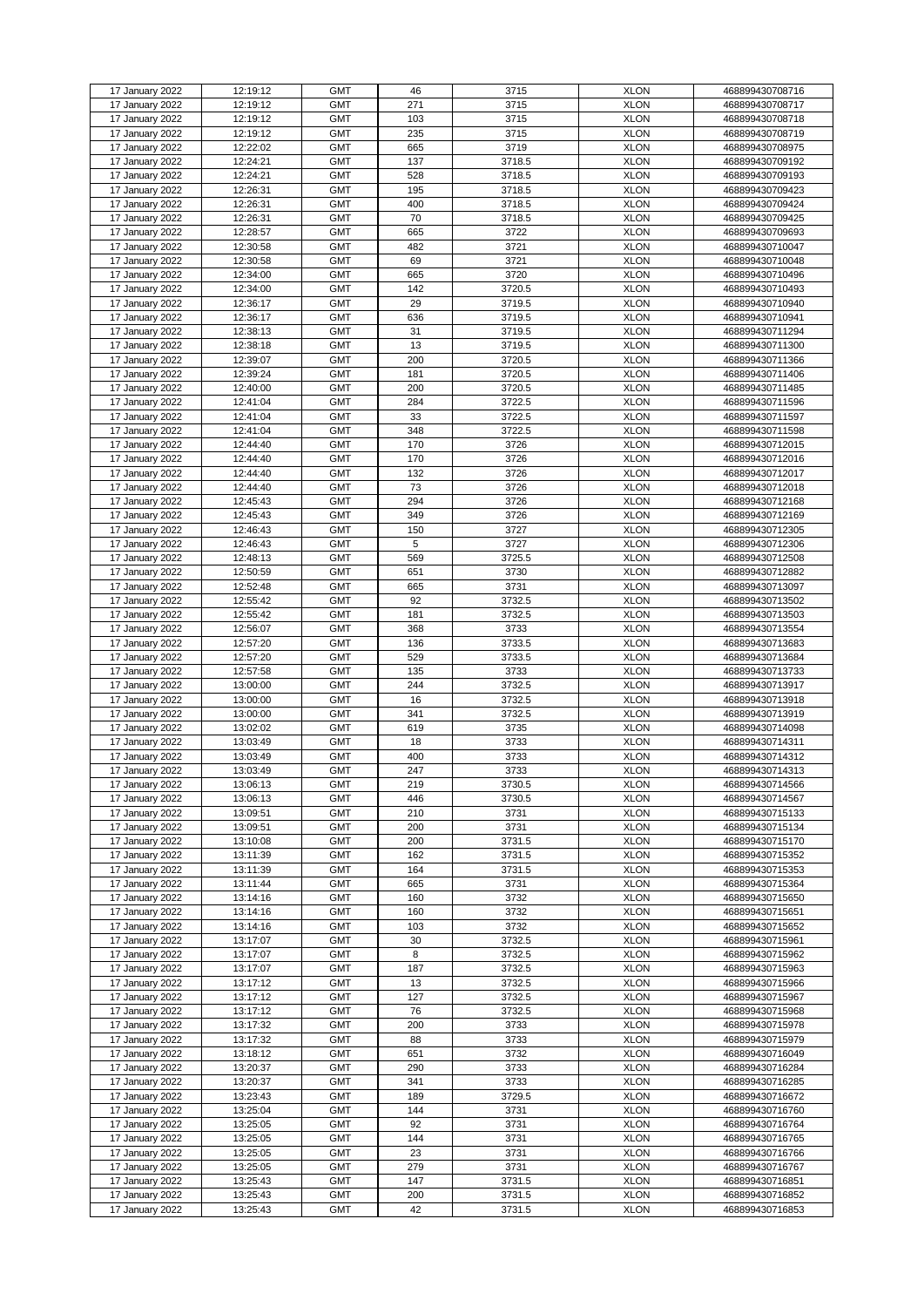| 17 January 2022 | 13:26:21 | <b>GMT</b> | 646 | 3730   | <b>XLON</b> | 468899430716999 |
|-----------------|----------|------------|-----|--------|-------------|-----------------|
| 17 January 2022 | 13:27:04 | <b>GMT</b> | 152 | 3729.5 | <b>XLON</b> | 468899430717159 |
|                 |          |            |     |        |             |                 |
| 17 January 2022 | 13:27:59 | <b>GMT</b> | 185 | 3729.5 | <b>XLON</b> | 468899430717305 |
| 17 January 2022 | 13:27:59 | <b>GMT</b> | 398 | 3729.5 | <b>XLON</b> | 468899430717306 |
|                 |          |            |     |        |             |                 |
| 17 January 2022 | 13:29:59 | <b>GMT</b> | 607 | 3729.5 | <b>XLON</b> | 468899430717622 |
| 17 January 2022 | 13:30:41 | <b>GMT</b> | 653 | 3729.5 | <b>XLON</b> | 468899430717679 |
| 17 January 2022 | 13:32:09 | <b>GMT</b> | 135 | 3730   | <b>XLON</b> | 468899430717849 |
|                 |          |            |     |        |             |                 |
| 17 January 2022 | 13:32:09 | <b>GMT</b> | 21  | 3730   | <b>XLON</b> | 468899430717850 |
| 17 January 2022 | 13:32:19 | <b>GMT</b> | 665 | 3730   | <b>XLON</b> | 468899430717879 |
|                 |          |            |     |        |             |                 |
| 17 January 2022 | 13:34:30 | <b>GMT</b> | 150 | 3731   | <b>XLON</b> | 468899430718060 |
| 17 January 2022 | 13:34:30 | <b>GMT</b> | 200 | 3731   | <b>XLON</b> | 468899430718061 |
| 17 January 2022 | 13:34:30 | <b>GMT</b> | 177 | 3731   | <b>XLON</b> | 468899430718062 |
|                 |          |            |     |        |             |                 |
| 17 January 2022 | 13:35:27 | <b>GMT</b> | 487 | 3731   | <b>XLON</b> | 468899430718172 |
| 17 January 2022 | 13:35:38 | <b>GMT</b> | 13  | 3731   | <b>XLON</b> | 468899430718179 |
| 17 January 2022 | 13:35:41 | <b>GMT</b> | 165 | 3731   | <b>XLON</b> | 468899430718180 |
|                 |          |            |     |        |             |                 |
| 17 January 2022 | 13:36:26 | <b>GMT</b> | 134 | 3731   | <b>XLON</b> | 468899430718305 |
| 17 January 2022 | 13:37:51 | <b>GMT</b> | 139 | 3731.5 | <b>XLON</b> | 468899430718452 |
| 17 January 2022 | 13:38:25 | <b>GMT</b> | 219 | 3732   | <b>XLON</b> | 468899430718505 |
|                 |          |            |     |        |             |                 |
| 17 January 2022 | 13:38:25 | <b>GMT</b> | 68  | 3732   | <b>XLON</b> | 468899430718506 |
| 17 January 2022 | 13:38:41 | <b>GMT</b> | 192 | 3733   | <b>XLON</b> | 468899430718554 |
|                 |          | <b>GMT</b> | 17  | 3733   | <b>XLON</b> |                 |
| 17 January 2022 | 13:38:41 |            |     |        |             | 468899430718555 |
| 17 January 2022 | 13:39:21 | <b>GMT</b> | 24  | 3733.5 | <b>XLON</b> | 468899430718609 |
| 17 January 2022 | 13:39:21 | <b>GMT</b> | 112 | 3733.5 | <b>XLON</b> | 468899430718610 |
|                 |          |            |     |        |             |                 |
| 17 January 2022 | 13:39:21 | <b>GMT</b> | 131 | 3733.5 | <b>XLON</b> | 468899430718611 |
| 17 January 2022 | 13:39:21 | <b>GMT</b> | 192 | 3733.5 | <b>XLON</b> | 468899430718612 |
| 17 January 2022 | 13:39:21 | <b>GMT</b> | 206 | 3733.5 | <b>XLON</b> | 468899430718613 |
|                 |          |            |     |        |             |                 |
| 17 January 2022 | 13:44:31 | <b>GMT</b> | 160 | 3733   | <b>XLON</b> | 468899430719046 |
| 17 January 2022 | 13:44:31 | <b>GMT</b> | 160 | 3733   | <b>XLON</b> | 468899430719047 |
|                 | 13:44:31 | <b>GMT</b> | 200 | 3733   | <b>XLON</b> | 468899430719048 |
| 17 January 2022 |          |            |     |        |             |                 |
| 17 January 2022 | 13:44:56 | <b>GMT</b> | 256 | 3733.5 | <b>XLON</b> | 468899430719077 |
| 17 January 2022 | 13:44:56 | <b>GMT</b> | 192 | 3733.5 | <b>XLON</b> | 468899430719078 |
|                 |          | <b>GMT</b> |     | 3733.5 | <b>XLON</b> |                 |
| 17 January 2022 | 13:45:05 |            | 66  |        |             | 468899430719093 |
| 17 January 2022 | 13:45:05 | <b>GMT</b> | 599 | 3733.5 | <b>XLON</b> | 468899430719094 |
| 17 January 2022 | 13:45:05 | <b>GMT</b> | 180 | 3733.5 | <b>XLON</b> | 468899430719095 |
|                 |          |            |     |        |             |                 |
| 17 January 2022 | 13:45:05 | <b>GMT</b> | 180 | 3733.5 | <b>XLON</b> | 468899430719096 |
| 17 January 2022 | 13:45:05 | <b>GMT</b> | 200 | 3733.5 | <b>XLON</b> | 468899430719097 |
| 17 January 2022 | 13:45:20 | <b>GMT</b> | 105 | 3733   | <b>XLON</b> | 468899430719137 |
|                 |          |            |     |        |             |                 |
| 17 January 2022 | 13:45:25 | <b>GMT</b> | 127 | 3733   | <b>XLON</b> | 468899430719140 |
| 17 January 2022 | 13:45:30 | <b>GMT</b> | 121 | 3733   | <b>XLON</b> | 468899430719147 |
| 17 January 2022 | 13:46:15 | <b>GMT</b> | 1   | 3733   | <b>XLON</b> | 468899430719226 |
|                 |          |            |     |        |             |                 |
| 17 January 2022 | 13:46:15 | <b>GMT</b> | 144 | 3733   | <b>XLON</b> | 468899430719227 |
| 17 January 2022 | 13:47:20 | <b>GMT</b> | 52  | 3732.5 | <b>XLON</b> | 468899430719341 |
|                 |          |            |     |        |             |                 |
| 17 January 2022 | 13:47:20 | <b>GMT</b> | 535 | 3732.5 | <b>XLON</b> | 468899430719342 |
| 17 January 2022 | 13:48:58 | <b>GMT</b> | 646 | 3735.5 | <b>XLON</b> | 468899430719488 |
| 17 January 2022 | 13:50:55 | <b>GMT</b> | 117 | 3736   | <b>XLON</b> | 468899430719717 |
|                 |          |            |     |        |             |                 |
| 17 January 2022 | 13:50:55 | <b>GMT</b> | 200 | 3736   | <b>XLON</b> | 468899430719718 |
| 17 January 2022 | 13:51:38 | <b>GMT</b> | 40  | 3736   | <b>XLON</b> | 468899430719807 |
| 17 January 2022 | 13:51:38 | <b>GMT</b> | 182 | 3736   | <b>XLON</b> | 468899430719808 |
|                 |          |            |     |        |             |                 |
| 17 January 2022 | 13:51:43 | <b>GMT</b> | 90  | 3736   | <b>XLON</b> | 468899430719809 |
| 17 January 2022 | 13:51:43 | <b>GMT</b> | 59  | 3736   | <b>XLON</b> | 468899430719810 |
|                 | 13:52:50 | <b>GMT</b> | 200 | 3737   | <b>XLON</b> |                 |
| 17 January 2022 |          |            |     |        |             | 468899430719909 |
| 17 January 2022 | 13:52:55 | <b>GMT</b> | 200 | 3737   | <b>XLON</b> | 468899430719914 |
| 17 January 2022 | 13:52:55 | <b>GMT</b> | 103 | 3737   | <b>XLON</b> | 468899430719915 |
| 17 January 2022 | 13:52:55 | <b>GMT</b> | 67  | 3737   | <b>XLON</b> | 468899430719916 |
|                 |          |            |     |        |             |                 |
| 17 January 2022 | 13:53:00 | <b>GMT</b> | 70  | 3737   | <b>XLON</b> | 468899430719935 |
| 17 January 2022 | 13:53:00 | <b>GMT</b> | 72  | 3737   | <b>XLON</b> | 468899430719936 |
| 17 January 2022 | 13:53:44 | <b>GMT</b> | 128 | 3737   | <b>XLON</b> | 468899430720047 |
|                 |          |            |     |        |             |                 |
| 17 January 2022 | 13:53:44 | <b>GMT</b> | 88  | 3737   | <b>XLON</b> | 468899430720048 |
| 17 January 2022 | 13:53:44 | <b>GMT</b> | 127 | 3737   | <b>XLON</b> | 468899430720049 |
| 17 January 2022 | 13:53:46 | <b>GMT</b> | 221 | 3735   | <b>XLON</b> | 468899430720066 |
|                 |          |            |     |        |             |                 |
| 17 January 2022 | 13:55:10 | <b>GMT</b> | 103 | 3735   | <b>XLON</b> | 468899430720238 |
| 17 January 2022 | 13:55:10 | <b>GMT</b> | 193 | 3735   | <b>XLON</b> | 468899430720239 |
| 17 January 2022 | 13:55:42 | <b>GMT</b> | 366 | 3734.5 | <b>XLON</b> | 468899430720346 |
|                 |          |            |     |        |             |                 |
| 17 January 2022 | 13:55:42 | <b>GMT</b> | 198 | 3734.5 | <b>XLON</b> | 468899430720347 |
| 17 January 2022 | 13:55:49 | <b>GMT</b> | 599 | 3734   | <b>XLON</b> | 468899430720371 |
| 17 January 2022 | 13:57:57 | <b>GMT</b> | 60  | 3732.5 | <b>XLON</b> | 468899430720593 |
|                 |          |            |     |        |             |                 |
| 17 January 2022 | 13:57:57 | <b>GMT</b> | 200 | 3732.5 | <b>XLON</b> | 468899430720594 |
| 17 January 2022 | 13:57:57 | <b>GMT</b> | 89  | 3732.5 | <b>XLON</b> | 468899430720595 |
| 17 January 2022 | 13:57:57 | <b>GMT</b> | 34  | 3732.5 | <b>XLON</b> | 468899430720596 |
|                 |          |            |     |        |             |                 |
| 17 January 2022 | 13:57:57 | <b>GMT</b> | 222 | 3732.5 | <b>XLON</b> | 468899430720597 |
| 17 January 2022 | 13:58:49 | <b>GMT</b> | 60  | 3731.5 | <b>XLON</b> | 468899430720745 |
| 17 January 2022 | 13:58:49 | <b>GMT</b> | 605 | 3731.5 | <b>XLON</b> | 468899430720746 |
|                 |          |            |     |        |             |                 |
| 17 January 2022 | 14:00:01 | <b>GMT</b> | 302 | 3729.5 | <b>XLON</b> | 468899430720883 |
| 17 January 2022 | 14:00:01 | <b>GMT</b> | 315 | 3729.5 | <b>XLON</b> | 468899430720884 |
| 17 January 2022 | 14:01:05 | <b>GMT</b> | 665 | 3731   | <b>XLON</b> | 468899430721109 |
|                 |          |            |     |        |             |                 |
| 17 January 2022 | 14:03:07 | <b>GMT</b> | 164 | 3732.5 | <b>XLON</b> | 468899430721413 |
| 17 January 2022 | 14:03:07 | <b>GMT</b> | 11  | 3732.5 | <b>XLON</b> | 468899430721414 |
| 17 January 2022 | 14:03:07 | <b>GMT</b> | 89  | 3732.5 | <b>XLON</b> | 468899430721415 |
|                 |          |            |     |        |             |                 |
| 17 January 2022 | 14:03:11 | <b>GMT</b> | 200 | 3732.5 | <b>XLON</b> | 468899430721433 |
| 17 January 2022 | 14:03:11 | <b>GMT</b> | 108 | 3732.5 | <b>XLON</b> | 468899430721434 |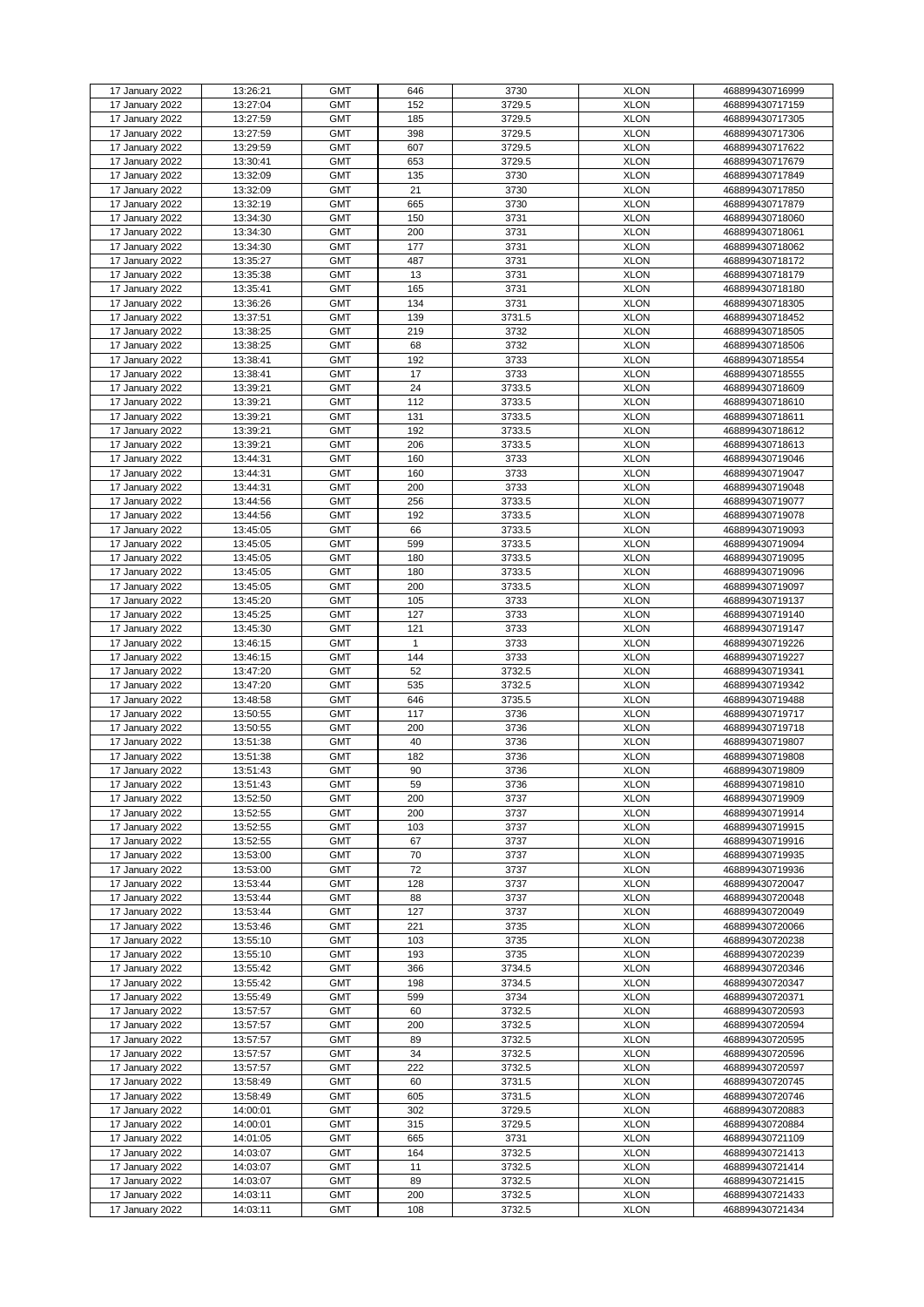| 17 January 2022 | 14:03:11 | <b>GMT</b> | 27  | 3732.5 | <b>XLON</b> | 468899430721435 |
|-----------------|----------|------------|-----|--------|-------------|-----------------|
| 17 January 2022 | 14:03:32 | <b>GMT</b> | 3   | 3732.5 | <b>XLON</b> | 468899430721491 |
| 17 January 2022 | 14:03:32 | <b>GMT</b> | 25  | 3732.5 | <b>XLON</b> | 468899430721492 |
| 17 January 2022 | 14:04:15 | <b>GMT</b> | 119 | 3734   | <b>XLON</b> | 468899430721633 |
| 17 January 2022 | 14:04:47 | <b>GMT</b> | 200 | 3734   | <b>XLON</b> | 468899430721741 |
| 17 January 2022 | 14:05:04 | <b>GMT</b> | 665 | 3734   | <b>XLON</b> | 468899430721824 |
|                 |          |            |     |        |             |                 |
| 17 January 2022 | 14:05:09 | <b>GMT</b> | 200 | 3734   | <b>XLON</b> | 468899430721836 |
| 17 January 2022 | 14:05:14 | <b>GMT</b> | 33  | 3734   | <b>XLON</b> | 468899430721842 |
| 17 January 2022 | 14:05:14 | <b>GMT</b> | 49  | 3734   | <b>XLON</b> | 468899430721843 |
| 17 January 2022 | 14:05:14 | <b>GMT</b> | 40  | 3734   | <b>XLON</b> | 468899430721844 |
| 17 January 2022 |          | <b>GMT</b> |     | 3734   | <b>XLON</b> |                 |
|                 | 14:05:14 |            | 131 |        |             | 468899430721845 |
| 17 January 2022 | 14:05:47 | <b>GMT</b> | 12  | 3733.5 | <b>XLON</b> | 468899430721912 |
| 17 January 2022 | 14:05:47 | <b>GMT</b> | 643 | 3733.5 | <b>XLON</b> | 468899430721913 |
| 17 January 2022 | 14:07:00 | <b>GMT</b> | 109 | 3732.5 | <b>XLON</b> | 468899430722052 |
| 17 January 2022 | 14:07:00 | <b>GMT</b> | 556 | 3732.5 | <b>XLON</b> | 468899430722053 |
| 17 January 2022 | 14:09:14 | <b>GMT</b> | 78  | 3734.5 | <b>XLON</b> |                 |
|                 |          |            |     |        |             | 468899430722253 |
| 17 January 2022 | 14:09:14 | <b>GMT</b> | 91  | 3734.5 | <b>XLON</b> | 468899430722254 |
| 17 January 2022 | 14:09:14 | <b>GMT</b> | 209 | 3734.5 | <b>XLON</b> | 468899430722255 |
| 17 January 2022 | 14:09:21 | <b>GMT</b> | 206 | 3734   | <b>XLON</b> | 468899430722266 |
| 17 January 2022 | 14:10:05 | <b>GMT</b> | 67  | 3734   | <b>XLON</b> | 468899430722313 |
| 17 January 2022 | 14:10:05 | <b>GMT</b> | 75  | 3734   | <b>XLON</b> | 468899430722314 |
|                 |          |            |     |        |             |                 |
| 17 January 2022 | 14:10:05 | <b>GMT</b> | 400 | 3734   | <b>XLON</b> | 468899430722315 |
| 17 January 2022 | 14:10:05 | <b>GMT</b> | 123 | 3734   | <b>XLON</b> | 468899430722316 |
| 17 January 2022 | 14:11:26 | <b>GMT</b> | 665 | 3733   | <b>XLON</b> | 468899430722444 |
| 17 January 2022 | 14:12:55 | <b>GMT</b> | 644 | 3733   | <b>XLON</b> | 468899430722640 |
| 17 January 2022 | 14:13:40 | <b>GMT</b> | 152 | 3733.5 | <b>XLON</b> | 468899430722783 |
|                 |          |            |     |        |             |                 |
| 17 January 2022 | 14:14:51 | <b>GMT</b> | 287 | 3732.5 | <b>XLON</b> | 468899430722962 |
| 17 January 2022 | 14:14:51 | <b>GMT</b> | 256 | 3732.5 | <b>XLON</b> | 468899430722963 |
| 17 January 2022 | 14:16:07 | <b>GMT</b> | 59  | 3734   | <b>XLON</b> | 468899430723125 |
| 17 January 2022 | 14:16:07 | <b>GMT</b> | 606 | 3734   | <b>XLON</b> | 468899430723126 |
| 17 January 2022 | 14:17:53 | <b>GMT</b> | 88  | 3735   | <b>XLON</b> | 468899430723314 |
|                 |          |            |     |        |             |                 |
| 17 January 2022 | 14:17:53 | <b>GMT</b> | 272 | 3735   | <b>XLON</b> | 468899430723315 |
| 17 January 2022 | 14:17:53 | <b>GMT</b> | 45  | 3735   | <b>XLON</b> | 468899430723316 |
| 17 January 2022 | 14:17:53 | <b>GMT</b> | 256 | 3735   | <b>XLON</b> | 468899430723317 |
| 17 January 2022 | 14:19:21 | <b>GMT</b> | 200 | 3734   | <b>XLON</b> | 468899430723544 |
| 17 January 2022 | 14:19:22 | <b>GMT</b> | 455 | 3733.5 | <b>XLON</b> | 468899430723555 |
|                 |          |            |     |        |             |                 |
| 17 January 2022 | 14:20:00 | <b>GMT</b> | 652 | 3732   | <b>XLON</b> | 468899430723658 |
| 17 January 2022 | 14:20:40 | <b>GMT</b> | 148 | 3731.5 | <b>XLON</b> | 468899430723763 |
| 17 January 2022 | 14:22:07 | <b>GMT</b> | 197 | 3731   | <b>XLON</b> | 468899430723997 |
| 17 January 2022 | 14:22:41 | <b>GMT</b> | 200 | 3731   | <b>XLON</b> | 468899430724049 |
| 17 January 2022 | 14:22:46 | <b>GMT</b> | 155 | 3731   | <b>XLON</b> | 468899430724050 |
|                 | 14:22:46 |            |     |        |             |                 |
| 17 January 2022 |          | <b>GMT</b> | 133 | 3730.5 | <b>XLON</b> | 468899430724052 |
| 17 January 2022 | 14:22:59 | <b>GMT</b> | 213 | 3730.5 | <b>XLON</b> | 468899430724075 |
| 17 January 2022 | 14:23:07 | <b>GMT</b> | 119 | 3730.5 | <b>XLON</b> | 468899430724101 |
| 17 January 2022 | 14:23:11 | <b>GMT</b> | 83  | 3730.5 | <b>XLON</b> | 468899430724106 |
| 17 January 2022 | 14:23:11 | <b>GMT</b> | 192 | 3730.5 | <b>XLON</b> | 468899430724107 |
|                 |          | <b>GMT</b> |     |        |             |                 |
| 17 January 2022 | 14:23:11 |            | 29  | 3730.5 | <b>XLON</b> | 468899430724108 |
| 17 January 2022 | 14:25:24 | <b>GMT</b> | 200 | 3730   | <b>XLON</b> | 468899430724363 |
| 17 January 2022 | 14:25:48 | <b>GMT</b> | 188 | 3730   | <b>XLON</b> | 468899430724418 |
| 17 January 2022 | 14:26:03 | <b>GMT</b> | 5   | 3730.5 | <b>XLON</b> | 468899430724458 |
| 17 January 2022 | 14:26:03 | <b>GMT</b> | 103 | 3730.5 | <b>XLON</b> | 468899430724459 |
| 17 January 2022 | 14:26:03 | <b>GMT</b> | 91  | 3730   | <b>XLON</b> | 468899430724464 |
|                 |          | <b>GMT</b> |     | 3730   |             |                 |
| 17 January 2022 | 14:26:03 |            | 494 |        | <b>XLON</b> | 468899430724465 |
| 17 January 2022 | 14:26:13 | <b>GMT</b> | 160 | 3730   | <b>XLON</b> | 468899430724476 |
| 17 January 2022 | 14:26:13 | <b>GMT</b> | 13  | 3730   | <b>XLON</b> | 468899430724477 |
| 17 January 2022 | 14:27:57 | <b>GMT</b> | 292 | 3730   | <b>XLON</b> | 468899430724766 |
| 17 January 2022 | 14:27:57 | <b>GMT</b> | 227 | 3730   | <b>XLON</b> | 468899430724767 |
| 17 January 2022 | 14:27:57 | <b>GMT</b> | 132 | 3730   | <b>XLON</b> | 468899430724768 |
|                 |          |            |     |        |             |                 |
| 17 January 2022 | 14:29:37 | <b>GMT</b> | 665 | 3730   | <b>XLON</b> | 468899430725087 |
| 17 January 2022 | 14:29:37 | <b>GMT</b> | 160 | 3730.5 | <b>XLON</b> | 468899430725091 |
| 17 January 2022 | 14:29:37 | <b>GMT</b> | 37  | 3730.5 | <b>XLON</b> | 468899430725092 |
| 17 January 2022 | 14:29:48 | <b>GMT</b> | 200 | 3730   | <b>XLON</b> | 468899430725117 |
| 17 January 2022 | 14:30:05 | <b>GMT</b> | 164 | 3730.5 | <b>XLON</b> | 468899430725187 |
|                 | 14:30:10 | <b>GMT</b> |     | 3730.5 | <b>XLON</b> |                 |
| 17 January 2022 |          |            | 164 |        |             | 468899430725203 |
| 17 January 2022 | 14:30:10 | <b>GMT</b> | 33  | 3730.5 | <b>XLON</b> | 468899430725204 |
| 17 January 2022 | 14:30:22 | <b>GMT</b> | 665 | 3731   | <b>XLON</b> | 468899430725239 |
| 17 January 2022 | 14:30:22 | <b>GMT</b> | 137 | 3731   | <b>XLON</b> | 468899430725242 |
| 17 January 2022 | 14:31:50 | <b>GMT</b> | 149 | 3730.5 | <b>XLON</b> | 468899430725498 |
| 17 January 2022 | 14:31:50 | <b>GMT</b> | 261 | 3730.5 | <b>XLON</b> | 468899430725499 |
|                 |          |            |     |        |             |                 |
| 17 January 2022 | 14:31:51 | <b>GMT</b> | 200 | 3730.5 | <b>XLON</b> | 468899430725503 |
| 17 January 2022 | 14:31:59 | <b>GMT</b> | 200 | 3730.5 | <b>XLON</b> | 468899430725519 |
| 17 January 2022 | 14:31:59 | <b>GMT</b> | 115 | 3730.5 | <b>XLON</b> | 468899430725520 |
| 17 January 2022 | 14:32:04 | <b>GMT</b> | 50  | 3730.5 | <b>XLON</b> | 468899430725536 |
| 17 January 2022 | 14:32:04 | <b>GMT</b> | 186 | 3730.5 | <b>XLON</b> | 468899430725537 |
|                 |          |            |     |        |             |                 |
| 17 January 2022 | 14:32:22 | <b>GMT</b> | 128 | 3730   | <b>XLON</b> | 468899430725576 |
| 17 January 2022 | 14:32:22 | <b>GMT</b> | 512 | 3730   | <b>XLON</b> | 468899430725577 |
| 17 January 2022 | 14:32:57 | <b>GMT</b> | 230 | 3729   | <b>XLON</b> | 468899430725711 |
| 17 January 2022 | 14:32:57 | <b>GMT</b> | 364 | 3729   | <b>XLON</b> | 468899430725712 |
| 17 January 2022 | 14:33:29 | <b>GMT</b> | 136 | 3729   | <b>XLON</b> | 468899430725834 |
| 17 January 2022 |          |            |     |        |             |                 |
|                 | 14:33:40 | <b>GMT</b> | 177 | 3728.5 | <b>XLON</b> | 468899430725878 |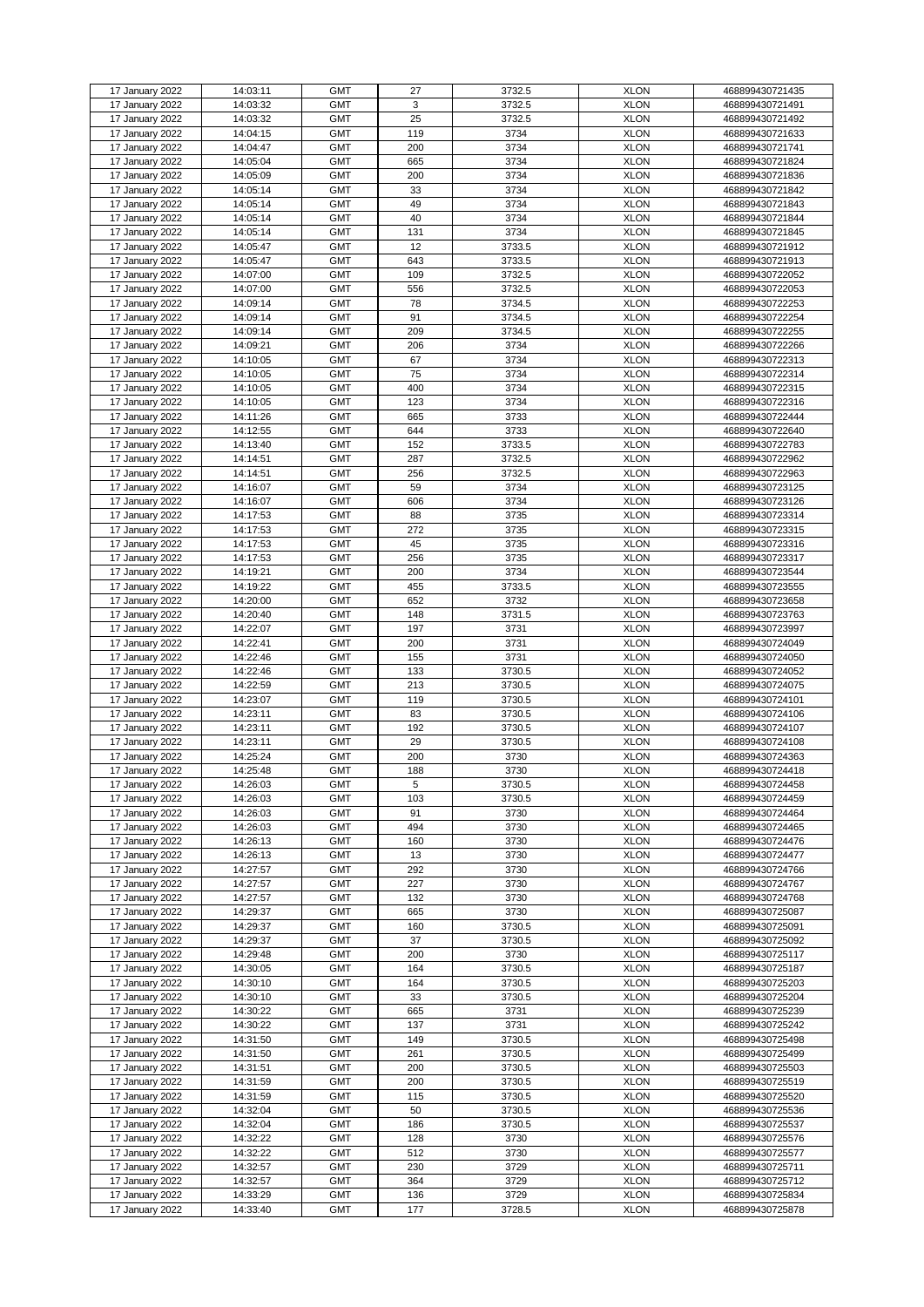|                 | 14:33:40 | <b>GMT</b> | 456 |        | <b>XLON</b> |                 |
|-----------------|----------|------------|-----|--------|-------------|-----------------|
| 17 January 2022 |          |            |     | 3728.5 |             | 468899430725879 |
| 17 January 2022 | 14:34:34 | <b>GMT</b> | 242 | 3728   | <b>XLON</b> | 468899430726008 |
| 17 January 2022 | 14:34:34 | <b>GMT</b> | 180 | 3728   | <b>XLON</b> | 468899430726009 |
| 17 January 2022 | 14:34:34 | <b>GMT</b> | 62  | 3728   | <b>XLON</b> | 468899430726010 |
|                 |          |            |     | 3728   |             |                 |
| 17 January 2022 | 14:34:39 | <b>GMT</b> | 168 |        | <b>XLON</b> | 468899430726039 |
| 17 January 2022 | 14:35:02 | <b>GMT</b> | 521 | 3727   | <b>XLON</b> | 468899430726169 |
| 17 January 2022 | 14:35:20 | <b>GMT</b> | 142 | 3727   | <b>XLON</b> | 468899430726206 |
| 17 January 2022 | 14:35:57 | <b>GMT</b> | 47  | 3727   | <b>XLON</b> | 468899430726347 |
|                 |          |            |     |        |             |                 |
| 17 January 2022 | 14:35:57 | <b>GMT</b> | 119 | 3727   | <b>XLON</b> | 468899430726348 |
| 17 January 2022 | 14:36:02 | <b>GMT</b> | 173 | 3727   | <b>XLON</b> | 468899430726363 |
| 17 January 2022 | 14:36:02 | <b>GMT</b> | 78  | 3727   | <b>XLON</b> | 468899430726364 |
| 17 January 2022 | 14:36:14 | <b>GMT</b> | 158 | 3727   | <b>XLON</b> | 468899430726406 |
|                 |          |            |     |        |             |                 |
| 17 January 2022 | 14:36:15 | <b>GMT</b> | 200 | 3727   | <b>XLON</b> | 468899430726407 |
| 17 January 2022 | 14:36:15 | <b>GMT</b> | 61  | 3727   | <b>XLON</b> | 468899430726408 |
| 17 January 2022 | 14:36:18 | <b>GMT</b> | 214 | 3726.5 | <b>XLON</b> | 468899430726410 |
|                 |          |            |     |        |             |                 |
| 17 January 2022 | 14:36:51 | <b>GMT</b> | 151 | 3728   | <b>XLON</b> | 468899430726528 |
| 17 January 2022 | 14:36:55 | <b>GMT</b> | 174 | 3729.5 | <b>XLON</b> | 468899430726543 |
| 17 January 2022 | 14:37:04 | <b>GMT</b> | 665 | 3729   | <b>XLON</b> | 468899430726566 |
| 17 January 2022 | 14:38:17 | <b>GMT</b> | 34  | 3728.5 | <b>XLON</b> | 468899430726986 |
|                 |          |            |     |        |             |                 |
| 17 January 2022 | 14:38:35 | <b>GMT</b> | 119 | 3728.5 | <b>XLON</b> | 468899430727016 |
| 17 January 2022 | 14:38:35 | <b>GMT</b> | 171 | 3728.5 | <b>XLON</b> | 468899430727017 |
| 17 January 2022 | 14:38:40 | <b>GMT</b> | 200 | 3728.5 | <b>XLON</b> | 468899430727034 |
| 17 January 2022 | 14:38:40 | <b>GMT</b> | 16  | 3728   | <b>XLON</b> | 468899430727040 |
|                 |          |            |     |        |             |                 |
| 17 January 2022 | 14:38:40 | <b>GMT</b> | 489 | 3728   | <b>XLON</b> | 468899430727041 |
| 17 January 2022 | 14:38:40 | <b>GMT</b> | 200 | 3728   | <b>XLON</b> | 468899430727043 |
| 17 January 2022 | 14:38:40 | <b>GMT</b> | 190 | 3728   | <b>XLON</b> | 468899430727044 |
|                 |          |            |     |        |             |                 |
| 17 January 2022 | 14:38:40 | <b>GMT</b> | 162 | 3728   | <b>XLON</b> | 468899430727045 |
| 17 January 2022 | 14:39:13 | <b>GMT</b> | 41  | 3727.5 | <b>XLON</b> | 468899430727150 |
| 17 January 2022 | 14:39:13 | <b>GMT</b> | 368 | 3727.5 | <b>XLON</b> | 468899430727151 |
| 17 January 2022 | 14:39:46 | <b>GMT</b> | 204 | 3726.5 | <b>XLON</b> | 468899430727264 |
|                 |          |            |     |        |             |                 |
| 17 January 2022 | 14:39:46 | <b>GMT</b> | 180 | 3726.5 | <b>XLON</b> | 468899430727265 |
| 17 January 2022 | 14:39:46 | <b>GMT</b> | 125 | 3726.5 | <b>XLON</b> | 468899430727266 |
| 17 January 2022 | 14:39:46 | <b>GMT</b> | 144 | 3726.5 | <b>XLON</b> | 468899430727267 |
| 17 January 2022 | 14:40:51 | <b>GMT</b> | 565 | 3726   | <b>XLON</b> | 468899430727453 |
|                 |          |            |     |        |             |                 |
| 17 January 2022 | 14:41:51 | <b>GMT</b> | 242 | 3726   | <b>XLON</b> | 468899430727643 |
| 17 January 2022 | 14:41:51 | <b>GMT</b> | 14  | 3726   | <b>XLON</b> | 468899430727644 |
| 17 January 2022 | 14:42:29 | <b>GMT</b> | 272 | 3726.5 | <b>XLON</b> | 468899430727739 |
|                 | 14:42:29 | <b>GMT</b> | 279 |        | <b>XLON</b> | 468899430727740 |
| 17 January 2022 |          |            |     | 3726.5 |             |                 |
| 17 January 2022 | 14:42:29 | <b>GMT</b> | 114 | 3726.5 | <b>XLON</b> | 468899430727741 |
| 17 January 2022 | 14:42:45 | <b>GMT</b> | 200 | 3726.5 | <b>XLON</b> | 468899430727761 |
| 17 January 2022 | 14:42:45 | <b>GMT</b> | 26  | 3726.5 | <b>XLON</b> | 468899430727762 |
|                 |          |            |     |        |             |                 |
| 17 January 2022 | 14:42:50 | <b>GMT</b> | 97  | 3726.5 | <b>XLON</b> | 468899430727785 |
| 17 January 2022 | 14:42:50 | <b>GMT</b> | 119 | 3726.5 | <b>XLON</b> | 468899430727786 |
| 17 January 2022 | 14:43:56 | <b>GMT</b> | 665 | 3729   | <b>XLON</b> | 468899430727938 |
| 17 January 2022 | 14:43:56 | <b>GMT</b> | 210 | 3729   | <b>XLON</b> | 468899430727939 |
|                 |          |            |     |        |             |                 |
| 17 January 2022 | 14:43:56 | <b>GMT</b> | 200 | 3729   | <b>XLON</b> | 468899430727940 |
| 17 January 2022 | 14:43:56 | <b>GMT</b> | 71  | 3729   | <b>XLON</b> | 468899430727941 |
| 17 January 2022 | 14:44:20 | <b>GMT</b> | 200 | 3729   | <b>XLON</b> | 468899430728002 |
| 17 January 2022 | 14:44:20 | <b>GMT</b> | 35  | 3729   | <b>XLON</b> | 468899430728003 |
|                 |          |            |     |        |             |                 |
| 17 January 2022 | 14:47:03 | <b>GMT</b> | 193 | 3733   | <b>XLON</b> | 468899430728451 |
| 17 January 2022 | 14:47:10 | <b>GMT</b> | 119 | 3733   | <b>XLON</b> | 468899430728467 |
| 17 January 2022 | 14:47:10 | <b>GMT</b> | 42  | 3733   | <b>XLON</b> | 468899430728468 |
| 17 January 2022 | 14:47:49 | <b>GMT</b> | 12  | 3733   | <b>XLON</b> | 468899430728561 |
|                 |          |            |     |        |             |                 |
| 17 January 2022 | 14:47:49 | <b>GMT</b> | 193 | 3733   | <b>XLON</b> | 468899430728562 |
| 17 January 2022 | 14:48:18 | <b>GMT</b> | 119 | 3733   | <b>XLON</b> | 468899430728679 |
| 17 January 2022 | 14:48:18 | <b>GMT</b> | 200 | 3733   | <b>XLON</b> | 468899430728680 |
| 17 January 2022 | 14:48:36 | <b>GMT</b> | 200 | 3733   | <b>XLON</b> | 468899430728744 |
|                 |          |            |     |        |             |                 |
| 17 January 2022 | 14:48:36 | <b>GMT</b> | 160 | 3733   | <b>XLON</b> | 468899430728745 |
| 17 January 2022 | 14:48:40 | <b>GMT</b> | 665 | 3732.5 | <b>XLON</b> | 468899430728753 |
| 17 January 2022 | 14:48:40 | <b>GMT</b> | 200 | 3731.5 | <b>XLON</b> | 468899430728765 |
|                 |          | <b>GMT</b> |     |        | <b>XLON</b> |                 |
| 17 January 2022 | 14:48:40 |            | 180 | 3731.5 |             | 468899430728766 |
| 17 January 2022 | 14:48:40 | <b>GMT</b> | 180 | 3731.5 | <b>XLON</b> | 468899430728767 |
| 17 January 2022 | 14:48:40 | <b>GMT</b> | 94  | 3731.5 | <b>XLON</b> | 468899430728768 |
| 17 January 2022 | 14:48:40 | <b>GMT</b> | 11  | 3731.5 | <b>XLON</b> | 468899430728769 |
|                 |          |            |     |        |             |                 |
| 17 January 2022 | 14:48:41 | <b>GMT</b> | 233 | 3731.5 | <b>XLON</b> | 468899430728772 |
| 17 January 2022 | 14:48:46 | <b>GMT</b> | 423 | 3731.5 | <b>XLON</b> | 468899430728783 |
| 17 January 2022 | 14:48:51 | <b>GMT</b> | 45  | 3731.5 | <b>XLON</b> | 468899430728793 |
| 17 January 2022 | 14:48:51 | <b>GMT</b> | 91  | 3731.5 | <b>XLON</b> | 468899430728794 |
|                 |          |            |     |        |             |                 |
| 17 January 2022 | 14:49:28 | <b>GMT</b> | 197 | 3731.5 | <b>XLON</b> | 468899430729061 |
| 17 January 2022 | 14:49:59 | <b>GMT</b> | 665 | 3731.5 | <b>XLON</b> | 468899430729216 |
| 17 January 2022 | 14:49:59 | <b>GMT</b> | 180 | 3731.5 | <b>XLON</b> | 468899430729217 |
|                 |          |            |     |        |             |                 |
| 17 January 2022 | 14:49:59 | <b>GMT</b> | 200 | 3731.5 | <b>XLON</b> | 468899430729218 |
| 17 January 2022 | 14:49:59 | <b>GMT</b> | 80  | 3731.5 | <b>XLON</b> | 468899430729219 |
| 17 January 2022 | 14:52:01 | <b>GMT</b> | 200 | 3731.5 | <b>XLON</b> | 468899430729837 |
| 17 January 2022 | 14:52:01 | <b>GMT</b> | 200 | 3731.5 | <b>XLON</b> | 468899430729838 |
|                 |          |            |     |        |             |                 |
| 17 January 2022 | 14:52:01 | <b>GMT</b> | 200 | 3731.5 | <b>XLON</b> | 468899430729839 |
| 17 January 2022 | 14:52:01 | <b>GMT</b> | 54  | 3731.5 | <b>XLON</b> | 468899430729840 |
| 17 January 2022 | 14:52:01 | <b>GMT</b> | 52  | 3731.5 | <b>XLON</b> | 468899430729841 |
| 17 January 2022 | 14:52:36 | <b>GMT</b> | 192 | 3732   | <b>XLON</b> | 468899430729933 |
|                 | 14:52:38 |            |     |        |             |                 |
| 17 January 2022 |          | <b>GMT</b> | 203 | 3731.5 | <b>XLON</b> | 468899430729934 |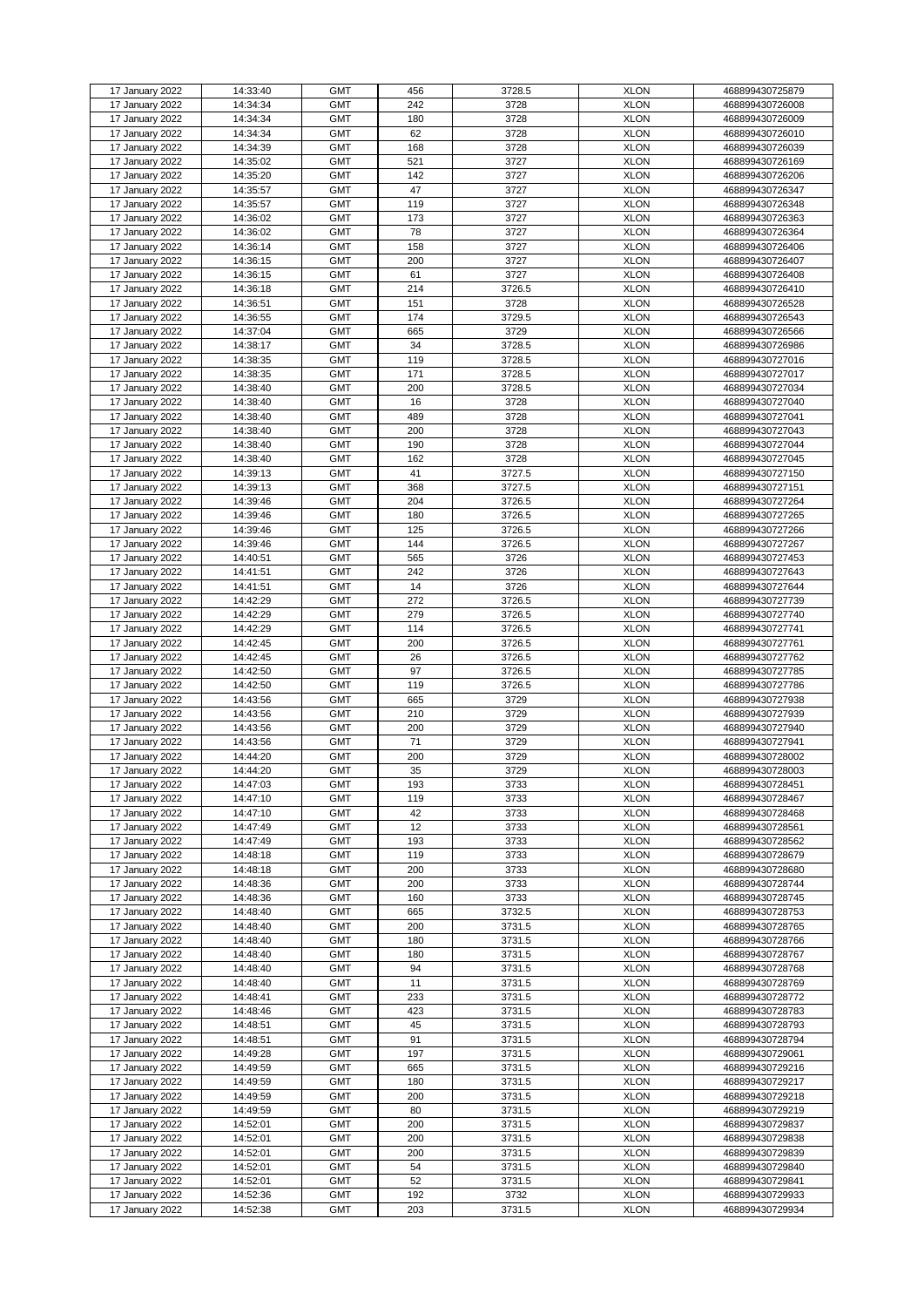| 17 January 2022                    | 14:52:38             |                          |                |                |                            |                                    |
|------------------------------------|----------------------|--------------------------|----------------|----------------|----------------------------|------------------------------------|
|                                    |                      | <b>GMT</b>               | 260            | 3731.5         | <b>XLON</b>                | 468899430729935                    |
|                                    |                      |                          |                |                |                            |                                    |
| 17 January 2022                    | 14:52:38             | <b>GMT</b>               | 125            | 3731.5         | <b>XLON</b>                | 468899430729936                    |
|                                    |                      |                          |                |                |                            |                                    |
| 17 January 2022                    | 14:52:38             | <b>GMT</b>               | 36             | 3731.5         | <b>XLON</b>                | 468899430729937                    |
| 17 January 2022                    | 14:52:55             | <b>GMT</b>               | 200            | 3731           | <b>XLON</b>                | 468899430730001                    |
|                                    |                      |                          |                |                |                            |                                    |
| 17 January 2022                    | 14:52:55             | <b>GMT</b>               | 192            | 3731           | <b>XLON</b>                | 468899430730002                    |
|                                    |                      |                          |                |                |                            |                                    |
| 17 January 2022                    | 14:52:55             | <b>GMT</b>               | 77             | 3731           | <b>XLON</b>                | 468899430730003                    |
| 17 January 2022                    | 14:53:44             | <b>GMT</b>               | 200            | 3731.5         | <b>XLON</b>                | 468899430730164                    |
|                                    |                      |                          |                |                |                            |                                    |
| 17 January 2022                    | 14:53:44             | <b>GMT</b>               | 108            | 3731.5         | <b>XLON</b>                | 468899430730165                    |
|                                    |                      |                          |                |                |                            |                                    |
| 17 January 2022                    | 14:53:44             | <b>GMT</b>               | 176            | 3731.5         | <b>XLON</b>                | 468899430730166                    |
| 17 January 2022                    | 14:54:03             | <b>GMT</b>               | 185            | 3731.5         | <b>XLON</b>                | 468899430730220                    |
|                                    |                      |                          |                |                |                            |                                    |
| 17 January 2022                    | 14:54:57             | <b>GMT</b>               | 149            | 3731.5         | <b>XLON</b>                | 468899430730462                    |
|                                    |                      |                          |                |                |                            |                                    |
| 17 January 2022                    | 14:55:02             | <b>GMT</b>               | 157            | 3731.5         | <b>XLON</b>                | 468899430730482                    |
|                                    |                      | <b>GMT</b>               | 174            |                | <b>XLON</b>                |                                    |
| 17 January 2022                    | 14:55:18             |                          |                | 3731.5         |                            | 468899430730522                    |
| 17 January 2022                    | 14:55:18             | <b>GMT</b>               | 10             | 3731.5         | <b>XLON</b>                | 468899430730523                    |
|                                    |                      |                          |                |                |                            |                                    |
| 17 January 2022                    | 14:55:49             | <b>GMT</b>               | 199            | 3732.5         | <b>XLON</b>                | 468899430730614                    |
|                                    |                      |                          |                |                |                            |                                    |
| 17 January 2022                    | 14:55:49             | <b>GMT</b>               | 264            | 3732.5         | <b>XLON</b>                | 468899430730615                    |
| 17 January 2022                    | 14:55:49             | <b>GMT</b>               | 162            | 3732.5         | <b>XLON</b>                | 468899430730616                    |
|                                    |                      |                          |                |                |                            |                                    |
| 17 January 2022                    | 14:55:49             | <b>GMT</b>               | 80             | 3732.5         | <b>XLON</b>                | 468899430730617                    |
|                                    |                      | <b>GMT</b>               | 28             |                | <b>XLON</b>                |                                    |
| 17 January 2022                    | 14:56:05             |                          |                | 3732.5         |                            | 468899430730684                    |
| 17 January 2022                    | 14:56:05             | <b>GMT</b>               | 120            | 3732.5         | <b>XLON</b>                | 468899430730685                    |
|                                    |                      |                          |                |                |                            |                                    |
| 17 January 2022                    | 14:56:22             | <b>GMT</b>               | 249            | 3732.5         | <b>XLON</b>                | 468899430730750                    |
|                                    |                      |                          |                |                |                            |                                    |
| 17 January 2022                    | 14:56:27             | <b>GMT</b>               | 279            | 3732           | <b>XLON</b>                | 468899430730773                    |
| 17 January 2022                    | 14:57:09             | <b>GMT</b>               | 33             | 3732           | <b>XLON</b>                | 468899430730895                    |
|                                    |                      |                          |                |                |                            |                                    |
| 17 January 2022                    | 14:57:09             | <b>GMT</b>               | 632            | 3732           | <b>XLON</b>                | 468899430730896                    |
|                                    |                      | <b>GMT</b>               |                |                | <b>XLON</b>                |                                    |
| 17 January 2022                    | 14:58:33             |                          | 258            | 3735           |                            | 468899430731229                    |
| 17 January 2022                    | 14:58:33             | <b>GMT</b>               | 189            | 3735           | <b>XLON</b>                | 468899430731230                    |
|                                    |                      |                          |                |                |                            |                                    |
| 17 January 2022                    | 14:58:43             | <b>GMT</b>               | 219            | 3735           | <b>XLON</b>                | 468899430731237                    |
|                                    |                      |                          |                |                |                            |                                    |
| 17 January 2022                    | 14:58:43             | <b>GMT</b>               | 446            | 3735           | <b>XLON</b>                | 468899430731238                    |
| 17 January 2022                    | 14:58:43             | <b>GMT</b>               | 258            | 3735           | <b>XLON</b>                | 468899430731239                    |
|                                    |                      |                          |                |                |                            |                                    |
| 17 January 2022                    | 14:58:43             | <b>GMT</b>               | 54             | 3735           | <b>XLON</b>                | 468899430731240                    |
|                                    |                      |                          |                |                |                            |                                    |
| 17 January 2022                    | 14:59:40             | <b>GMT</b>               | 137            | 3735.5         | <b>XLON</b>                | 468899430731465                    |
| 17 January 2022                    | 14:59:40             | <b>GMT</b>               | 500            | 3735.5         | <b>XLON</b>                | 468899430731466                    |
|                                    |                      |                          |                |                |                            |                                    |
| 17 January 2022                    | 15:00:27             | <b>GMT</b>               | 640            | 3736           | <b>XLON</b>                | 468899430731719                    |
|                                    |                      |                          |                |                |                            |                                    |
| 17 January 2022                    | 15:02:12             | <b>GMT</b>               | 200            | 3733           | <b>XLON</b>                | 468899430732078                    |
| 17 January 2022                    | 15:02:12             | <b>GMT</b>               | 589            | 3732.5         | <b>XLON</b>                | 468899430732081                    |
|                                    |                      |                          |                |                |                            |                                    |
| 17 January 2022                    | 15:02:12             | <b>GMT</b>               | 35             | 3732.5         | <b>XLON</b>                | 468899430732082                    |
|                                    |                      |                          |                |                |                            |                                    |
| 17 January 2022                    | 15:02:44             | <b>GMT</b>               | 83             | 3732.5         | <b>XLON</b>                | 468899430732172                    |
| 17 January 2022                    | 15:02:44             | <b>GMT</b>               | 50             | 3732.5         | <b>XLON</b>                | 468899430732173                    |
|                                    |                      |                          |                |                |                            |                                    |
| 17 January 2022                    | 15:02:49             | <b>GMT</b>               | 200            | 3732.5         | <b>XLON</b>                | 468899430732195                    |
|                                    |                      |                          |                |                |                            |                                    |
| 17 January 2022                    | 15:02:49             | <b>GMT</b>               | 119            | 3732.5         | <b>XLON</b>                | 468899430732196                    |
|                                    |                      | <b>GMT</b>               | 200            | 3733           | <b>XLON</b>                |                                    |
| 17 January 2022                    | 15:02:53             |                          |                |                |                            | 468899430732212                    |
| 17 January 2022                    | 15:02:53             | <b>GMT</b>               | 233            | 3733           | <b>XLON</b>                | 468899430732213                    |
|                                    |                      |                          |                |                |                            |                                    |
| 17 January 2022                    | 15:03:26             | <b>GMT</b>               | 170            | 3733           | <b>XLON</b>                | 468899430732399                    |
| 17 January 2022                    | 15:03:51             | <b>GMT</b>               | 481            | 3733           | <b>XLON</b>                |                                    |
|                                    |                      |                          |                |                |                            | 468899430732473                    |
| 17 January 2022                    | 15:03:51             | <b>GMT</b>               | 184            | 3733           | <b>XLON</b>                | 468899430732474                    |
|                                    |                      |                          |                |                |                            |                                    |
| 17 January 2022                    | 15:03:51             | <b>GMT</b>               | 179            | 3732.5         | <b>XLON</b>                | 468899430732478                    |
| 17 January 2022                    | 15:05:01             | <b>GMT</b>               | 453            | 3733.5         | <b>XLON</b>                | 468899430732911                    |
|                                    |                      |                          |                |                |                            |                                    |
| 17 January 2022                    | 15:05:16             | <b>GMT</b>               | 192            | 3735           | <b>XLON</b>                | 468899430733002                    |
|                                    |                      |                          |                |                |                            |                                    |
| 17 January 2022                    | 15:06:06             | <b>GMT</b>               | 665            | 3737.5         | <b>XLON</b>                | 468899430733177                    |
|                                    |                      |                          |                |                | <b>XLON</b>                |                                    |
| 17 January 2022                    | 15:06:06             | <b>GMT</b>               | 200            | 3737.5         |                            | 468899430733180                    |
| 17 January 2022                    | 15:06:30             | <b>GMT</b>               | 192            | 3738.5         |                            |                                    |
|                                    |                      |                          |                |                |                            |                                    |
| 17 January 2022                    | 15:06:41             | <b>GMT</b>               | 196            |                | <b>XLON</b>                | 468899430733265                    |
| 17 January 2022                    | 15:06:41             |                          |                | 3738           | <b>XLON</b>                | 468899430733290                    |
|                                    |                      |                          |                |                |                            |                                    |
| 17 January 2022                    |                      | <b>GMT</b>               | 170            | 3738           | <b>XLON</b>                | 468899430733291                    |
|                                    | 15:06:41             | <b>GMT</b>               | 200            | 3738           | <b>XLON</b>                |                                    |
|                                    |                      |                          |                |                |                            | 468899430733292                    |
| 17 January 2022                    | 15:06:41             | <b>GMT</b>               | 265            | 3738           | <b>XLON</b>                | 468899430733293                    |
|                                    |                      |                          |                |                |                            |                                    |
| 17 January 2022                    | 15:07:11             | <b>GMT</b>               | 160            | 3738           | <b>XLON</b>                | 468899430733366                    |
| 17 January 2022                    | 15:07:54             | <b>GMT</b>               | 200            | 3739           | <b>XLON</b>                | 468899430733605                    |
|                                    |                      |                          |                |                |                            |                                    |
| 17 January 2022                    | 15:07:54             | <b>GMT</b>               | 94             | 3739           | <b>XLON</b>                | 468899430733606                    |
|                                    |                      |                          |                |                |                            |                                    |
| 17 January 2022                    | 15:07:54             | <b>GMT</b>               | 288            | 3739           | <b>XLON</b>                | 468899430733607                    |
| 17 January 2022                    | 15:08:40             | <b>GMT</b>               | 191            | 3738.5         | <b>XLON</b>                | 468899430733774                    |
|                                    |                      |                          |                |                |                            |                                    |
| 17 January 2022                    | 15:08:45             | <b>GMT</b>               | 199            | 3738.5         | <b>XLON</b>                | 468899430733795                    |
|                                    |                      |                          |                |                |                            |                                    |
| 17 January 2022                    | 15:08:45             | <b>GMT</b>               | 291            | 3738.5         | <b>XLON</b>                | 468899430733796                    |
| 17 January 2022                    | 15:09:10             | <b>GMT</b>               | 62             | 3738.5         | <b>XLON</b>                | 468899430733855                    |
|                                    |                      |                          |                |                |                            |                                    |
| 17 January 2022                    | 15:09:10             | <b>GMT</b>               | 14             | 3738.5         | <b>XLON</b>                | 468899430733856                    |
|                                    | 15:09:54             | <b>GMT</b>               | 200            | 3739           | <b>XLON</b>                |                                    |
| 17 January 2022                    |                      |                          |                |                |                            | 468899430734071                    |
| 17 January 2022                    | 15:10:13             | <b>GMT</b>               | 200            | 3739           | <b>XLON</b>                | 468899430734134                    |
|                                    |                      |                          |                |                |                            |                                    |
| 17 January 2022                    | 15:10:21             | <b>GMT</b>               | 175            | 3739           | <b>XLON</b>                | 468899430734155                    |
|                                    |                      |                          |                |                |                            |                                    |
| 17 January 2022                    | 15:10:26             | <b>GMT</b>               | 200            | 3739           | <b>XLON</b>                | 468899430734166                    |
| 17 January 2022                    | 15:10:26             | <b>GMT</b>               | 337            | 3739           | <b>XLON</b>                | 468899430734167                    |
|                                    |                      |                          |                |                |                            |                                    |
| 17 January 2022                    | 15:11:07             | <b>GMT</b>               | 200            | 3739           | <b>XLON</b>                | 468899430734297                    |
|                                    |                      | <b>GMT</b>               | 184            |                |                            |                                    |
| 17 January 2022                    | 15:11:30             |                          |                | 3739.5         | <b>XLON</b>                | 468899430734398                    |
| 17 January 2022                    | 15:11:35             | <b>GMT</b>               | 170            | 3739.5         | <b>XLON</b>                | 468899430734410                    |
|                                    |                      |                          |                |                |                            |                                    |
| 17 January 2022                    | 15:11:59             | <b>GMT</b>               | 1              | 3739.5         | <b>XLON</b>                | 468899430734450                    |
| 17 January 2022                    | 15:11:59             | <b>GMT</b>               | $\overline{7}$ | 3739.5         | <b>XLON</b>                | 468899430734451                    |
|                                    |                      |                          |                |                |                            |                                    |
| 17 January 2022                    | 15:11:59             | <b>GMT</b>               | 186            | 3739.5         | <b>XLON</b>                | 468899430734452                    |
|                                    |                      |                          |                |                |                            |                                    |
| 17 January 2022                    | 15:12:00             | <b>GMT</b>               | 665            | 3739           | <b>XLON</b>                | 468899430734460                    |
| 17 January 2022                    | 15:12:00             | <b>GMT</b>               | 170            | 3738           | <b>XLON</b>                | 468899430734469                    |
|                                    |                      |                          |                |                |                            |                                    |
| 17 January 2022                    | 15:12:00             | <b>GMT</b>               | 190            | 3738.5         | <b>XLON</b>                | 468899430734470                    |
|                                    |                      |                          |                |                |                            |                                    |
| 17 January 2022<br>17 January 2022 | 15:12:00<br>15:12:54 | <b>GMT</b><br><b>GMT</b> | 95<br>288      | 3738.5<br>3738 | <b>XLON</b><br><b>XLON</b> | 468899430734471<br>468899430734645 |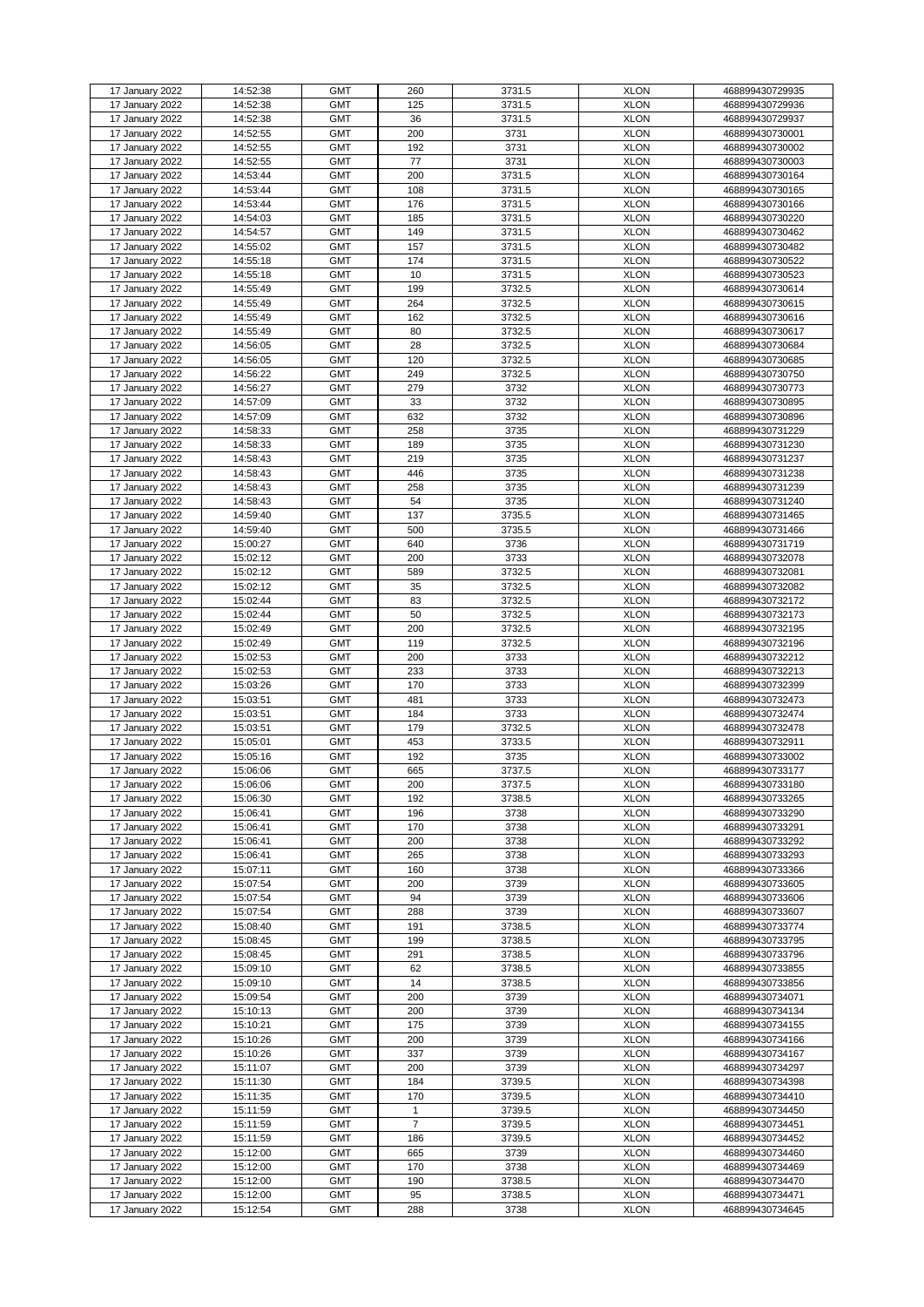|                 |          | <b>GMT</b> | 665 |        | <b>XLON</b> |                 |
|-----------------|----------|------------|-----|--------|-------------|-----------------|
| 17 January 2022 | 15:13:25 |            |     | 3737.5 |             | 468899430734772 |
| 17 January 2022 | 15:14:29 | <b>GMT</b> | 608 | 3737   | <b>XLON</b> | 468899430734986 |
| 17 January 2022 | 15:14:29 | <b>GMT</b> | 20  | 3737   | <b>XLON</b> | 468899430734987 |
| 17 January 2022 | 15:15:29 | <b>GMT</b> | 560 | 3739   | <b>XLON</b> | 468899430735091 |
| 17 January 2022 | 15:15:29 | <b>GMT</b> | 105 | 3739   | <b>XLON</b> | 468899430735092 |
| 17 January 2022 | 15:17:00 | <b>GMT</b> | 634 | 3739   | <b>XLON</b> | 468899430735397 |
|                 |          |            |     |        |             |                 |
| 17 January 2022 | 15:17:00 | <b>GMT</b> | 200 | 3739   | <b>XLON</b> | 468899430735403 |
| 17 January 2022 | 15:17:00 | <b>GMT</b> | 200 | 3739   | <b>XLON</b> | 468899430735404 |
| 17 January 2022 | 15:17:00 | <b>GMT</b> | 200 | 3739   | <b>XLON</b> | 468899430735405 |
| 17 January 2022 | 15:17:00 | <b>GMT</b> | 46  | 3739   | <b>XLON</b> | 468899430735406 |
|                 |          | <b>GMT</b> | 200 |        | <b>XLON</b> |                 |
| 17 January 2022 | 15:18:31 |            |     | 3741.5 |             | 468899430735764 |
| 17 January 2022 | 15:18:31 | <b>GMT</b> | 236 | 3741.5 | <b>XLON</b> | 468899430735765 |
| 17 January 2022 | 15:18:54 | <b>GMT</b> | 235 | 3741   | <b>XLON</b> | 468899430735827 |
| 17 January 2022 | 15:18:54 | <b>GMT</b> | 430 | 3741   | <b>XLON</b> | 468899430735828 |
| 17 January 2022 | 15:18:54 | <b>GMT</b> | 200 | 3741   | <b>XLON</b> | 468899430735829 |
| 17 January 2022 | 15:18:54 | <b>GMT</b> | 1   | 3741   | <b>XLON</b> | 468899430735830 |
|                 |          |            |     |        |             |                 |
| 17 January 2022 | 15:19:00 | <b>GMT</b> | 156 | 3741   | <b>XLON</b> | 468899430735857 |
| 17 January 2022 | 15:19:39 | <b>GMT</b> | 547 | 3740.5 | <b>XLON</b> | 468899430735975 |
| 17 January 2022 | 15:20:40 | <b>GMT</b> | 1   | 3740   | <b>XLON</b> | 468899430736125 |
| 17 January 2022 | 15:20:40 | <b>GMT</b> | 402 | 3740   | <b>XLON</b> | 468899430736126 |
| 17 January 2022 | 15:20:40 | <b>GMT</b> | 106 | 3740   | <b>XLON</b> | 468899430736127 |
|                 |          |            |     |        |             |                 |
| 17 January 2022 | 15:20:40 | <b>GMT</b> | 157 | 3740   | <b>XLON</b> | 468899430736128 |
| 17 January 2022 | 15:21:55 | <b>GMT</b> | 186 | 3740.5 | <b>XLON</b> | 468899430736352 |
| 17 January 2022 | 15:22:22 | <b>GMT</b> | 200 | 3740.5 | <b>XLON</b> | 468899430736507 |
| 17 January 2022 | 15:22:22 | <b>GMT</b> | 150 | 3740.5 | <b>XLON</b> | 468899430736508 |
| 17 January 2022 | 15:22:22 | <b>GMT</b> | 150 | 3740.5 | <b>XLON</b> | 468899430736509 |
|                 |          |            |     |        |             |                 |
| 17 January 2022 | 15:22:22 | <b>GMT</b> | 165 | 3740.5 | <b>XLON</b> | 468899430736510 |
| 17 January 2022 | 15:22:27 | <b>GMT</b> | 531 | 3740.5 | <b>XLON</b> | 468899430736524 |
| 17 January 2022 | 15:23:08 | <b>GMT</b> | 195 | 3740.5 | <b>XLON</b> | 468899430736602 |
| 17 January 2022 | 15:23:08 | <b>GMT</b> | 200 | 3740.5 | <b>XLON</b> | 468899430736603 |
| 17 January 2022 | 15:23:08 | <b>GMT</b> | 304 | 3740.5 | <b>XLON</b> | 468899430736604 |
|                 |          |            |     |        |             |                 |
| 17 January 2022 | 15:24:30 | <b>GMT</b> | 272 | 3741   | <b>XLON</b> | 468899430736868 |
| 17 January 2022 | 15:24:30 | <b>GMT</b> | 200 | 3741   | <b>XLON</b> | 468899430736869 |
| 17 January 2022 | 15:24:35 | <b>GMT</b> | 209 | 3741   | <b>XLON</b> | 468899430736886 |
| 17 January 2022 | 15:24:46 | <b>GMT</b> | 139 | 3741   | <b>XLON</b> | 468899430736920 |
| 17 January 2022 | 15:24:46 | <b>GMT</b> | 49  | 3741   | <b>XLON</b> | 468899430736921 |
|                 |          |            |     |        |             |                 |
| 17 January 2022 | 15:24:51 | <b>GMT</b> | 188 | 3741   | <b>XLON</b> | 468899430736924 |
| 17 January 2022 | 15:25:19 | <b>GMT</b> | 294 | 3741   | <b>XLON</b> | 468899430737007 |
| 17 January 2022 | 15:25:20 | <b>GMT</b> | 172 | 3740.5 | <b>XLON</b> | 468899430737020 |
| 17 January 2022 | 15:25:21 | <b>GMT</b> | 200 | 3740.5 | <b>XLON</b> | 468899430737028 |
| 17 January 2022 | 15:25:21 | <b>GMT</b> | 190 | 3740.5 | <b>XLON</b> | 468899430737029 |
|                 |          |            |     |        |             |                 |
| 17 January 2022 | 15:25:21 | <b>GMT</b> | 275 | 3740.5 | <b>XLON</b> | 468899430737030 |
| 17 January 2022 | 15:26:28 | <b>GMT</b> | 27  | 3739.5 | <b>XLON</b> | 468899430737128 |
| 17 January 2022 | 15:26:28 | <b>GMT</b> | 432 | 3739.5 | <b>XLON</b> | 468899430737129 |
| 17 January 2022 | 15:26:28 | <b>GMT</b> | 29  | 3739.5 | <b>XLON</b> | 468899430737130 |
| 17 January 2022 | 15:27:19 | <b>GMT</b> | 200 | 3739.5 | <b>XLON</b> | 468899430737213 |
|                 |          | <b>GMT</b> |     |        |             |                 |
| 17 January 2022 | 15:27:19 |            | 167 | 3739.5 | <b>XLON</b> | 468899430737214 |
| 17 January 2022 | 15:27:19 | <b>GMT</b> | 309 | 3739.5 | <b>XLON</b> | 468899430737215 |
| 17 January 2022 | 15:27:49 | <b>GMT</b> | 229 | 3738.5 | <b>XLON</b> | 468899430737328 |
| 17 January 2022 | 15:29:04 | <b>GMT</b> | 715 | 3739   | <b>XLON</b> | 468899430737699 |
| 17 January 2022 | 15:29:09 | <b>GMT</b> | 156 | 3739   | <b>XLON</b> | 468899430737768 |
| 17 January 2022 | 15:29:09 | <b>GMT</b> | 91  | 3739   | <b>XLON</b> | 468899430737769 |
|                 |          |            |     |        |             |                 |
| 17 January 2022 | 15:29:39 | <b>GMT</b> | 26  | 3739   | <b>XLON</b> | 468899430737979 |
| 17 January 2022 | 15:29:39 | <b>GMT</b> | 119 | 3739   | <b>XLON</b> | 468899430737980 |
| 17 January 2022 | 15:29:52 | <b>GMT</b> | 474 | 3739   | <b>XLON</b> | 468899430738027 |
| 17 January 2022 | 15:29:52 | <b>GMT</b> | 141 | 3739   | <b>XLON</b> | 468899430738028 |
| 17 January 2022 | 15:30:53 | <b>GMT</b> | 186 | 3739.5 | <b>XLON</b> | 468899430739010 |
| 17 January 2022 | 15:30:53 | <b>GMT</b> | 200 | 3739.5 | <b>XLON</b> | 468899430739011 |
|                 |          |            |     |        |             |                 |
| 17 January 2022 | 15:30:53 | <b>GMT</b> | 140 | 3739.5 | <b>XLON</b> | 468899430739012 |
| 17 January 2022 | 15:30:58 | <b>GMT</b> | 132 | 3739.5 | <b>XLON</b> | 468899430739127 |
| 17 January 2022 | 15:31:26 | <b>GMT</b> | 231 | 3739.5 | <b>XLON</b> | 468899430739573 |
| 17 January 2022 | 15:31:26 | <b>GMT</b> | 419 | 3739.5 | <b>XLON</b> | 468899430739574 |
| 17 January 2022 | 15:32:11 | <b>GMT</b> | 658 | 3739   | <b>XLON</b> | 468899430740240 |
|                 | 15:33:00 | <b>GMT</b> | 267 | 3738.5 | <b>XLON</b> | 468899430740688 |
| 17 January 2022 |          |            |     |        |             |                 |
| 17 January 2022 | 15:33:00 | <b>GMT</b> | 233 | 3738.5 | <b>XLON</b> | 468899430740689 |
| 17 January 2022 | 15:33:00 | <b>GMT</b> | 117 | 3738.5 | <b>XLON</b> | 468899430740690 |
| 17 January 2022 | 15:33:47 | <b>GMT</b> | 200 | 3738   | <b>XLON</b> | 468899430740922 |
| 17 January 2022 | 15:33:47 | <b>GMT</b> | 280 | 3738   | <b>XLON</b> | 468899430740923 |
| 17 January 2022 | 15:34:12 | <b>GMT</b> | 208 | 3739   | <b>XLON</b> | 468899430741042 |
|                 |          |            |     |        |             |                 |
| 17 January 2022 | 15:35:42 | <b>GMT</b> | 665 | 3740   | <b>XLON</b> | 468899430741567 |
| 17 January 2022 | 15:35:42 | <b>GMT</b> | 160 | 3740   | <b>XLON</b> | 468899430741568 |
| 17 January 2022 | 15:35:42 | <b>GMT</b> | 183 | 3740   | <b>XLON</b> | 468899430741569 |
| 17 January 2022 | 15:35:42 | <b>GMT</b> | 160 | 3740   | <b>XLON</b> | 468899430741570 |
| 17 January 2022 | 15:35:42 | <b>GMT</b> | 180 | 3740   | <b>XLON</b> | 468899430741571 |
| 17 January 2022 |          | <b>GMT</b> | 363 | 3740   | <b>XLON</b> |                 |
|                 | 15:36:43 |            |     |        |             | 468899430741950 |
| 17 January 2022 | 15:36:58 | <b>GMT</b> | 140 | 3740.5 | <b>XLON</b> | 468899430742025 |
| 17 January 2022 | 15:36:58 | <b>GMT</b> | 340 | 3740.5 | <b>XLON</b> | 468899430742026 |
| 17 January 2022 | 15:36:58 | <b>GMT</b> | 165 | 3740.5 | <b>XLON</b> | 468899430742027 |
| 17 January 2022 | 15:36:58 | <b>GMT</b> | 100 | 3740.5 | <b>XLON</b> | 468899430742028 |
|                 | 15:36:58 | <b>GMT</b> | 100 | 3740.5 | <b>XLON</b> | 468899430742029 |
| 17 January 2022 |          |            |     |        |             |                 |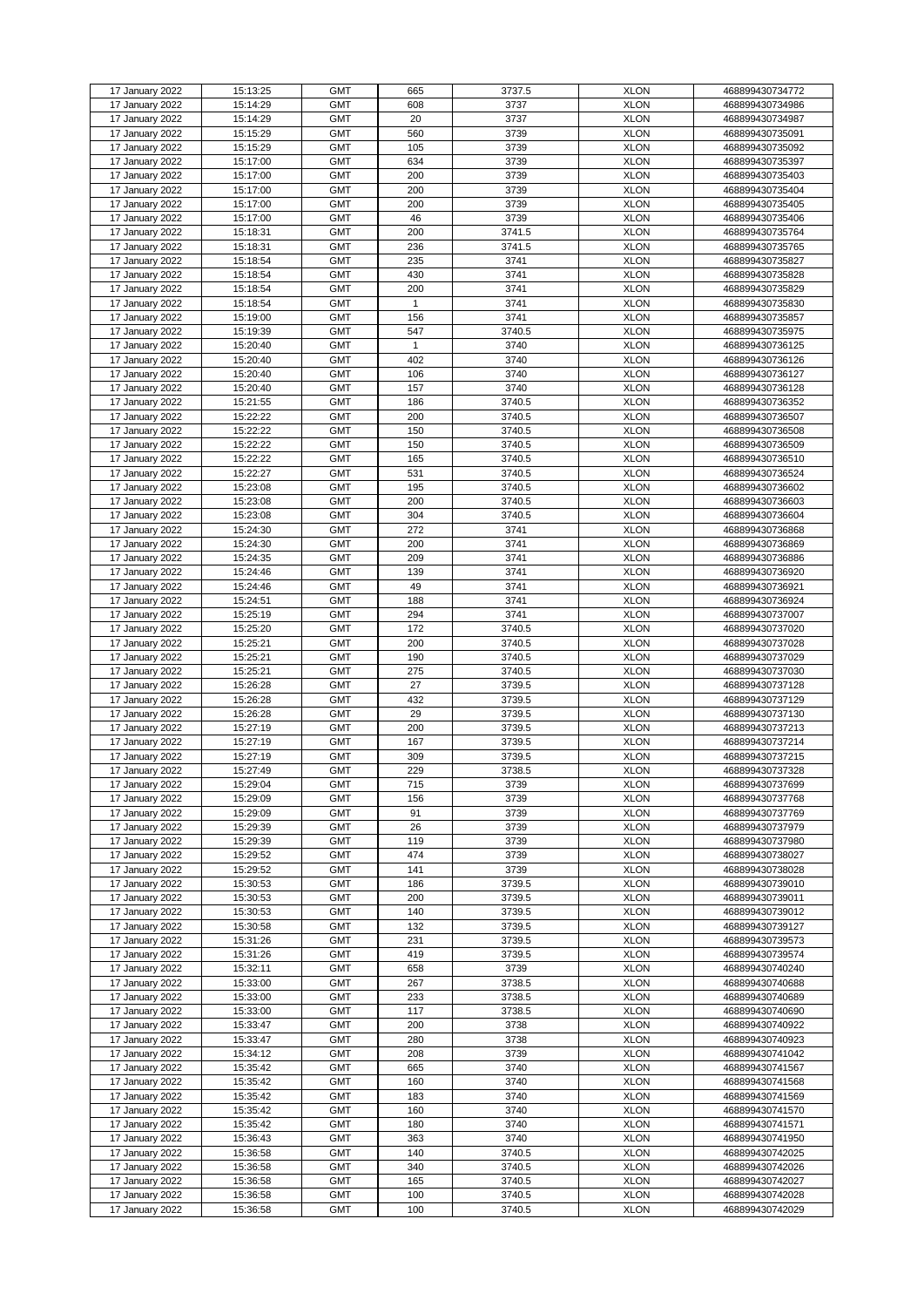| 17 January 2022                    | 15:36:58             | <b>GMT</b>               | 94        | 3740.5           | <b>XLON</b>                | 468899430742030                    |
|------------------------------------|----------------------|--------------------------|-----------|------------------|----------------------------|------------------------------------|
| 17 January 2022                    | 15:37:37             | <b>GMT</b>               | 198       | 3740.5           | <b>XLON</b>                | 468899430742177                    |
|                                    |                      |                          |           |                  |                            |                                    |
| 17 January 2022                    | 15:37:37             | <b>GMT</b>               | 3         | 3740.5           | <b>XLON</b>                | 468899430742178                    |
| 17 January 2022                    | 15:37:47             | <b>GMT</b>               | 226       | 3741             | <b>XLON</b>                | 468899430742231                    |
| 17 January 2022                    | 15:39:00             | <b>GMT</b>               | 308       | 3741.5           | <b>XLON</b>                | 468899430742605                    |
|                                    |                      |                          |           |                  |                            |                                    |
| 17 January 2022                    | 15:39:00             | <b>GMT</b>               | 357       | 3741.5           | <b>XLON</b>                | 468899430742606                    |
| 17 January 2022                    | 15:40:00             | <b>GMT</b>               | 665       | 3743.5           | <b>XLON</b>                | 468899430743011                    |
| 17 January 2022                    | 15:40:00             | <b>GMT</b>               | 200       | 3743.5           | <b>XLON</b>                | 468899430743012                    |
|                                    |                      |                          |           |                  |                            |                                    |
| 17 January 2022                    | 15:40:00             | <b>GMT</b>               | 160       | 3743.5           | <b>XLON</b>                | 468899430743013                    |
| 17 January 2022                    | 15:40:00             | <b>GMT</b>               | 230       | 3743.5           | <b>XLON</b>                | 468899430743014                    |
|                                    |                      |                          |           |                  |                            |                                    |
| 17 January 2022                    | 15:40:00             | <b>GMT</b>               | 75        | 3743.5           | <b>XLON</b>                | 468899430743015                    |
| 17 January 2022                    | 15:40:54             | <b>GMT</b>               | 197       | 3744             | <b>XLON</b>                | 468899430743285                    |
| 17 January 2022                    | 15:40:58             | <b>GMT</b>               | 211       | 3744             | <b>XLON</b>                | 468899430743296                    |
|                                    |                      |                          |           |                  |                            |                                    |
| 17 January 2022                    | 15:41:06             | <b>GMT</b>               | 229       | 3744.5           | <b>XLON</b>                | 468899430743370                    |
| 17 January 2022                    | 15:41:06             | <b>GMT</b>               | 123       | 3744.5           | <b>XLON</b>                | 468899430743371                    |
| 17 January 2022                    | 15:41:58             | <b>GMT</b>               | 665       | 3745             | <b>XLON</b>                | 468899430743636                    |
|                                    |                      |                          |           |                  |                            |                                    |
| 17 January 2022                    | 15:41:58             | <b>GMT</b>               | 200       | 3744             | <b>XLON</b>                | 468899430743646                    |
| $\overline{17}$ January 2022       | 15:41:58             | <b>GMT</b>               | 150       | 3744             | <b>XLON</b>                | 468899430743647                    |
|                                    |                      |                          |           | 3744             |                            | 468899430743648                    |
| 17 January 2022                    | 15:41:58             | <b>GMT</b>               | 186       |                  | <b>XLON</b>                |                                    |
| 17 January 2022                    | 15:41:58             | <b>GMT</b>               | 90        | 3744.5           | <b>XLON</b>                | 468899430743649                    |
| 17 January 2022                    | 15:42:48             | <b>GMT</b>               | 265       | 3744.5           | <b>XLON</b>                | 468899430743897                    |
|                                    |                      |                          |           |                  |                            |                                    |
| 17 January 2022                    | 15:43:07             | <b>GMT</b>               | 137       | 3744.5           | <b>XLON</b>                | 468899430743963                    |
| 17 January 2022                    | 15:43:35             | <b>GMT</b>               | 243       | 3744.5           | <b>XLON</b>                | 468899430744128                    |
| 17 January 2022                    | 15:43:35             | <b>GMT</b>               | 189       | 3744.5           | <b>XLON</b>                | 468899430744129                    |
|                                    |                      |                          |           |                  |                            |                                    |
| 17 January 2022                    | 15:43:35             | <b>GMT</b>               | 192       | 3744.5           | <b>XLON</b>                | 468899430744130                    |
| 17 January 2022                    | 15:43:57             | <b>GMT</b>               | 8         | 3744.5           | <b>XLON</b>                | 468899430744254                    |
|                                    |                      |                          |           |                  |                            |                                    |
| 17 January 2022                    | 15:43:57             | <b>GMT</b>               | 188       | 3744.5           | <b>XLON</b>                | 468899430744255                    |
| 17 January 2022                    | 15:44:16             | <b>GMT</b>               | 8         | 3744.5           | <b>XLON</b>                | 468899430744343                    |
| 17 January 2022                    | 15:44:21             | <b>GMT</b>               | 201       | 3744.5           | <b>XLON</b>                | 468899430744370                    |
|                                    |                      |                          |           |                  |                            |                                    |
| 17 January 2022                    | 15:44:35             | <b>GMT</b>               | 273       | 3744             | <b>XLON</b>                | 468899430744468                    |
| 17 January 2022                    | 15:44:35             | <b>GMT</b>               | 177       | 3744.5           | <b>XLON</b>                | 468899430744472                    |
|                                    |                      |                          |           |                  |                            |                                    |
| $\overline{17}$ January 2022       | 15:44:43             | <b>GMT</b>               | 23        | 3744.5           | <b>XLON</b>                | 468899430744507                    |
| 17 January 2022                    | 15:44:43             | <b>GMT</b>               | 328       | 3744.5           | <b>XLON</b>                | 468899430744508                    |
| 17 January 2022                    | 15:44:43             | <b>GMT</b>               | 3         | 3744.5           | <b>XLON</b>                | 468899430744509                    |
|                                    |                      |                          |           |                  |                            |                                    |
| 17 January 2022                    | 15:45:05             | <b>GMT</b>               | 58        | 3743.5           | <b>XLON</b>                | 468899430744727                    |
| 17 January 2022                    | 15:45:05             | <b>GMT</b>               | 607       | 3743.5           | <b>XLON</b>                | 468899430744728                    |
| 17 January 2022                    | 15:46:22             | <b>GMT</b>               | 325       | 3743.5           | <b>XLON</b>                | 468899430745631                    |
|                                    |                      |                          |           |                  |                            |                                    |
| 17 January 2022                    | 15:46:36             | <b>GMT</b>               | 18        | 3743.5           | <b>XLON</b>                | 468899430745680                    |
| 17 January 2022                    | 15:46:36             | <b>GMT</b>               | 87        | 3743.5           | <b>XLON</b>                | 468899430745681                    |
|                                    |                      |                          |           |                  |                            |                                    |
| 17 January 2022                    | 15:46:36             | <b>GMT</b>               | 195       | 3743.5           | <b>XLON</b>                | 468899430745682                    |
| 17 January 2022                    | 15:47:00             | <b>GMT</b>               | 168       | 3743             | <b>XLON</b>                | 468899430745770                    |
| 17 January 2022                    | 15:47:00             | <b>GMT</b>               | 243       | 3743             | <b>XLON</b>                | 468899430745771                    |
|                                    |                      |                          |           |                  |                            |                                    |
| 17 January 2022                    | 15:47:00             | <b>GMT</b>               | 216       | 3743             | <b>XLON</b>                | 468899430745772                    |
| 17 January 2022                    | 15:47:13             | <b>GMT</b>               | 34        | 3743             | <b>XLON</b>                | 468899430745857                    |
| 17 January 2022                    | 15:48:22             | <b>GMT</b>               | 79        | 3743.5           | <b>XLON</b>                | 468899430746121                    |
|                                    |                      |                          |           |                  |                            |                                    |
| 17 January 2022                    | 15:48:22             | <b>GMT</b>               | 74        | 3743.5           | <b>XLON</b>                | 468899430746122                    |
| 17 January 2022                    | 15:48:27             | <b>GMT</b>               | 145       | 3743.5           | <b>XLON</b>                | 468899430746134                    |
|                                    |                      |                          |           |                  |                            |                                    |
| 17 January 2022                    | 15:48:32             | <b>GMT</b>               | 145       | 3743.5           | <b>XLON</b>                | 468899430746152                    |
| 17 January 2022                    | 15:48:37             | <b>GMT</b>               | 144       | 3743.5           | <b>XLON</b>                | 468899430746170                    |
| 17 January 2022                    | 15:48:42             | <b>GMT</b>               | 144       | 3743.5           | <b>XLON</b>                | 468899430746193                    |
|                                    |                      |                          |           |                  |                            |                                    |
| 17 January 2022                    | 15:48:42             | <b>GMT</b>               | 12        | 3743.5           | <b>XLON</b>                | 468899430746194                    |
| 17 January 2022                    | 15:48:51             | <b>GMT</b>               | 616       | 3743.5           | <b>XLON</b>                | 468899430746203                    |
| 17 January 2022                    | 15:50:26             | <b>GMT</b>               | 217       | 3743.5           | <b>XLON</b>                | 468899430746527                    |
|                                    |                      |                          |           |                  |                            |                                    |
| 17 January 2022                    | 15:50:26             | <b>GMT</b>               | 448       | 3743.5           | <b>XLON</b>                | 468899430746528                    |
| 17 January 2022                    | 15:50:26             | <b>GMT</b>               | 181       | 3743.5           | <b>XLON</b>                | 468899430746532                    |
| 17 January 2022                    | 15:50:26             | <b>GMT</b>               | 31        | 3743.5           | <b>XLON</b>                | 468899430746533                    |
|                                    |                      |                          |           |                  |                            |                                    |
| 17 January 2022                    | 15:50:32             | <b>GMT</b>               | 23        | 3743.5           | <b>XLON</b>                | 468899430746553                    |
| 17 January 2022                    | 15:50:32             | <b>GMT</b>               | 47        | 3743.5           | <b>XLON</b>                | 468899430746554                    |
| 17 January 2022                    | 15:50:32             | <b>GMT</b>               | 367       | 3743.5           | <b>XLON</b>                | 468899430746555                    |
|                                    |                      |                          |           |                  |                            |                                    |
| 17 January 2022                    | 15:52:19             | <b>GMT</b>               | 137       | 3742             | <b>XLON</b>                | 468899430747036                    |
| 17 January 2022                    | 15:52:23             | <b>GMT</b>               | 294       | 3742             | <b>XLON</b>                | 468899430747052                    |
| 17 January 2022                    | 15:52:23             | <b>GMT</b>               | 191       | 3742             | <b>XLON</b>                | 468899430747053                    |
|                                    |                      |                          |           |                  |                            |                                    |
| 17 January 2022                    | 15:52:35             | <b>GMT</b>               | 208       | 3742.5           | <b>XLON</b>                | 468899430747093                    |
| 17 January 2022                    | 15:52:35             | <b>GMT</b>               | 200       | 3742.5           | <b>XLON</b>                | 468899430747094                    |
| 17 January 2022                    | 15:52:40             | <b>GMT</b>               | 208       | 3742.5           | <b>XLON</b>                | 468899430747098                    |
|                                    |                      |                          |           |                  |                            |                                    |
| 17 January 2022                    | 15:52:40             | <b>GMT</b>               | 49        | 3742.5           | <b>XLON</b>                | 468899430747099                    |
| 17 January 2022                    | 15:52:40             | <b>GMT</b>               | 68        | 3742.5           | <b>XLON</b>                | 468899430747100                    |
|                                    |                      |                          |           |                  |                            | 468899430747305                    |
| 17 January 2022                    | 15:53:27             | <b>GMT</b>               | 209       | 3743             | <b>XLON</b>                |                                    |
| 17 January 2022                    | 15:53:27             | <b>GMT</b>               | 105       | 3743             | <b>XLON</b>                | 468899430747306                    |
| 17 January 2022                    | 15:53:32             | <b>GMT</b>               | 248       | 3743             | <b>XLON</b>                | 468899430747312                    |
|                                    |                      |                          |           |                  |                            |                                    |
| 17 January 2022                    | 15:53:32             | <b>GMT</b>               | 128       | 3743             | <b>XLON</b>                | 468899430747313                    |
| 17 January 2022                    | 15:53:40             | <b>GMT</b>               | 160       | 3742.5           | <b>XLON</b>                | 468899430747350                    |
| 17 January 2022                    | 15:53:40             | <b>GMT</b>               | 505       | 3742.5           | <b>XLON</b>                | 468899430747351                    |
|                                    |                      |                          |           |                  | <b>XLON</b>                |                                    |
| 17 January 2022                    |                      |                          |           | 3742.5           |                            | 468899430747784                    |
|                                    | 15:55:25             | <b>GMT</b>               | 213       |                  |                            |                                    |
| 17 January 2022                    | 15:55:25             | <b>GMT</b>               | 200       | 3742.5           | <b>XLON</b>                | 468899430747785                    |
|                                    |                      |                          |           |                  |                            |                                    |
| 17 January 2022                    | 15:55:25             | <b>GMT</b>               | 73        | 3742.5           | <b>XLON</b>                | 468899430747786                    |
| 17 January 2022                    | 15:55:25             | <b>GMT</b>               | 10        | 3742.5           | <b>XLON</b>                | 468899430747787                    |
|                                    |                      |                          |           |                  |                            |                                    |
| 17 January 2022                    | 15:55:25             | <b>GMT</b>               | 665       | 3742.5           | <b>XLON</b>                | 468899430747779                    |
| 17 January 2022<br>17 January 2022 | 15:55:43<br>15:55:43 | <b>GMT</b><br><b>GMT</b> | 49<br>149 | 3741.5<br>3741.5 | <b>XLON</b><br><b>XLON</b> | 468899430747802<br>468899430747803 |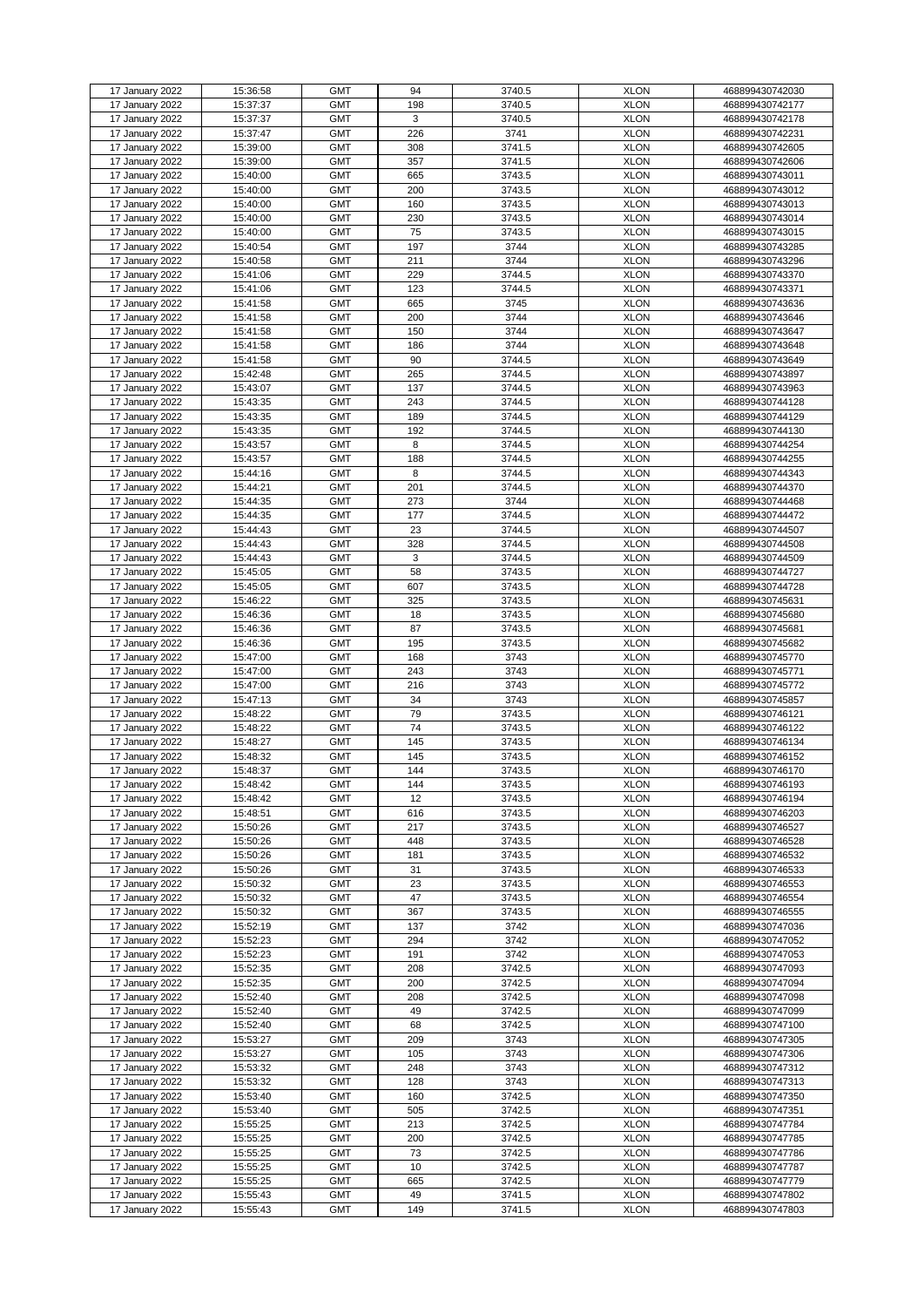| 17 January 2022 | 15:56:33 | <b>GMT</b> | 108            | 3741.5 | <b>XLON</b> | 468899430748054 |
|-----------------|----------|------------|----------------|--------|-------------|-----------------|
| 17 January 2022 | 15:56:33 | <b>GMT</b> | 32             | 3741.5 | <b>XLON</b> | 468899430748055 |
|                 |          |            |                |        |             |                 |
| 17 January 2022 | 15:57:00 | <b>GMT</b> | 18             | 3741.5 | <b>XLON</b> | 468899430748115 |
| 17 January 2022 | 15:57:00 | <b>GMT</b> | 49             | 3741.5 | <b>XLON</b> | 468899430748116 |
|                 |          |            |                |        |             |                 |
| 17 January 2022 | 15:57:00 | <b>GMT</b> | 379            | 3741.5 | <b>XLON</b> | 468899430748117 |
| 17 January 2022 | 15:57:20 | <b>GMT</b> | 146            | 3741.5 | <b>XLON</b> | 468899430748225 |
|                 |          |            |                |        |             |                 |
| 17 January 2022 | 15:57:20 | <b>GMT</b> | 161            | 3741.5 | <b>XLON</b> | 468899430748226 |
| 17 January 2022 | 15:58:18 | <b>GMT</b> | 1              | 3741.5 | <b>XLON</b> | 468899430748401 |
|                 |          |            |                |        |             |                 |
| 17 January 2022 | 15:58:18 | <b>GMT</b> | 521            | 3741.5 | <b>XLON</b> | 468899430748402 |
| 17 January 2022 | 15:58:40 | <b>GMT</b> | 57             | 3741.5 | <b>XLON</b> | 468899430748448 |
|                 |          |            |                |        |             |                 |
| 17 January 2022 | 15:58:40 | <b>GMT</b> | 47             | 3741.5 | <b>XLON</b> | 468899430748449 |
| 17 January 2022 | 15:58:40 | <b>GMT</b> | 8              | 3741.5 | <b>XLON</b> | 468899430748450 |
|                 |          |            |                |        |             |                 |
| 17 January 2022 | 15:58:40 | <b>GMT</b> | 382            | 3741.5 | <b>XLON</b> | 468899430748451 |
| 17 January 2022 | 15:58:56 | <b>GMT</b> | 172            | 3741.5 | <b>XLON</b> | 468899430748490 |
|                 |          |            |                |        |             |                 |
| 17 January 2022 | 15:58:56 | <b>GMT</b> | 91             | 3741.5 | <b>XLON</b> | 468899430748491 |
| 17 January 2022 | 15:58:56 | <b>GMT</b> | 288            | 3741.5 | <b>XLON</b> | 468899430748492 |
|                 |          |            |                |        |             |                 |
| 17 January 2022 | 15:59:17 | <b>GMT</b> | 150            | 3742.5 | <b>XLON</b> | 468899430748557 |
| 17 January 2022 | 15:59:17 | <b>GMT</b> | 30             | 3742.5 | <b>XLON</b> | 468899430748558 |
|                 |          | <b>GMT</b> | 234            | 3743   | <b>XLON</b> | 468899430748604 |
| 17 January 2022 | 15:59:25 |            |                |        |             |                 |
| 17 January 2022 | 15:59:25 | <b>GMT</b> | 431            | 3743   | <b>XLON</b> | 468899430748605 |
|                 |          | <b>GMT</b> | 138            | 3742.5 | <b>XLON</b> |                 |
| 17 January 2022 | 15:59:26 |            |                |        |             | 468899430748613 |
| 17 January 2022 | 16:00:31 | <b>GMT</b> | 79             | 3741.5 | <b>XLON</b> | 468899430748921 |
| 17 January 2022 | 16:00:31 | <b>GMT</b> | 271            | 3741.5 | <b>XLON</b> | 468899430748922 |
|                 |          |            |                |        |             |                 |
| 17 January 2022 | 16:01:20 | <b>GMT</b> | 200            | 3741.5 | <b>XLON</b> | 468899430749053 |
| 17 January 2022 | 16:01:20 | <b>GMT</b> | 40             | 3741.5 | <b>XLON</b> | 468899430749054 |
|                 |          |            |                |        |             |                 |
| 17 January 2022 | 16:01:20 | <b>GMT</b> | 173            | 3741.5 | <b>XLON</b> | 468899430749055 |
| 17 January 2022 | 16:01:25 | <b>GMT</b> | 77             | 3741.5 | <b>XLON</b> | 468899430749081 |
|                 |          |            |                |        |             |                 |
| 17 January 2022 | 16:01:25 | <b>GMT</b> | 91             | 3741.5 | <b>XLON</b> | 468899430749082 |
| 17 January 2022 | 16:01:30 | <b>GMT</b> | 294            | 3741.5 | <b>XLON</b> | 468899430749102 |
|                 |          |            |                |        |             |                 |
| 17 January 2022 | 16:01:58 | <b>GMT</b> | 550            | 3741   | <b>XLON</b> | 468899430749179 |
| 17 January 2022 | 16:03:29 | <b>GMT</b> | 15             | 3740   | <b>XLON</b> | 468899430749436 |
|                 |          | <b>GMT</b> |                |        | <b>XLON</b> |                 |
| 17 January 2022 | 16:03:29 |            | 200            | 3740   |             | 468899430749437 |
| 17 January 2022 | 16:03:29 | <b>GMT</b> | 483            | 3740   | <b>XLON</b> | 468899430749438 |
| 17 January 2022 | 16:03:29 | <b>GMT</b> | 73             | 3739.5 | <b>XLON</b> | 468899430749445 |
|                 |          |            |                |        |             |                 |
| 17 January 2022 | 16:03:29 | <b>GMT</b> | 74             | 3739.5 | <b>XLON</b> | 468899430749446 |
| 17 January 2022 | 16:03:29 | <b>GMT</b> | 222            | 3739.5 | <b>XLON</b> | 468899430749447 |
|                 |          |            |                |        |             |                 |
| 17 January 2022 | 16:03:29 | <b>GMT</b> | 295            | 3739.5 | <b>XLON</b> | 468899430749448 |
| 17 January 2022 | 16:03:29 | <b>GMT</b> | $\mathbf 1$    | 3739.5 | <b>XLON</b> | 468899430749449 |
|                 |          |            |                |        |             |                 |
| 17 January 2022 | 16:04:29 | <b>GMT</b> | 224            | 3739   | <b>XLON</b> | 468899430749647 |
| 17 January 2022 | 16:04:29 | <b>GMT</b> | $\overline{2}$ | 3739   | <b>XLON</b> | 468899430749648 |
|                 |          |            |                |        |             |                 |
| 17 January 2022 | 16:04:34 | <b>GMT</b> | 388            | 3739.5 | <b>XLON</b> | 468899430749670 |
| 17 January 2022 | 16:04:34 | <b>GMT</b> | 98             | 3739.5 | <b>XLON</b> | 468899430749671 |
|                 |          | <b>GMT</b> |                | 3739.5 | <b>XLON</b> | 468899430749782 |
| 17 January 2022 | 16:04:55 |            | 581            |        |             |                 |
| 17 January 2022 | 16:05:59 | <b>GMT</b> | 168            | 3739   | <b>XLON</b> | 468899430750248 |
| 17 January 2022 | 16:06:04 | <b>GMT</b> | 150            | 3739   | <b>XLON</b> | 468899430750276 |
|                 |          |            |                |        |             |                 |
| 17 January 2022 | 16:06:16 | <b>GMT</b> | 21             | 3739   | <b>XLON</b> | 468899430750317 |
| 17 January 2022 | 16:06:16 | <b>GMT</b> | 87             | 3739   | <b>XLON</b> | 468899430750318 |
|                 |          |            |                |        |             |                 |
| 17 January 2022 | 16:06:16 | <b>GMT</b> | 200            | 3739   | <b>XLON</b> | 468899430750319 |
| 17 January 2022 | 16:06:20 | <b>GMT</b> | 332            | 3738.5 | <b>XLON</b> | 468899430750333 |
|                 |          |            |                |        |             |                 |
| 17 January 2022 | 16:06:20 | <b>GMT</b> | 166            | 3738.5 | <b>XLON</b> | 468899430750336 |
| 17 January 2022 | 16:06:20 | <b>GMT</b> | 499            | 3738.5 | <b>XLON</b> | 468899430750337 |
| 17 January 2022 | 16:07:08 | <b>GMT</b> | 53             | 3738   | <b>XLON</b> | 468899430750543 |
|                 |          |            |                |        |             |                 |
| 17 January 2022 | 16:07:08 | <b>GMT</b> | 339            | 3738   | <b>XLON</b> | 468899430750544 |
| 17 January 2022 | 16:07:54 | <b>GMT</b> | 218            | 3737.5 | <b>XLON</b> | 468899430750726 |
|                 |          |            |                |        |             |                 |
| 17 January 2022 | 16:07:54 | <b>GMT</b> | 433            | 3737.5 | <b>XLON</b> | 468899430750727 |
| 17 January 2022 | 16:08:32 | <b>GMT</b> | 249            | 3737.5 | <b>XLON</b> | 468899430751169 |
|                 | 16:08:33 | <b>GMT</b> | 177            | 3737.5 | <b>XLON</b> |                 |
| 17 January 2022 |          |            |                |        |             | 468899430751178 |
| 17 January 2022 | 16:08:33 | <b>GMT</b> | 239            | 3737.5 | <b>XLON</b> | 468899430751179 |
| 17 January 2022 | 16:09:43 | <b>GMT</b> | 178            | 3738   | <b>XLON</b> | 468899430751429 |
|                 |          |            |                |        |             |                 |
| 17 January 2022 | 16:09:43 | <b>GMT</b> | 200            | 3738   | <b>XLON</b> | 468899430751430 |
| 17 January 2022 | 16:09:43 | <b>GMT</b> | 162            | 3738   | <b>XLON</b> | 468899430751431 |
|                 |          |            |                |        |             |                 |
| 17 January 2022 | 16:09:43 | <b>GMT</b> | 99             | 3738   | <b>XLON</b> | 468899430751432 |
| 17 January 2022 | 16:10:24 | <b>GMT</b> | 200            | 3737   | <b>XLON</b> | 468899430751612 |
|                 | 16:10:24 | <b>GMT</b> | 51             | 3737   | <b>XLON</b> |                 |
| 17 January 2022 |          |            |                |        |             | 468899430751613 |
| 17 January 2022 | 16:10:24 | <b>GMT</b> | 69             | 3737   | <b>XLON</b> | 468899430751614 |
| 17 January 2022 | 16:10:28 | <b>GMT</b> | 150            | 3737   | <b>XLON</b> | 468899430751641 |
|                 |          |            |                |        |             |                 |
| 17 January 2022 | 16:10:28 | <b>GMT</b> | 69             | 3737   | <b>XLON</b> | 468899430751642 |
| 17 January 2022 | 16:10:28 | <b>GMT</b> | 188            | 3737   | <b>XLON</b> | 468899430751643 |
|                 |          |            |                |        |             |                 |
| 17 January 2022 | 16:11:12 | <b>GMT</b> | 665            | 3737   | <b>XLON</b> | 468899430751811 |
| 17 January 2022 | 16:12:01 | <b>GMT</b> | 220            | 3736   | <b>XLON</b> | 468899430751968 |
|                 |          |            |                |        |             |                 |
| 17 January 2022 | 16:12:01 | <b>GMT</b> | 89             | 3736   | <b>XLON</b> | 468899430751969 |
| 17 January 2022 | 16:12:06 | <b>GMT</b> | 134            | 3736   | <b>XLON</b> | 468899430751985 |
| 17 January 2022 | 16:12:06 | <b>GMT</b> | 210            | 3736   | <b>XLON</b> | 468899430751986 |
|                 |          |            |                |        |             |                 |
| 17 January 2022 | 16:12:06 | <b>GMT</b> | 27             | 3736   | <b>XLON</b> | 468899430751987 |
| 17 January 2022 | 16:12:27 | <b>GMT</b> | 607            | 3736   | <b>XLON</b> | 468899430752069 |
|                 |          |            |                |        |             |                 |
| 17 January 2022 | 16:13:08 | <b>GMT</b> | 665            | 3735.5 | <b>XLON</b> | 468899430752254 |
| 17 January 2022 | 16:14:40 | <b>GMT</b> | 200            | 3736   | <b>XLON</b> | 468899430752637 |
|                 |          |            |                |        |             |                 |
| 17 January 2022 | 16:14:40 | <b>GMT</b> | 57             | 3736   | <b>XLON</b> | 468899430752638 |
| 17 January 2022 | 16:14:41 | <b>GMT</b> | 265            | 3736   | <b>XLON</b> | 468899430752642 |
|                 |          | <b>GMT</b> | 200            | 3736   | <b>XLON</b> | 468899430752782 |
| 17 January 2022 | 16:15:17 |            |                |        |             |                 |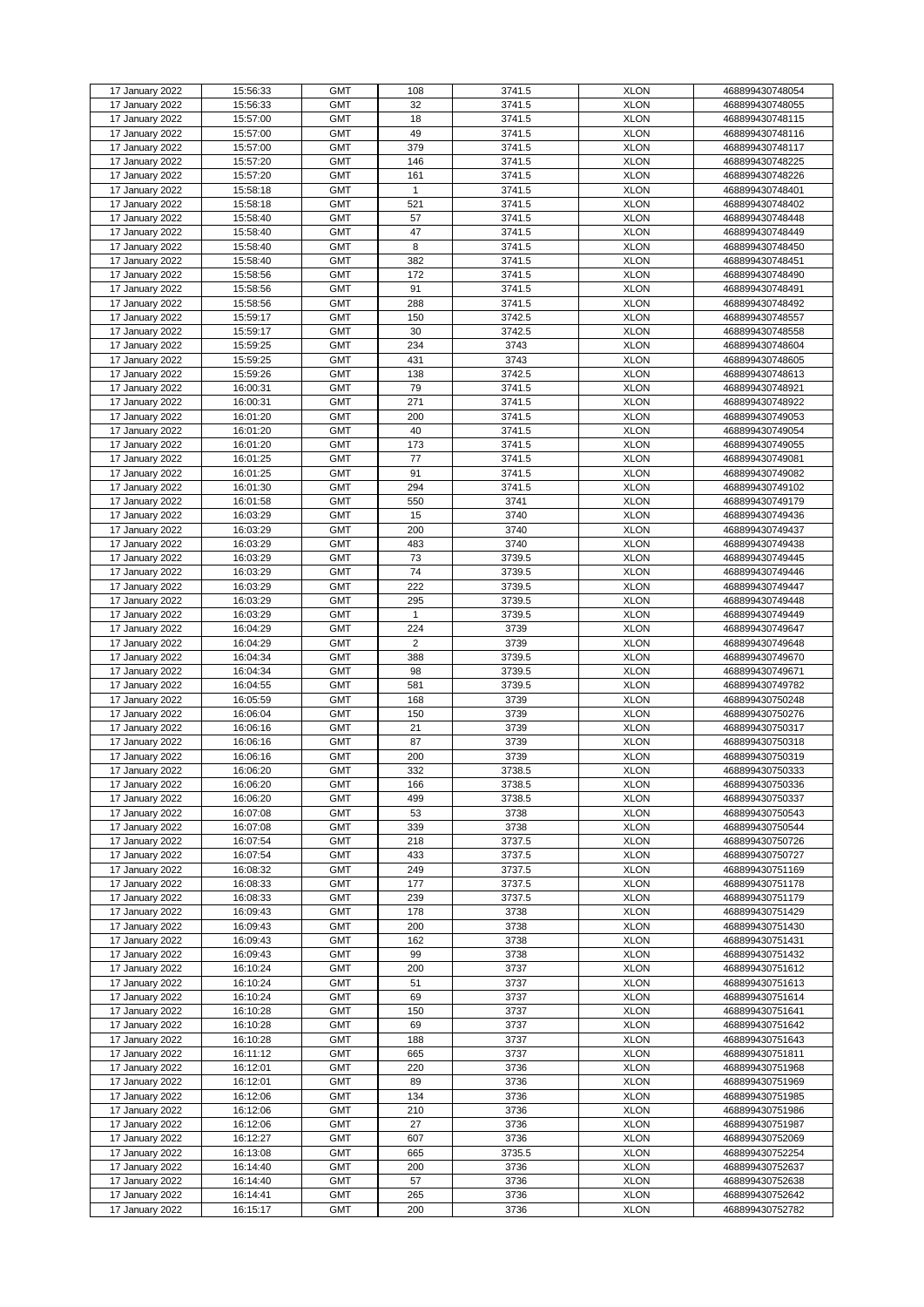|                                    |                      | <b>GMT</b>               | 119                 | 3735.5       | <b>XLON</b>                | 468899430752792                    |
|------------------------------------|----------------------|--------------------------|---------------------|--------------|----------------------------|------------------------------------|
| 17 January 2022                    | 16:15:21             |                          |                     |              |                            |                                    |
| 17 January 2022                    | 16:15:22             | <b>GMT</b>               | 196                 | 3735.5       | <b>XLON</b>                | 468899430752793                    |
| 17 January 2022                    | 16:15:22             | <b>GMT</b>               | 277                 | 3735.5       | <b>XLON</b>                | 468899430752794                    |
| 17 January 2022                    | 16:15:22             | <b>GMT</b>               | 188                 | 3735.5       | <b>XLON</b>                | 468899430752795                    |
| 17 January 2022                    | 16:16:00             | <b>GMT</b>               | 212                 | 3735         | <b>XLON</b>                | 468899430752918                    |
|                                    | 16:16:01             | <b>GMT</b>               | 256                 | 3735         | <b>XLON</b>                | 468899430752919                    |
| 17 January 2022                    |                      |                          |                     |              |                            |                                    |
| 17 January 2022                    | 16:16:17             | <b>GMT</b>               | 109                 | 3735.5       | <b>XLON</b>                | 468899430753091                    |
| 17 January 2022                    | 16:16:17             | <b>GMT</b>               | 27                  | 3735.5       | <b>XLON</b>                | 468899430753092                    |
| 17 January 2022                    | 16:16:50             | <b>GMT</b>               | 66                  | 3735.5       | <b>XLON</b>                | 468899430753246                    |
| 17 January 2022                    | 16:16:50             | <b>GMT</b>               | 200                 | 3735.5       | <b>XLON</b>                | 468899430753247                    |
|                                    | 16:16:55             | <b>GMT</b>               |                     |              | <b>XLON</b>                |                                    |
| 17 January 2022                    |                      |                          | 198                 | 3735.5       |                            | 468899430753255                    |
| 17 January 2022                    | 16:16:55             | <b>GMT</b>               | 133                 | 3735.5       | <b>XLON</b>                | 468899430753256                    |
| 17 January 2022                    | 16:17:31             | <b>GMT</b>               | 211                 | 3735.5       | <b>XLON</b>                | 468899430753383                    |
| 17 January 2022                    | 16:17:31             | <b>GMT</b>               | 145                 | 3735.5       | <b>XLON</b>                | 468899430753384                    |
| 17 January 2022                    | 16:17:36             | <b>GMT</b>               | 246                 | 3735.5       | <b>XLON</b>                | 468899430753404                    |
| 17 January 2022                    | 16:17:41             | <b>GMT</b>               | 143                 | 3735.5       | <b>XLON</b>                | 468899430753433                    |
|                                    |                      |                          |                     |              |                            |                                    |
| 17 January 2022                    | 16:18:14             | <b>GMT</b>               | 134                 | 3735.5       | <b>XLON</b>                | 468899430753604                    |
| 17 January 2022                    | 16:18:14             | <b>GMT</b>               | 76                  | 3735.5       | <b>XLON</b>                | 468899430753605                    |
| 17 January 2022                    | 16:18:14             | <b>GMT</b>               | 111                 | 3735.5       | <b>XLON</b>                | 468899430753606                    |
| 17 January 2022                    | 16:18:14             | <b>GMT</b>               | 69                  | 3735.5       | <b>XLON</b>                | 468899430753607                    |
| 17 January 2022                    | 16:18:26             | <b>GMT</b>               | 47                  | 3735.5       | <b>XLON</b>                | 468899430753646                    |
|                                    |                      | <b>GMT</b>               | 73                  | 3735.5       | <b>XLON</b>                | 468899430753647                    |
| 17 January 2022                    | 16:18:26             |                          |                     |              |                            |                                    |
| 17 January 2022                    | 16:18:26             | <b>GMT</b>               | 131                 | 3735.5       | <b>XLON</b>                | 468899430753648                    |
| 17 January 2022                    | 16:18:39             | <b>GMT</b>               | 627                 | 3735.5       | <b>XLON</b>                | 468899430753702                    |
| 17 January 2022                    | 16:19:41             | <b>GMT</b>               | 608                 | 3735         | <b>XLON</b>                | 468899430754095                    |
| 17 January 2022                    | 16:20:25             | <b>GMT</b>               | 141                 | 3735.5       | <b>XLON</b>                | 468899430754418                    |
| 17 January 2022                    | 16:20:25             | <b>GMT</b>               | 503                 | 3735.5       | <b>XLON</b>                | 468899430754419                    |
|                                    |                      |                          |                     |              |                            |                                    |
| 17 January 2022                    | 16:20:57             | <b>GMT</b>               | 665                 | 3736.5       | <b>XLON</b>                | 468899430754504                    |
| 17 January 2022                    | 16:21:07             | <b>GMT</b>               | 25                  | 3736.5       | <b>XLON</b>                | 468899430754571                    |
| 17 January 2022                    | 16:21:07             | <b>GMT</b>               | 110                 | 3736.5       | <b>XLON</b>                | 468899430754572                    |
| 17 January 2022                    | 16:21:46             | <b>GMT</b>               | 200                 | 3736.5       | <b>XLON</b>                | 468899430754776                    |
| 17 January 2022                    | 16:21:46             | <b>GMT</b>               | 220                 | 3736.5       | <b>XLON</b>                | 468899430754777                    |
|                                    |                      |                          |                     |              |                            |                                    |
| 17 January 2022                    | 16:22:03             | <b>GMT</b>               | 164                 | 3736.5       | <b>XLON</b>                | 468899430754861                    |
| 17 January 2022                    | 16:22:03             | <b>GMT</b>               | 71                  | 3736.5       | <b>XLON</b>                | 468899430754862                    |
| 17 January 2022                    | 16:22:33             | <b>GMT</b>               | 200                 | 3736.5       | <b>XLON</b>                | 468899430755010                    |
| 17 January 2022                    | 16:22:33             | <b>GMT</b>               | 70                  | 3736.5       | <b>XLON</b>                | 468899430755011                    |
| 17 January 2022                    | 16:22:33             | <b>GMT</b>               | 210                 | 3736.5       | <b>XLON</b>                | 468899430755012                    |
|                                    |                      | <b>GMT</b>               | 260                 |              | <b>XLON</b>                |                                    |
| 17 January 2022                    | 16:23:06             |                          |                     | 3736.5       |                            | 468899430755128                    |
| 17 January 2022                    | 16:23:06             | <b>GMT</b>               | 141                 | 3736.5       | <b>XLON</b>                | 468899430755129                    |
| 17 January 2022                    | 16:23:53             | <b>GMT</b>               | 222                 | 3737         | <b>XLON</b>                | 468899430755391                    |
| 17 January 2022                    | 16:23:58             | <b>GMT</b>               | 100                 | 3737         | <b>XLON</b>                | 468899430755429                    |
| 17 January 2022                    | 16:23:58             | <b>GMT</b>               | 274                 | 3737         | <b>XLON</b>                | 468899430755430                    |
|                                    | 16:23:58             | <b>GMT</b>               | 190                 | 3737         | <b>XLON</b>                | 468899430755431                    |
| 17 January 2022                    |                      |                          |                     |              |                            |                                    |
| 17 January 2022                    | 16:24:07             | <b>GMT</b>               | 180                 | 3737         | <b>XLON</b>                | 468899430755526                    |
| 17 January 2022                    | 16:24:12             | <b>GMT</b>               | 158                 | 3737         | <b>XLON</b>                | 468899430755548                    |
| 17 January 2022                    | 16:24:29             | <b>GMT</b>               | 109                 | 3737         | <b>XLON</b>                | 468899430755626                    |
| 17 January 2022                    | 16:24:29             | <b>GMT</b>               | 109                 | 3737         | <b>XLON</b>                | 468899430755627                    |
| 17 January 2022                    | 16:24:29             | <b>GMT</b>               | 250                 | 3737         | <b>XLON</b>                | 468899430755628                    |
|                                    |                      |                          |                     |              |                            |                                    |
| 17 January 2022                    | 16:24:34             | <b>GMT</b>               | 157                 | 3737         | <b>XLON</b>                | 468899430755658                    |
| 17 January 2022                    | 16:25:16             | <b>GMT</b>               | 130                 | 3737.5       | <b>XLON</b>                | 468899430755944                    |
| 17 January 2022                    | 16:25:16             | <b>GMT</b>               | 220                 | 3737.5       | <b>XLON</b>                | 468899430755945                    |
| 17 January 2022                    | 16:25:22             | <b>GMT</b>               | 39                  | 3737.5       | <b>XLON</b>                | 468899430755988                    |
| 17 January 2022                    | 16:25:22             | <b>GMT</b>               | 452                 | 3737.5       | <b>XLON</b>                | 468899430755989                    |
| 17 January 2022                    | 16:25:22             | <b>GMT</b>               | 65                  | 3737.5       | <b>XLON</b>                |                                    |
|                                    |                      |                          |                     |              |                            | 468899430755990                    |
| 17 January 2022                    | 16:25:22             | <b>GMT</b>               | 38                  | 3737.5       | <b>XLON</b>                | 468899430755991                    |
| 17 January 2022                    | 16:25:22             | <b>GMT</b>               | 71                  | 3737.5       | <b>XLON</b>                | 468899430755992                    |
| 17 January 2022                    | 16:25:22             | <b>GMT</b>               | 180                 | 3737.5       | <b>XLON</b>                | 468899430755995                    |
| 17 January 2022                    | 16:25:22             | <b>GMT</b>               | 111                 | 3737.5       | <b>XLON</b>                | 468899430755996                    |
| 17 January 2022                    | 16:26:20             | <b>GMT</b>               | 526                 | 3737.5       | <b>XLON</b>                | 468899430756290                    |
| 17 January 2022                    | 16:26:20             | <b>GMT</b>               | 94                  | 3737.5       | <b>XLON</b>                | 468899430756291                    |
| 17 January 2022                    |                      | <b>GMT</b>               |                     |              | <b>XLON</b>                |                                    |
|                                    | 16:26:20             |                          | 65                  | 3737.5       |                            | 468899430756292                    |
| 17 January 2022                    | 16:26:36             | <b>GMT</b>               | 625                 | 3736.5       | <b>XLON</b>                | 468899430756408                    |
| 17 January 2022                    | 16:27:12             | <b>GMT</b>               | 665                 | 3736         | <b>XLON</b>                | 468899430756592                    |
| 17 January 2022                    | 16:27:49             | <b>GMT</b>               | 665                 | 3736         | <b>XLON</b>                | 468899430756704                    |
| 17 January 2022                    | 16:29:00             | <b>GMT</b>               | 200                 | 3735         | <b>XLON</b>                | 468899430757233                    |
| 17 January 2022                    | 16:29:00             | <b>GMT</b>               | 291                 | 3735         | <b>XLON</b>                | 468899430757234                    |
| 17 January 2022                    | 16:29:00             | <b>GMT</b>               | 87                  | 3735         | <b>XLON</b>                | 468899430757235                    |
|                                    |                      |                          |                     |              |                            |                                    |
| 17 January 2022                    | 16:29:00             | <b>GMT</b>               | 100                 | 3735         | <b>XLON</b>                | 468899430757236                    |
| 17 January 2022                    | 16:29:00             | <b>GMT</b>               | 166                 | 3735         | <b>XLON</b>                | 468899430757242                    |
| 17 January 2022                    | 16:29:00             | <b>GMT</b>               | 91                  | 3735         | <b>XLON</b>                | 468899430757243                    |
| 17 January 2022                    | 16:29:00             | <b>GMT</b>               | 200                 | 3735         | <b>XLON</b>                | 468899430757244                    |
| 17 January 2022                    | 16:29:00             | <b>GMT</b>               | 109                 | 3734.5       | <b>XLON</b>                | 468899430757248                    |
| 17 January 2022                    |                      | <b>GMT</b>               | 166                 | 3734.5       | <b>XLON</b>                |                                    |
|                                    | 16:29:00             |                          |                     |              |                            | 468899430757249                    |
| 17 January 2022                    | 16:29:00             | <b>GMT</b>               | 182                 | 3735         | <b>XLON</b>                | 468899430757250                    |
| 17 January 2022                    | 16:29:01             | <b>GMT</b>               | 18                  | 3735         | <b>XLON</b>                | 468899430757253                    |
| 17 January 2022                    | 16:29:01             | <b>GMT</b>               | 23                  | 3735         | <b>XLON</b>                | 468899430757254                    |
| 17 January 2022                    | 16:29:01             | <b>GMT</b>               | 87                  | 3735         | <b>XLON</b>                | 468899430757255                    |
| 17 January 2022                    |                      |                          | 190                 | 3735         | <b>XLON</b>                | 468899430757256                    |
|                                    |                      |                          |                     |              |                            |                                    |
|                                    | 16:29:01             | <b>GMT</b>               |                     |              |                            |                                    |
| 17 January 2022<br>17 January 2022 | 16:29:01<br>16:29:01 | <b>GMT</b><br><b>GMT</b> | 145<br>$\mathbf{1}$ | 3735<br>3735 | <b>XLON</b><br><b>XLON</b> | 468899430757257<br>468899430757260 |